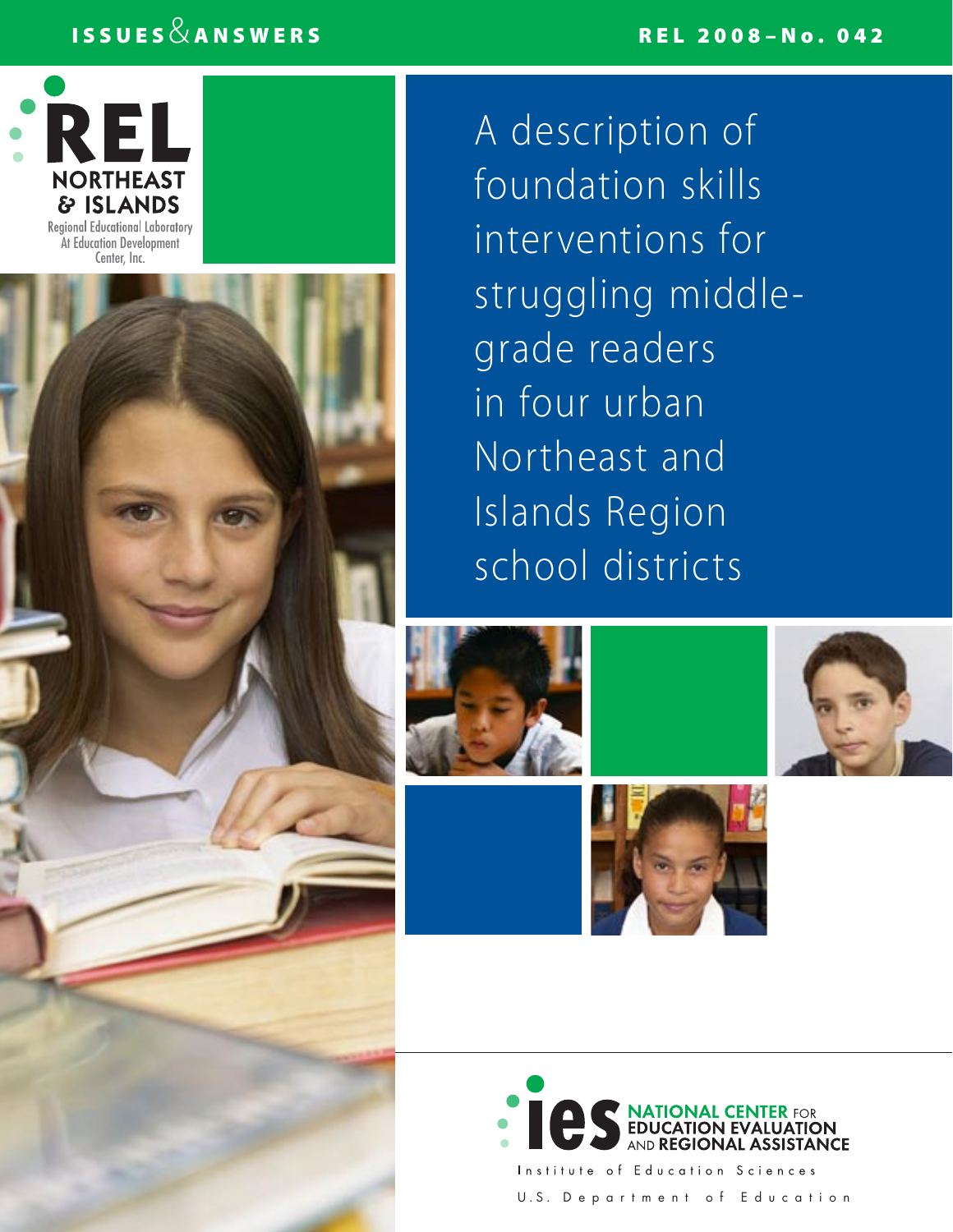



# A description of foundation skills interventions for struggling middlegrade readers in four urban Northeast and Islands Region school districts

**February 2008**

**Prepared by**

**Judith Zorfass, Ed.D. Education Development Center, Inc.**

**Carole Urbano Education Development Center, Inc.**



Institute of Education Sciences U.S. Department of Education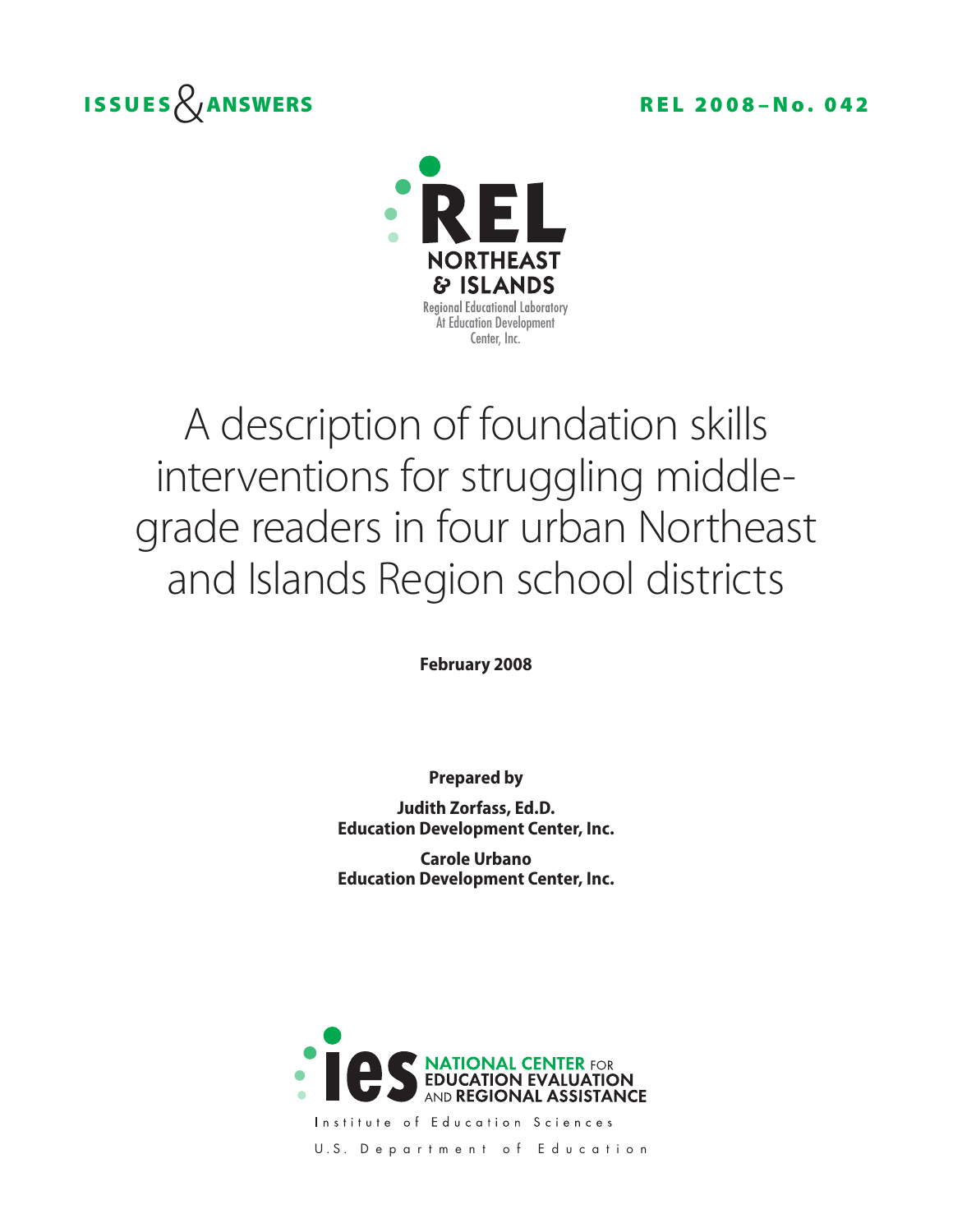

**Issues & Answers** is an ongoing series of reports from short-term Fast Response Projects conducted by the regional educational laboratories on current education issues of importance at local, state, and regional levels. Fast Response Project topics change to reflect new issues, as identified through lab outreach and requests for assistance from policymakers and educators at state and local levels and from communities, businesses, parents, families, and youth. All Issues & Answers reports meet Institute of Education Sciences standards for scientifically valid research.

#### February 2008

This report was prepared for the Institute of Education Sciences (IES) under Contract ED-06-CO-0025 by Regional Educational Laboratory Northeast and Islands administered by Education Development Center, Inc. The content of the publication does not necessarily reflect the views or policies of IES or the U.S. Department of Education nor does mention of trade names, commercial products, or organizations imply endorsement by the U.S. Government.

This report is in the public domain. While permission to reprint this publication is not necessary, it should be cited as:

Zorfass, J., & Urbano, C. (2008). *A description of foundation skills interventions for struggling middle-grade readers in four urban Northeast and Islands Region school districts* (Issues & Answers Report, REL 2008–No. 042). Washington, DC: U.S. Department of Education, Institute of Education Sciences, National Center for Education Evaluation and Regional Assistance, Regional Educational Laboratory Northeast & Islands. Retrieved from http://ies.ed.gov/ncee/edlabs

This report is available on the regional educational laboratory web site at http://ies.ed.gov/ncee/edlabs.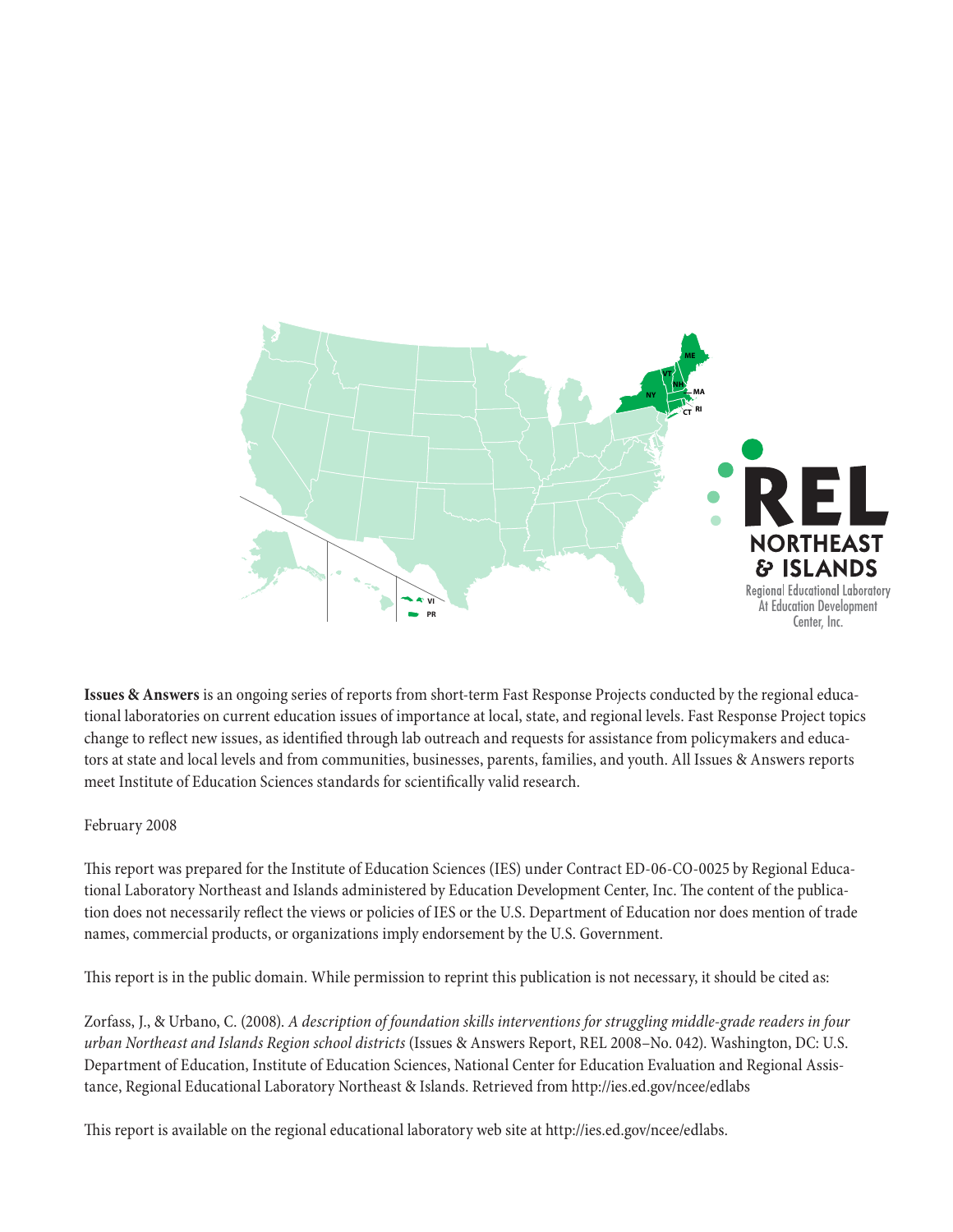# *Summary* **REL 2008–No. 042**

**A description of foundation skills interventions for struggling middlegrade readers in four urban Northeast and Islands Region school districts**

**This study describes how four midsize urban school districts in the Northeast and Islands Region were providing foundation skills assessments and programs to struggling middle-grade readers. Researchers found variations, but also some similarities, in the districts' use of tests and programs.**

This study, conducted during the 2006/07 academic year, describes how four midsize urban school districts in the Northeast and Islands Region—Worcester, Massachusetts; Nashua, New Hampshire; Yonkers, New York; and Providence, Rhode Island—were conducting foundation skills assessments and providing foundation skills programs to struggling middle-grade readers. The information presented here can help state and local education agency decisionmakers plan, implement, and evaluate their own foundation skills testing and intervention programs.

Foundation skills are reading skills that students typically develop in the primary grades. For middle-grade students the lack of these skills can lead to serious reading difficulties (Snow, Burns, & Griffin, 1998). Struggling readers can include students with learning disabilities, English language learners, and others

with diverse reading needs who are at risk for failure.

Four research questions informed the study.

- What screening and diagnostic assessments were districts administering to their struggling readers to determine their strengths and needs in foundation skills?
- What intervention programs were districts using to build foundation skills in their struggling readers?
- After enrolling students in intervention programs, what further assessments were districts using to monitor their progress in building foundation skills?
- What factors can promote or hinder a district's efforts to implement effective programs?

For each of the four participating districts, researchers gathered five types of information. They reviewed online articles, books, and journals for general information about assessments and interventions. They collected online district statistics. They read public documents describing literacy programs in the district.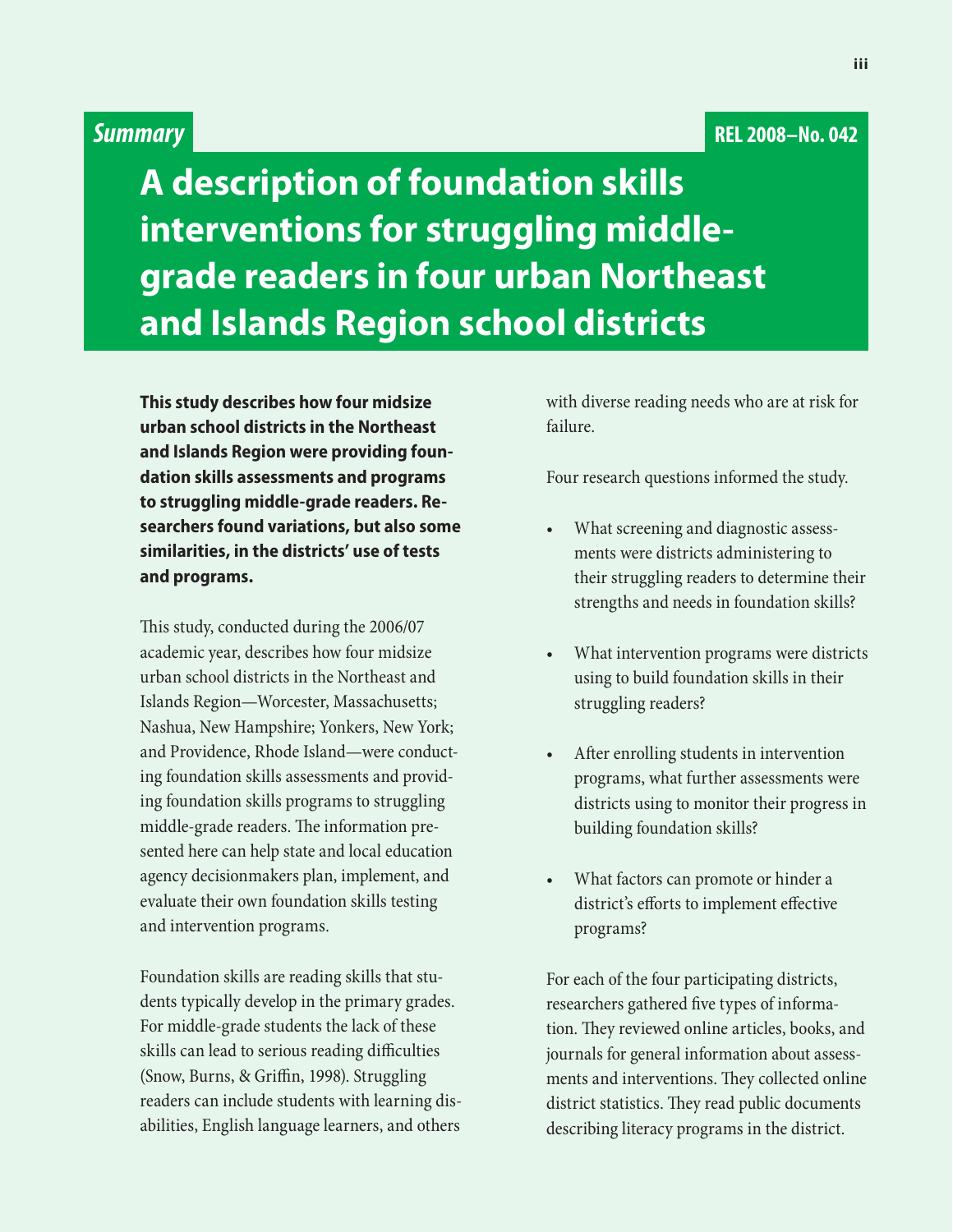They consulted state literacy plans. Finally, in each district they interviewed four district administrators chosen to represent four areas—special education, English language arts, Title I, and bilingual education.

From the information gathered from the four participating school districts, the researchers concluded that all four districts were in the beginning stages of testing and programming. The tests and programs varied, as did the numbers of students that the districts included.

For initial student screening all four districts were using standards-based state tests. To further diagnose middle-grade students' difficulties with foundation skills, all four districts were using four tests—Dynamic Indicators of Basic Early Literacy Skills (DIBELS), Scholastic Reading Inventory, the Woodcock Reading Mastery Test, and the Woodcock-Johnson III Diagnostic Reading Battery—although many published tests were available. Three districts were also using two other tests. For other diagnostic purposes the districts were using various other tests.

Many reading interventions are available. The four districts were using just eight interventions, however, with two being used in all four districts: Read 180 and the Wilson Reading Program. In addition, all four districts consistently described professional development as an intervention.

Three of the four districts—Worcester, Providence, and Nashua—were offering or planning to offer their reading intervention programs within a three-tier approach, which provides a framework for teaching at different levels throughout a school to meet student needs (as determined through testing). Such an approach is consistent with the goals of the Response to Intervention method for identifying and serving students who have learning disabilities or who might need special help beyond that offered in the general curriculum and for determining which students qualify for special education.

To monitor progress, all four districts were using their state assessments and comparing scores across years. In addition, all four were using informal measures, such as program-embedded assessments and teacher observation. Two districts—Worcester and Providence—were monitoring progress at key points during the school year.

The study further identifies six factors that, according to the district representatives interviewed, can promote or hinder program implementation: building on the federal Reading First initiative by expanding selected aspects of the program to upper elementary and middle grades, using Response to Intervention and three-tier reading models, fostering collaboration among relevant departments and programs, recruiting highly qualified teachers in relevant areas, solving problems of time and scheduling, and ensuring that programs are carried out as designed.

#### **February 2008**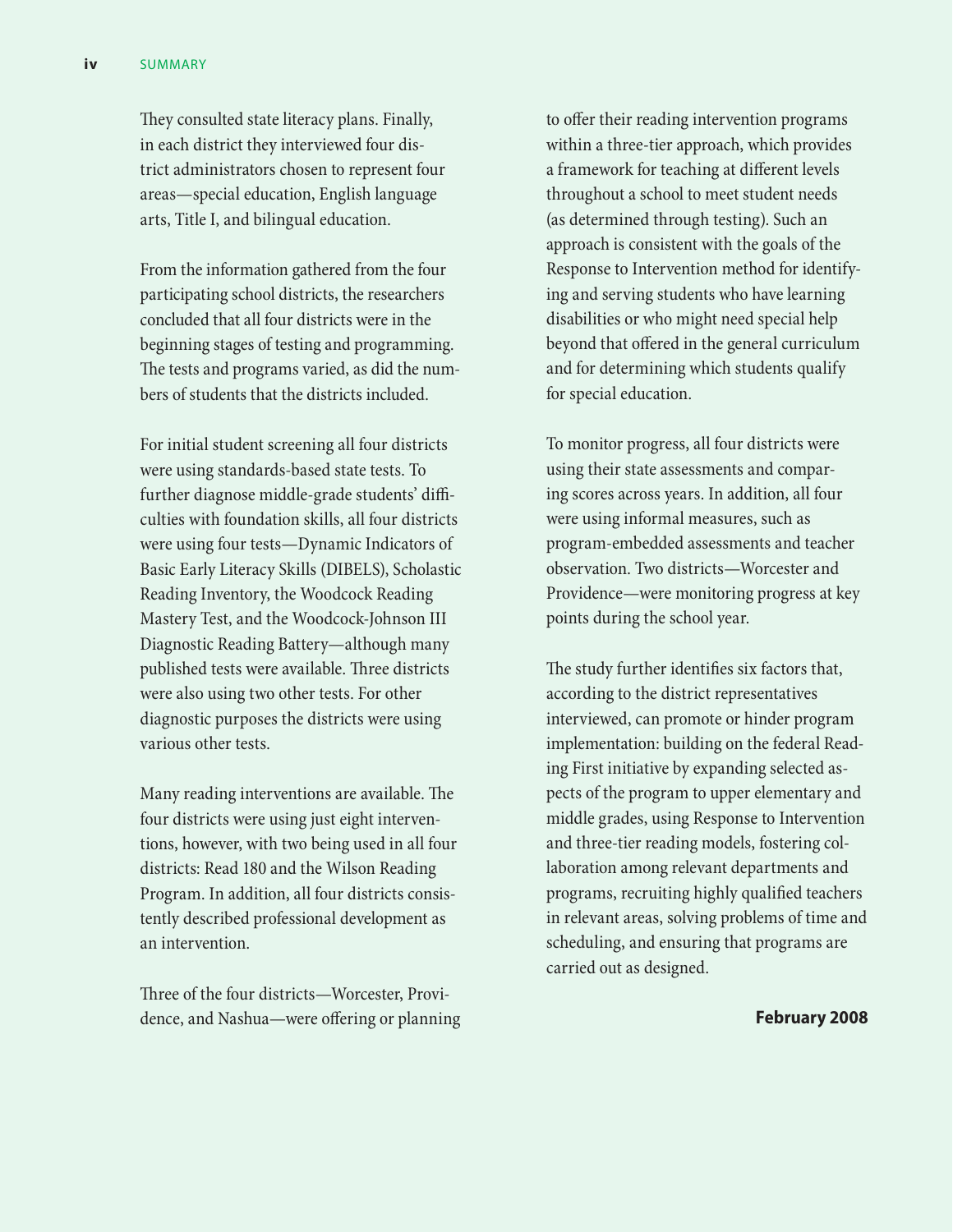### **Table of contents**

|                  | Overview<br>1<br>Research questions and method<br>2<br>Summary of findings<br>3                                                                                                                                                                                                                                                                                                                                                                                                           |  |  |  |  |  |  |  |
|------------------|-------------------------------------------------------------------------------------------------------------------------------------------------------------------------------------------------------------------------------------------------------------------------------------------------------------------------------------------------------------------------------------------------------------------------------------------------------------------------------------------|--|--|--|--|--|--|--|
|                  | Why this study<br>5<br>The importance of foundation skills<br>5<br>Challenges in the Northeast and Islands Region<br>6                                                                                                                                                                                                                                                                                                                                                                    |  |  |  |  |  |  |  |
|                  | Current approaches to foundation skills for middle-grade students across four districts<br>6<br>What screening and diagnostic assessments were districts administering to struggling readers?<br>6<br>What intervention programs were districts using to build foundation skills in struggling readers?<br>8<br>What further assessments were districts using to monitor progress in building foundation skills?<br>11<br>What factors can promote or hinder effective programming?<br>12 |  |  |  |  |  |  |  |
|                  | Profiles of individual districts<br>14<br>Worcester, Massachusetts<br>14<br>Nashua, New Hampshire<br>18<br>Yonkers, New York<br>19<br>Providence, Rhode Island<br>22                                                                                                                                                                                                                                                                                                                      |  |  |  |  |  |  |  |
|                  | <b>Glossary of key terms</b><br>26<br>Appendix A                                                                                                                                                                                                                                                                                                                                                                                                                                          |  |  |  |  |  |  |  |
|                  | Demographic and achievement statistics for participating districts<br>30<br>Appendix B                                                                                                                                                                                                                                                                                                                                                                                                    |  |  |  |  |  |  |  |
|                  | <b>Reading assessments</b><br>Appendix C<br>32                                                                                                                                                                                                                                                                                                                                                                                                                                            |  |  |  |  |  |  |  |
|                  | <b>Foundation skills interventions</b><br>Appendix D<br>38                                                                                                                                                                                                                                                                                                                                                                                                                                |  |  |  |  |  |  |  |
|                  | <b>Methods</b><br>Appendix E<br>41                                                                                                                                                                                                                                                                                                                                                                                                                                                        |  |  |  |  |  |  |  |
|                  | <b>Appendix F</b><br>Interview questions by category<br>44                                                                                                                                                                                                                                                                                                                                                                                                                                |  |  |  |  |  |  |  |
|                  | <b>References</b><br>46                                                                                                                                                                                                                                                                                                                                                                                                                                                                   |  |  |  |  |  |  |  |
| <b>Boxes</b>     |                                                                                                                                                                                                                                                                                                                                                                                                                                                                                           |  |  |  |  |  |  |  |
| 1                | Foundation skills and struggling readers<br>$\overline{2}$                                                                                                                                                                                                                                                                                                                                                                                                                                |  |  |  |  |  |  |  |
| $\overline{2}$   | The three-tier reading approach<br>4                                                                                                                                                                                                                                                                                                                                                                                                                                                      |  |  |  |  |  |  |  |
| 3                | Foundation skills diagnostic assessments used by the four Northeast and Islands Region districts<br>8                                                                                                                                                                                                                                                                                                                                                                                     |  |  |  |  |  |  |  |
| $\boldsymbol{4}$ | Considerations in decisions about intervention programs<br>9                                                                                                                                                                                                                                                                                                                                                                                                                              |  |  |  |  |  |  |  |
| 5                | Foundation skills reading interventions used by four Northeast and Islands Region districts<br>10                                                                                                                                                                                                                                                                                                                                                                                         |  |  |  |  |  |  |  |
| 6                | Areas to consider when planning foundation skills programs<br>14                                                                                                                                                                                                                                                                                                                                                                                                                          |  |  |  |  |  |  |  |
| <b>Tables</b>    |                                                                                                                                                                                                                                                                                                                                                                                                                                                                                           |  |  |  |  |  |  |  |
| $\mathbf{1}$     | Percentage of Northeast and Islands Region fourth- and eighth-grade students scoring proficient or above on<br>the 2005 National Assessment of Educational Progress                                                                                                                                                                                                                                                                                                                       |  |  |  |  |  |  |  |
| B1               | Demographic and school data for participating districts, 2006<br>30                                                                                                                                                                                                                                                                                                                                                                                                                       |  |  |  |  |  |  |  |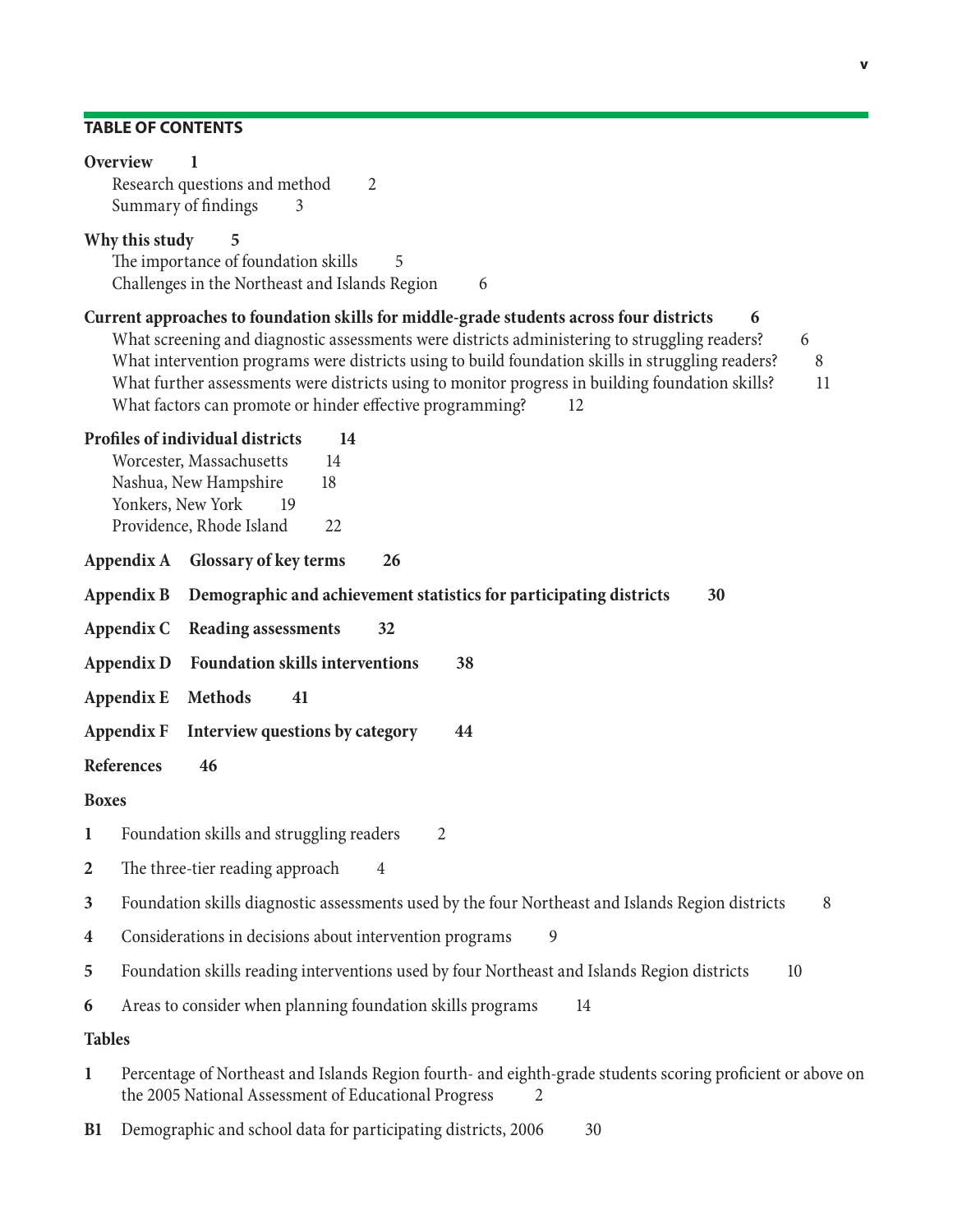- **[B2](#page-37-0)** [Share of students scoring below proficient on state reading assessments in participating districts and states,](#page-37-0)  [grades 4–8, 2006 \(percent\) 31](#page-37-0)
- **[C1](#page-38-0)** [Descriptive data on reading assessments used in participating districts 32](#page-38-0)
- **[D1](#page-44-0)** [Descriptive data on foundation skills interventions 38](#page-44-0)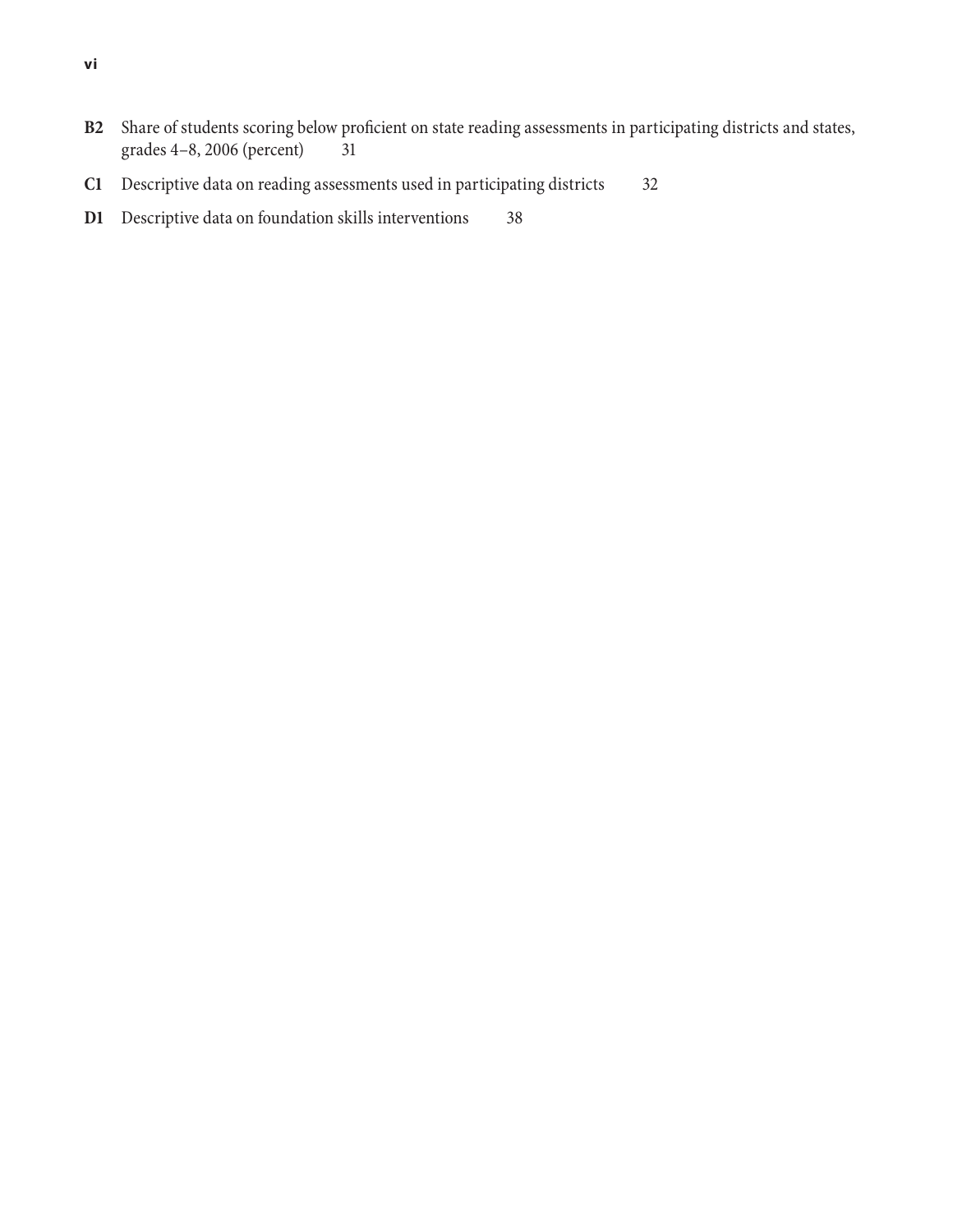<span id="page-7-0"></span>**This study describes how four midsize urban school districts in the Northeast and Islands Region were providing foundation skills assessments and programs to struggling middle-grade readers. Researchers found variations, but also some similarities, in the districts' use of tests and programs.**

#### **Overview**

This study, conducted during the 2006/07 academic year, describes how four midsize urban school districts in the Northeast and Islands Region—Worcester, Massachusetts; Nashua, New Hampshire; Yonkers, New York; and Providence, Rhode Island—were conducting foundation skills assessments and providing foundation skills programs to struggling middle-grade readers. The information presented here can help state and local education agency decisionmakers plan, implement, and evaluate their own foundation skills testing and intervention programs.

*Foundation skills* are reading skills that students typically develop in the primary grades (see box 1). For middle-grade students the lack of these skills can lead to serious reading difficulties (Snow, Burns, & Griffin, 1998). *Struggling readers* can include students with learning disabilities, economically disadvantaged students, English language learners, and others with diverse reading needs who are at risk for failure (see box 1 and appendix A).

State administrators in the region have expressed concern about the poor reading performance of their middle-grade students, as indicated by low reading scores on the National Assessment of Educational Progress (table B1 and table B2 in appendix B). These low scores mirror those of students nationwide.

Recent reports on improving adolescent reading development for struggling readers (such as Biancarosa & Snow, 2004) have recommended that schools:

- Conduct screening and diagnostic testing to identify students who exhibit difficulties with foundation skills.
- Design intervention programs that focus on foundation skills.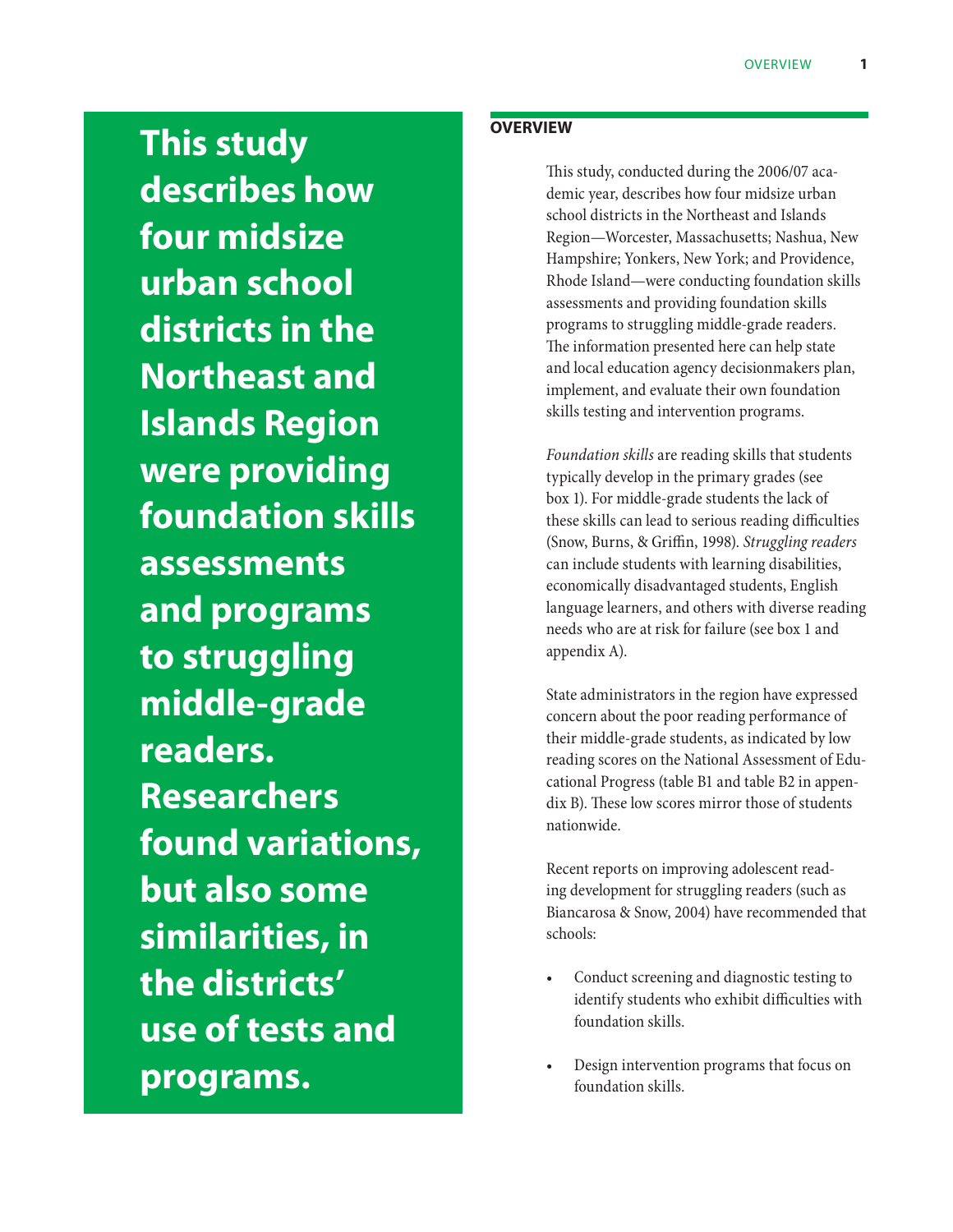#### <span id="page-8-0"></span>Box 1

#### **Foundation skills and struggling readers**

According to the National Institute of Child Health and Human Development (2000), *foundation skills* include three elements:

- Phonemic awareness—the awareness that spoken words are made up of individual sounds (phonemes) and the ability to manipulate these sounds.
- Knowledge of high-frequency sight words—the most common

words, which students should be able to read quickly and automatically.

The ability to decode words—to translate a word from print to speech (for example, by using known sound-symbol correspondences to sound a word out and decipher it).

*Struggling readers* can include students with learning disabilities, English language learners, economically disadvantaged students in schools receiving funds targeted to highpoverty schools (under Title I, Part A of the No Child Left Behind Act of 2001), or other at-risk students. Many struggling readers have learning disabilities (Fawcett & Nicolson, 1995; Moats, 1998; Shaywitz, Escobar, Shaywitz, Fletcher, & Makuch, 1992; Snow, Burns, & Griffin, 1998). On the National Assessment of Educational Progress, reading scores for students with learning disabilities are much lower than for those without (U.S. Department of Education, National Center for Education Statistics, 2005).

#### TABLE<sub>1</sub>

#### **Percentage of Northeast and Islands Region fourth- and eighth-grade students scoring proficient or above on the 2005 National Assessment of Educational Progress**

| Grade, group                  | <b>Massachusetts</b> | New Hampshire | New York | Rhode Island |
|-------------------------------|----------------------|---------------|----------|--------------|
|                               | 44                   | 39            |          | 30           |
| 4, students with disabilities |                      |               |          |              |
|                               | 44                   | 38            |          | 29           |
| 8, students with disabilities |                      |               |          |              |

*Source:* U.S. Department of Education, National Center for Education Statistics, 2005.

Conduct ongoing progress monitoring to determine whether students have acquired the targeted skills.

#### Research questions and method

Based on these recommendations, four research questions informed the present study.

- What screening and diagnostic assessments were districts administering to their struggling readers—such as those who fall below the basic level on standardized tests—to determine their strengths and needs in foundation skills?
- What intervention programs were districts using to build foundation skills in their struggling readers?
- After enrolling students in intervention programs, what further assessments were districts using to monitor their progress in building foundation skills?
- What factors can promote or hinder a district's efforts to implement effective programs?

For each of the four participating districts, researchers gathered five types of information. They reviewed online articles, books, and journals for general information about assessments and interventions. They collected online district statistics. They read public documents describing literacy programs in the district. They consulted state literacy plans. Finally, in each district they interviewed four district administrators chosen to represent four areas—special education, English language arts, Title I, and bilingual education.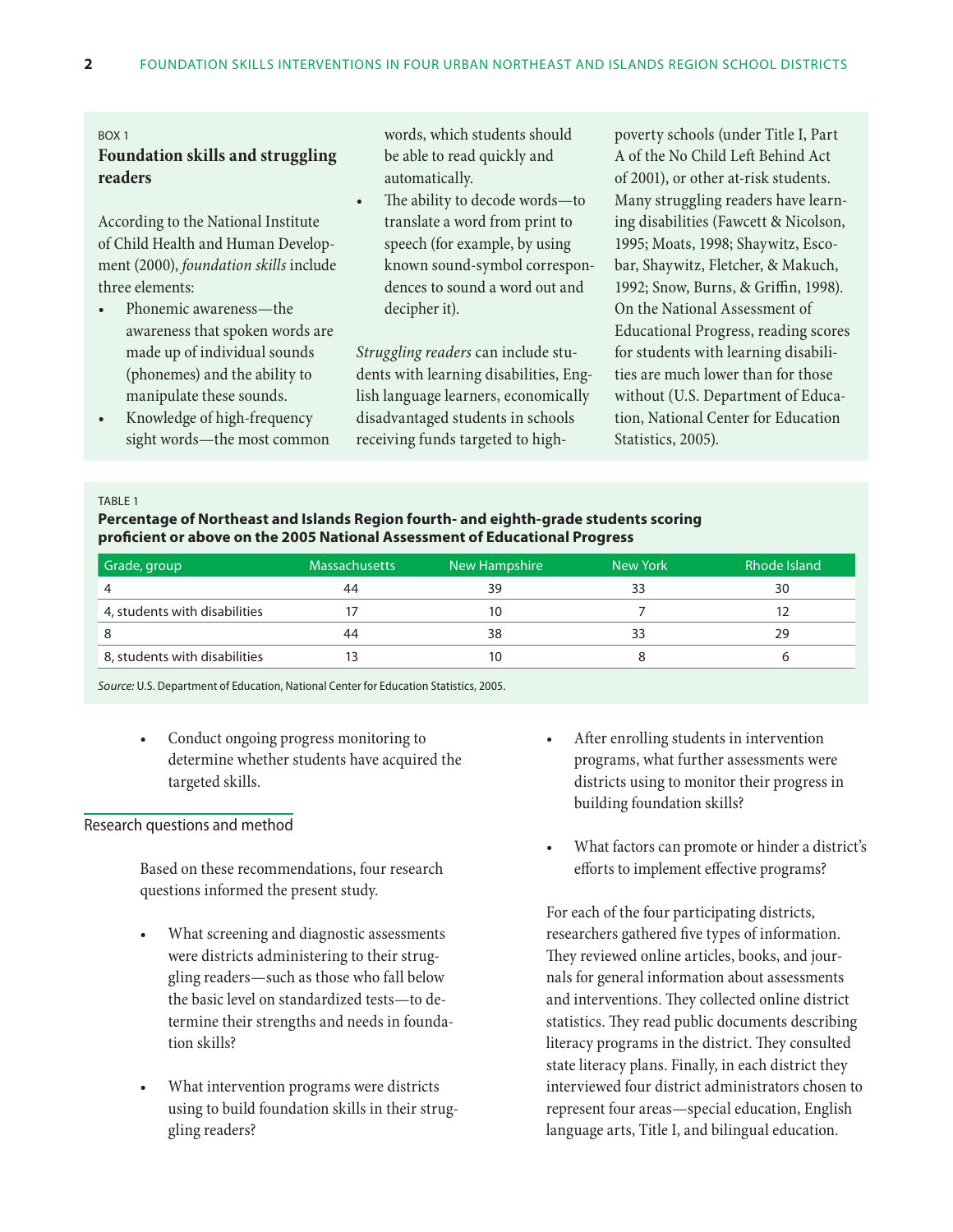<span id="page-9-0"></span>Researchers then organized the information by research question, aggregating the answers to each question across all four districts. This created an overview of what was happening across the districts, supplied a broader perspective on tests and interventions, and allowed convenient crossdistrict comparisons.

In addition, the researchers prepared a profile of each district describing its diagnostic tests, its intervention programs (including professional development), and its progress-monitoring policies and procedures. Each district profile tells a coherent story. It explains how a single district was combining testing and programming to meet the needs of struggling readers, and it discusses other factors that can affect a district's programming.

#### Summary of findings

The study found that all four districts were testing to screen students, diagnose problems, and monitor student progress. But all were in the beginning stages of testing and programming. Districts varied in the tests that they used and in the numbers of students that they included.

For initial screening and year-to-year progress monitoring all four districts were relying heavily on state-administered standards-based tests. Such tests are an important accountability measure for districts, individual schools, and teachers, and are central to a three-tier reading program (one in which screening tests help to determine whether students need to move to an instructional tier that offers additional or more intensive support; see box 2).

For diagnostic testing, although many tests were available (see appendix C), all four of the participating districts were using the Dynamic Indicators of Basic Early Literacy Skills (DIBELS), Scholastic Reading Inventory, the Woodcock Reading Mastery Test, and the Woodcock-Johnson III Diagnostic Reading Battery*.* Three districts—Worcester, Nashua, and Yonkers—were using two additional tests: the Developmental Reading Assessment and the Wilson Assessment of Decoding and

Encoding. The time needed to administer tests was a factor in their selection.

In addition to the state tests, progress monitoring was being conducted as an ongoing part of the intervention programs. No one measure was being used, either for screening and diagnostic testing to determine placement in a program or for progress monitoring. Representatives from all districts found it important to consider teacher recommendations and anecdotal evidence.

Three of the four districts—Worcester, Providence, and Nashua—were offering or planning to offer their intervention programs within a three-tier approach. As districts explored Response to Intervention (a preidentification strategy) and planned reading programs using the three-tier model as a guide, decisions about assessments became more important. Testing was needed to determine what tier students should be in and how to move students from one tier to another.

After initial screening and diagnosis, all four districts were offering at least some students an opportunity to participate in a foundation skills intervention program.

**The study found that all four districts were in the beginning stages of testing and programming**

Although many such programs were available (see appendix D), districts consistently used a few. A particular program could be used at different levels, depending on the district and the availability of supplemental materials. Several tier-two interventions, and all tier-three interventions, focused on developing foundation reading skills.

Researchers identified six factors that decisionmakers outside the participating districts might usefully consider when planning and implementing programs:

Administrators were interested in building on the existing federal Reading First initiative at the district level—extending relevant aspects of the program into the middle grades. They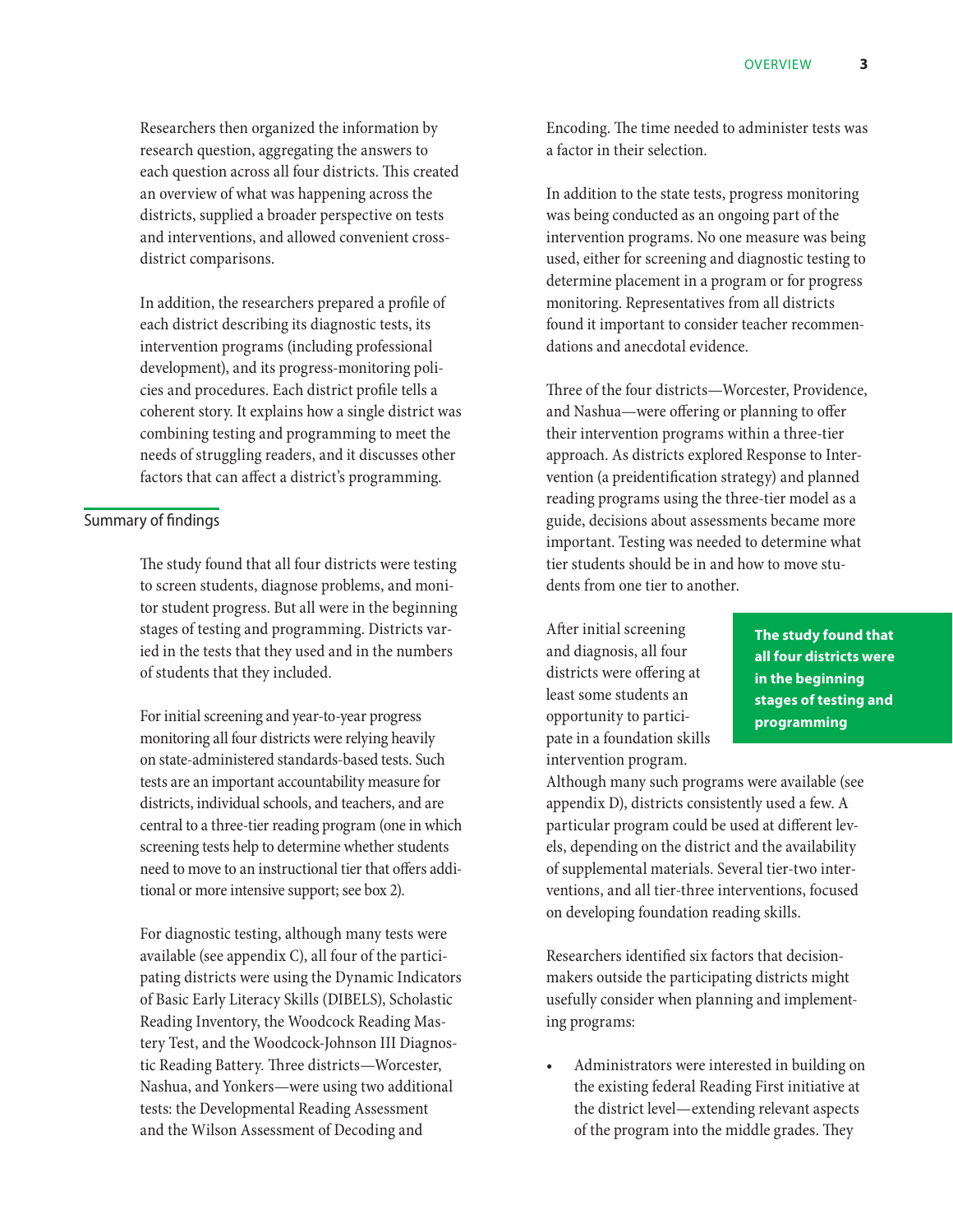#### <span id="page-10-0"></span>Box 2

#### **The three-tier reading approach**

The three-tier reading approach, described by Vaughn and colleagues (Vaughn Gross Center for Reading and Language Arts at The University of Texas at Austin, 2005), provides a framework for teaching reading at different levels throughout a school to meet student needs, as determined by screening, diagnostic, and progress-monitoring testing. It is consistent with the goals of Response to Intervention (Marchland-Martella, Ruby, & Martella, 2007; Vaughn, Linan-Thompson, & Hickman, 2003).

Initially developed for grades K–3, the three-tier approach has been employed in federal Reading First initiatives to teach beginning reading (Cline, 2005). The Striving Readers program, aimed at improving adolescent reading, includes some parts of the three-tier model (see http://www. ed.gov/programs/strivingreaders/applicant.html). Movement through the tiers is dynamic: students enter and leave as needed.

According to Vaughn and colleagues (Vaughn Gross Center for Reading and Language Arts at The University of Texas at Austin, 2005), each of the model's tiers serves a different purpose:

- • Tier one—provided to all students in the general education classroom—aims to serve the majority and reduce the number who will be at risk for reading problems. It comprises a core reading program (grounded in scientific research), progress monitoring, and ongoing professional development for teachers.
	- Tier two implementation contains two categories. The first, problem solving, recommends consultation among classroom teachers and other school or district staff to develop individualized services for children not succeeding in the tier-one general education curriculum. The second category, standard treatment protocol, relies on scientifically validated strategies to deliver standardized, small group interventions to students not making adequate progress in tier one (Fuchs & Fuchs, 2006). As students progress to grade level, they leave the program and their progress is monitored to ensure on-level reading. Those

who do not exit proceed to the third tier.

Tier three is designed for students who still do not make adequate progress after the earlier interventions. Tutoring at this level is more intensive, with more explicit instruction tailored to meet each student's individual needs (see appendix A), and may lead directly to identification for special education. Group size is smaller; daily instruction lasts longer. Programming in this tier focuses on developing foundation reading skills.

To fully implement the three-tier approach, administrators, specialists, and teachers (general education, special education, bilingual education, and others) must collaborate. Since the Individuals with Disabilities Education Act was reauthorized in 2004, many state and local education agencies have been trying to figure out how they might translate the approach into practice in their settings, especially as it pertains to reading. But it is too early to expect findings of effectiveness (Fuchs & Fuchs, 2005; National Association of State Directors of Special Education, 2005).

reasoned that since the Reading First initiative had often successfully facilitated district dialogue about elementary reading instruction, it could provide a basis for continued planning in the upper elementary and middle grades.

- Within the context of Response to Intervention, a three-tier reading model offered districts a framework for beginning to plan their reading programs.
- Administrators viewed collaboration among English language arts, special education, Title I, and English language learner departments and programs as important for any change in instructional planning. Previously, each of these departments sought its own solutions to reading problems, usually without linking its approach to those of other departments in a coherent way. But districts reported to researchers that they were improving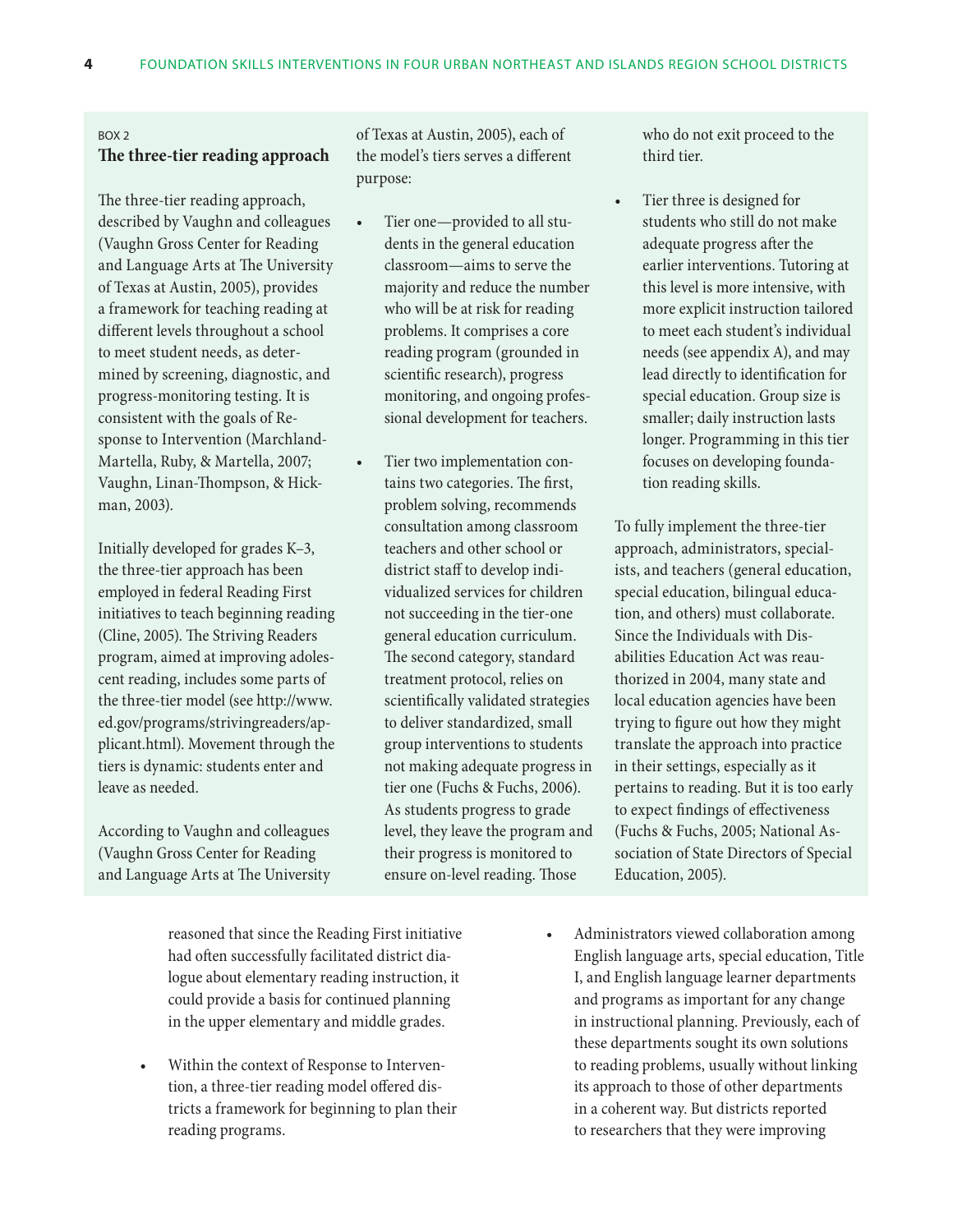<span id="page-11-0"></span>collaboration through joint professional development, program planning, and even coteaching.

- Districts expressed a need for highly qualified reading teachers, such as program-specific certified reading teachers, reading specialists, Title I teachers, and special educators. To ensure that all teachers were prepared some districts were focusing their professional development for staff (including reading teachers, content-area teachers, special education teachers, and English language learning teachers) on middle-grade reading. This is important for tier-one programming, where reading is taught across the curriculum.
- Administrators noted problems concerning time and scheduling. All four participating districts cited the need to create flexible schedules as a prerequisite to implementing effective tier-two and tier-three interventions for grades 6–8.

Program fidelity is important in early implementation. Teachers must carry out a program as designed—for example, following program guidelines for teacher-student ratios, using designated materials, and instructing for the required number of minutes per day or week.

Finally, the study recommends further research using expanded research questions, different samples, different data-gathering strategies, and a modified research focus (see appendix E).

#### **Why this study**

In the 2005 National Assessment of Educational Progress, 69 percent of fourth- and eighth-grade students scored below proficient on reading (U.S. Department of Education, National Center for Education Statistics, 2005), showing that they were unable to understand and analyze challenging texts. Thirty-six percent of fourth-grade students and twenty-seven percent of eighth-grade students nationally were reading below the basic level, showing that they could obtain only a literal, general understanding of the text.

#### The importance of foundation skills

A lack of foundation skills is a major cause of poor performance in struggling readers. For example, a federally funded in-depth

assessment at a Massachusetts middle school found that among sixth graders with reading scores below the 25th percentile on an initial

**A lack of foundation skills is a major cause of poor performance in struggling readers**

screening test, 35 to 56 percent had weak foundation skills (Kotula & Morocco, 2006). Greenberg (2006) argues more generally that the need for instruction in foundation skills has been underestimated—particularly for fluency, vocabulary, and advanced and multisyllabic decoding (see appendix A for definitions). Indeed, several studies assert that about 10 percent of older adolescents have difficulty decoding words (for example, Biancarosa & Snow, 2004; Curti & Longo, 1999; Kamil, 2003).

The situation of such struggling readers does not improve with time. Research confirms that poor decoding can affect comprehension (Beck & Juel, 1995; Lyon, Shaywitz, & Shaywitz, 2003). So, students who do not acquire foundation skills early in elementary school—when the skills are typically taught—cannot identify words or comprehend text as they move up the grades. Those who enter the middle grades (usually defined as grades 6–8) without strong foundation skills will not succeed in content areas that require reading, such as English language arts, social studies, science, and math.

Students who cannot complete assignments in an appropriate amount of time become frustrated, angry, and isolated. Each school day more than 3,000 students drop out of high school (Biancarosa & Snow, 2004)—in part because they lack the literacy skills needed to keep up with a challenging curriculum (Kamil, 2003). Recent reports on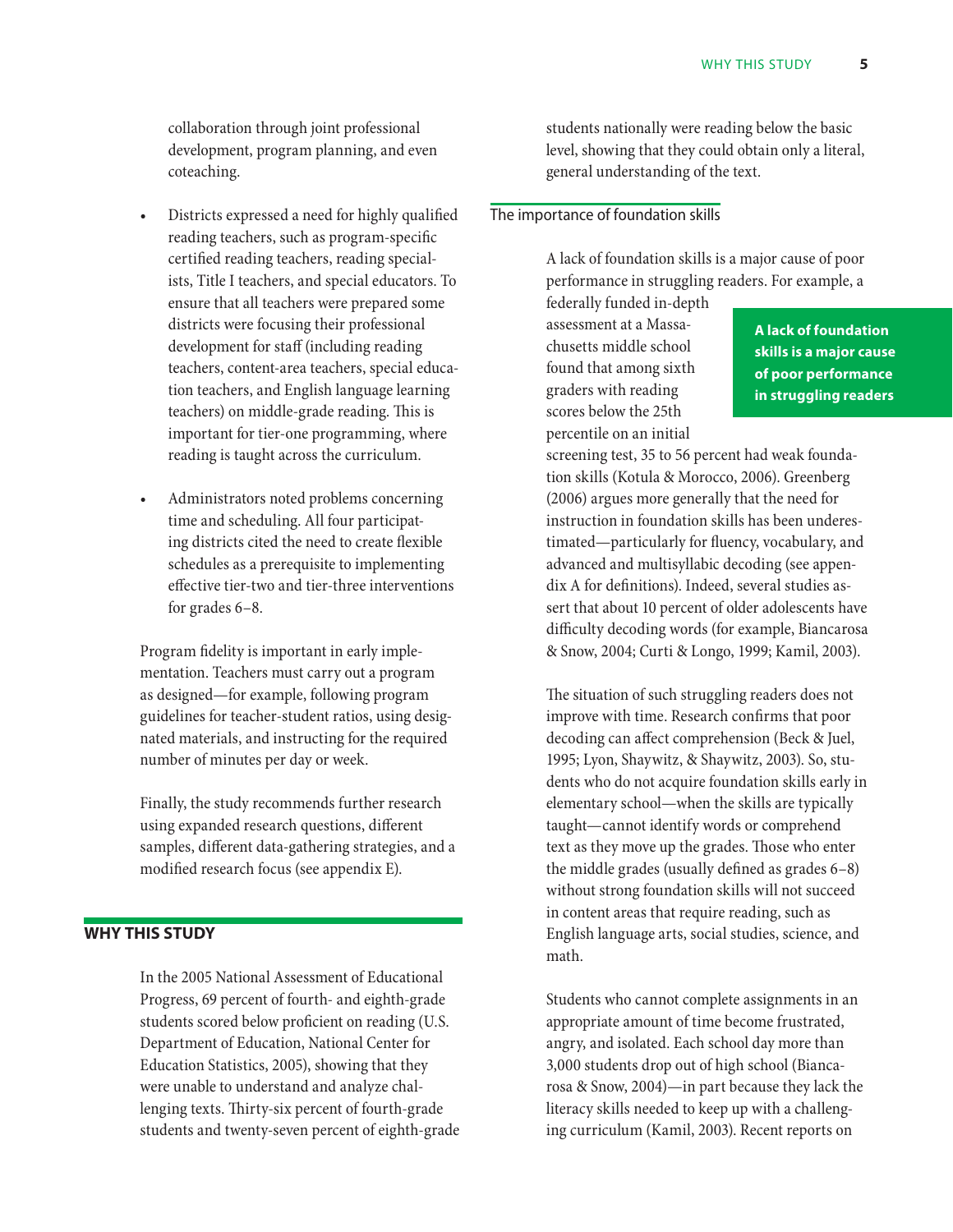<span id="page-12-0"></span>improving adolescent reading development have recommended that schools:

- Conduct screening and diagnostic testing to identify students who exhibit difficulties in foundation skills.
- Design intervention programs that focus on foundation skills.
- Conduct ongoing progress monitoring to determine if students have acquired the targeted skills (Biancarosa & Snow, 2004).

#### Challenges in the Northeast and Islands Region

In spring 2005 the New England Comprehensive Assistance Center convened a small meeting of state literacy leaders from Maine, Massachusetts, New Hampshire, Rhode Island, and Vermont. The participating administrators, who represented their states' literacy, special education, Title I, and bilingual programs, expressed their concerns about poor reading scores among adolescents, including students with disabilities and other students labeled as struggling and at risk for failure*.*

As the administrators pointed out, poor urban areas had yielded the weakest results for all middle and high school students. The present study concerns urban districts in Massachusetts, New Hampshire, New York, and Rhode Island.

#### **Current approaches to foundation skills for middle-grade students across four districts**

In this preliminary study all four participating districts described themselves as being in the beginning stages of developing and implementing

**Each district was using its statewide, standardsbased test for screening**

foundation skills programs for struggling middle-grade students. One administrator noted, "We are really in a 'big pudding,' just starting to figure out how to build

in assessments and provide an environment for students that need intervention."

#### What screening and diagnostic assessments were districts administering to struggling readers?

*Initial screening.* Each district was using its statewide, standards-based test for screening. Worcester was using the Massachusetts Comprehensive Assessment System, Nashua and Providence were using the New England Comprehensive Assessment Program, and Yonkers was using the New York State Testing Program.

All participating districts identified students in need of targeted intervention as students scoring in the lowest two levels on the state exam. In Massachusetts that was a performance classification of warning/failing or needs improvement. For the New England Comprehensive Assessment Program that was a performance classification of level one (substantially below proficient) or level two (partially proficient). In New York that was a performance classification of level one (serious academic deficiencies) or level two (needs extra help to pass Regents examination).

To further evaluate specific skills, Worcester and Providence had added periodic testing designed to closely resemble the annual state tests in content and format. Worcester was administering Measured Academic Progress tests three times a year. Providence was administering its Interim Assessments four times a year. The subskills data from these assessments were used to place students in the appropriate reading tier or provide them with relevant instructional interventions.

*Diagnostic assessments.* Researchers identified 24 diagnostic reading assessments that are appropriate for middle-grade students and that include subtests on foundation skills. Types of assessment varied, as did the specific skills addressed, administration time, and age or grade range. (Appendix C lists each diagnostic test, indicating its publisher, target grades, skills tested, and administration format.)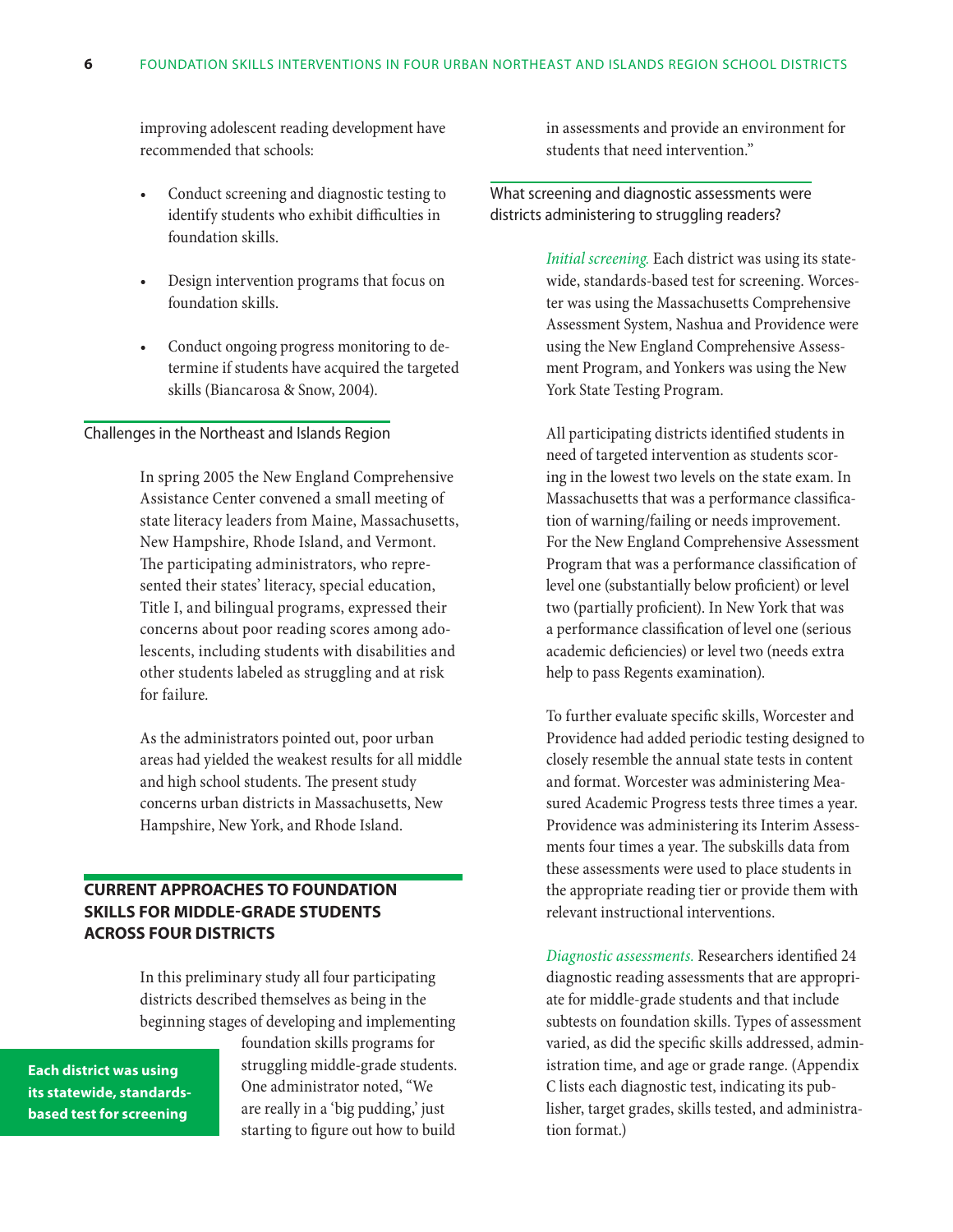In the four participating districts assessments were selected by different departments, and selection criteria varied by district. But four diagnostic assessments were used in all four districts: DIBELS, the Scholastic Reading Inventory, the Woodcock Reading Mastery Test, and the Woodcock-Johnson III Diagnostic Reading Battery.

Districts varied in how much they used DIBELS*.*  The test is intended for use with grades K–3. But districts often extended its use to the upper elementary and middle grades (6–8), especially when these grades were housed in a Title I elementary school and trained staff were available to administer the tests. In addition, DIBELS was frequently being used for monitoring.

Where districts were using the Read 180 program, the assessment most commonly used to place students in the program was the Scholastic Reading Inventory. A computerized assessment for grades K–12, the Scholastic Reading Inventory takes about 20 minutes to administer and provides reports using the Lexile Framework for Reading to measure a student's reading comprehension. The Lexile measure (a reading ability or text difficulty score) can be used to identify appropriately challenging books and curriculum materials, helping teachers to place students at the correct level in Read 180 or other programs.

Districts relied on two comprehensive tests to further understand specific reading deficiencies: the Woodcock Reading Mastery Test and the Woodcock-Johnson III Diagnostic Reading Battery. The Woodcock Reading Mastery Test is normreferenced and individually administered. The entire test takes about 45 minutes to administer and includes six subtests: visual-auditory learning, letter identification (with a supplementary letter checklist), word identification, word attack, word comprehension (antonyms, synonyms, analogies), and passage comprehension. The Woodcock-Johnson III Diagnostic Reading Battery—another individually administered test—takes about 50–60 minutes and includes six subtests: visual auditory learning, letter identification, word identification,

word attack, word comprehension, and passage comprehension.

Yonkers was using the full Woodcock-Johnson III Diagnostic Reading Battery as part of the triennial individualized education program review and was encouraging teachers to use at least one subtest in preparation for the annual individualized education program review. Worcester was using the Woodcock Word Attack Subtest of the Woodcock Reading Mastery Test—to verify that students met the criteria for placement in its Word Study pilot and to measure progress with pre- and post-testing.

In addition, participating districts were using many other assessments (box 3).

The districts were using two types of reading assessments: curriculum-embedded and diagnostic. Curriculum-embedded assessments are based on the curriculum and designed by teachers for ongoing use. Teachers administer the assessments, integrating them into instruction at regular intervals. Diagnostic tests are designed to measure skills and knowledge more precisely, helping teachers plan instruction to meet each student's needs: such assessments measure one or more critical reading skills. Three of the assessments mentioned so far are curriculum-embedded curriculum-based measurement, the Scholastic Reading Inventory, and the Wilson Assessment of Decoding and Encoding—and the rest are classified as diagnostic reading assessments.

All four participating districts identified the amount of time it took to administer tests as a

factor in their selection. For example, Worcester had selected the Test of Silent Word Reading Fluency mostly because it was easy to administer fairly rapidly to all sixth

**All four districts identified the amount of time it took to administer tests as a factor in their selection**

graders and easy to score. "It was quick and efficient because it could be administered in a group, only took three minutes, and did not significantly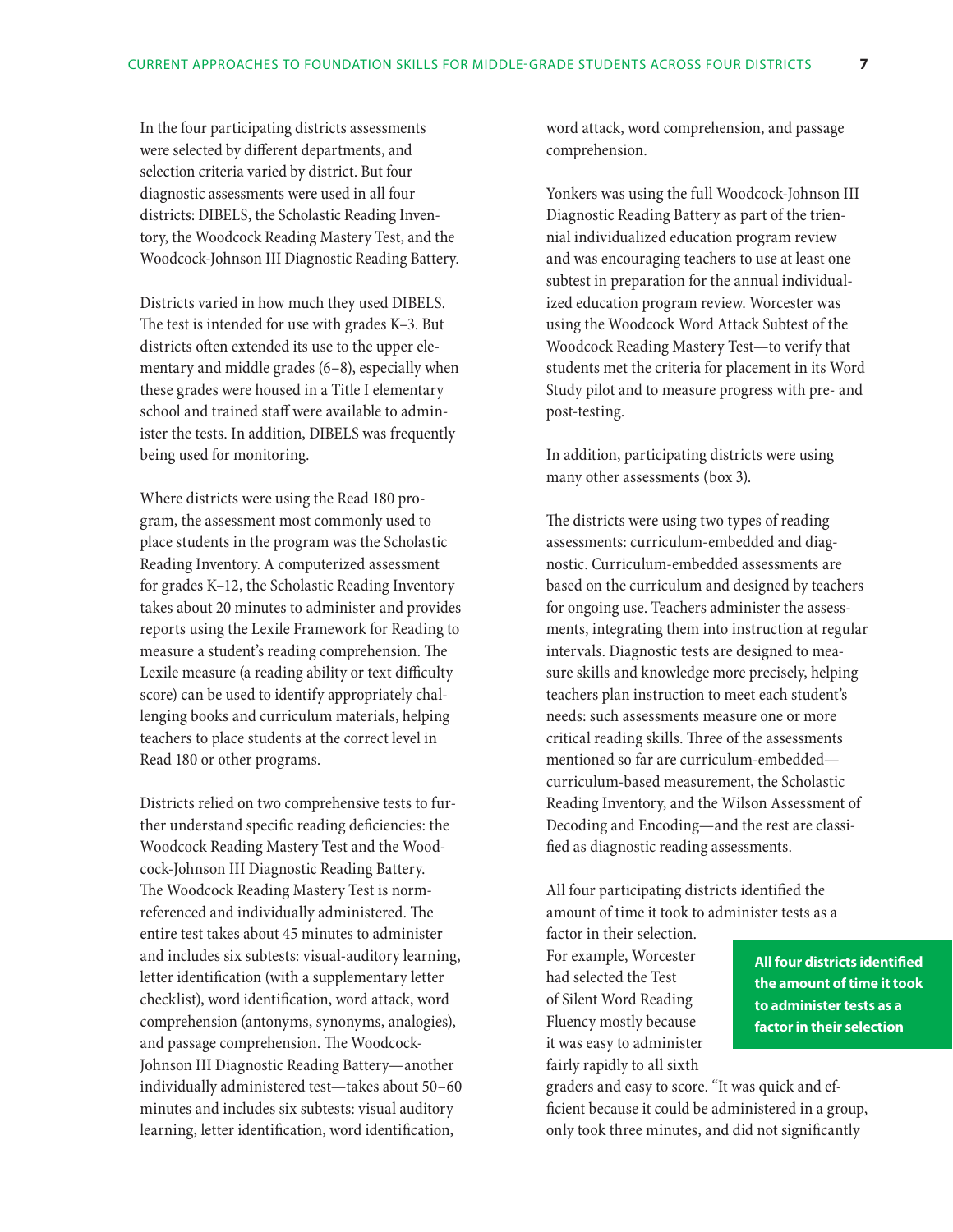#### <span id="page-14-0"></span>Box 3

#### **Foundation skills diagnostic assessments used by the four Northeast and Islands Region districts**

Four diagnostic assessments were being used by all four districts:

- • Dynamic Indicators of Basic Early Literacy Skills (DIBELS).
- Scholastic Reading Inventory.
- Woodcock Reading Mastery Test.
- Woodcock-Johnson III Diagnostic Reading Battery.

Other assessments were being used by some districts:

- • Curriculum-based measurement (Providence—an approach, not an assessment).
- • Degrees of Reading Power–Spelling Inventory (Providence).
- • Developmental Reading Assessment (Worcester, Nashua, Yonkers).
- Diagnostic Assessments of Reading (Worcester).
- Diagnostic Online Reading Assessment (Nashua).
- Gray Oral Reading Test-4 (Nashua).
- Group Reading Assessment and Diagnostic Evaluation (Providence).
- Informal Reading Inventory (Yonkers, Providence).
- • Phonological Awareness Literacy Screening (Providence).
- • Qualitative Reading Inventory (Yonkers).
- Stanford Achievement Test (SAT-10; Providence).
- TerraNova (Yonkers).
- Test of Silent Word Reading Fluency (Worcester).
- Wilson Assessment of Decoding and Encoding (Worcester, Nashua, Yonkers).

Appendix C presents summary information about these and other assessments.

> disrupt the classroom instruction," noted one district representative.

Providence representatives remarked that they would like to see the Group Reading Assessment and Diagnostic Evaluation used more widely, but also that such hopes were unrealistic given how long this test takes to administer and score. "Spending 20–30 minutes to test each child individually in middle school will just not happen," commented one administrator. An administrator from another district mentioned that they encouraged teachers to use the Woodcock-Johnson Diagnostic III Reading Battery, but few wanted to use it because it takes too long (especially if most of the subtests are administered). The district had considered the Developmental Reading Assessment—already in place at the elementary level—but time constraints affected the decision: "You can't give an individualized test and expect a middle or high school teacher to test 100 to 125 students. There just isn't enough time during the day or even the year."

What intervention programs were districts using to build foundation skills in struggling readers?

> After initial screening and diagnosis, all four districts were offering at least some of their students an opportunity to participate in an intervention program.

*Reading intervention programs.* Many reading interventions are available. Researchers identified 30 that address foundation reading skills in the middle grades. (Appendix D lists these interventions and presents summary information on their publishers, intended grades, skills, and technology components.)

The four participating districts, however, were using only eight interventions. Two were being used in all four districts consistently, and six were being used in one or more districts.

Administrators cited different reasons for making their selections. Some districts rated interventions against a set of established criteria. In some cases administrators had existing knowledge of a program or past experience with it. Some reported hearing recommendations from other administrators, at conferences, from consultants, and so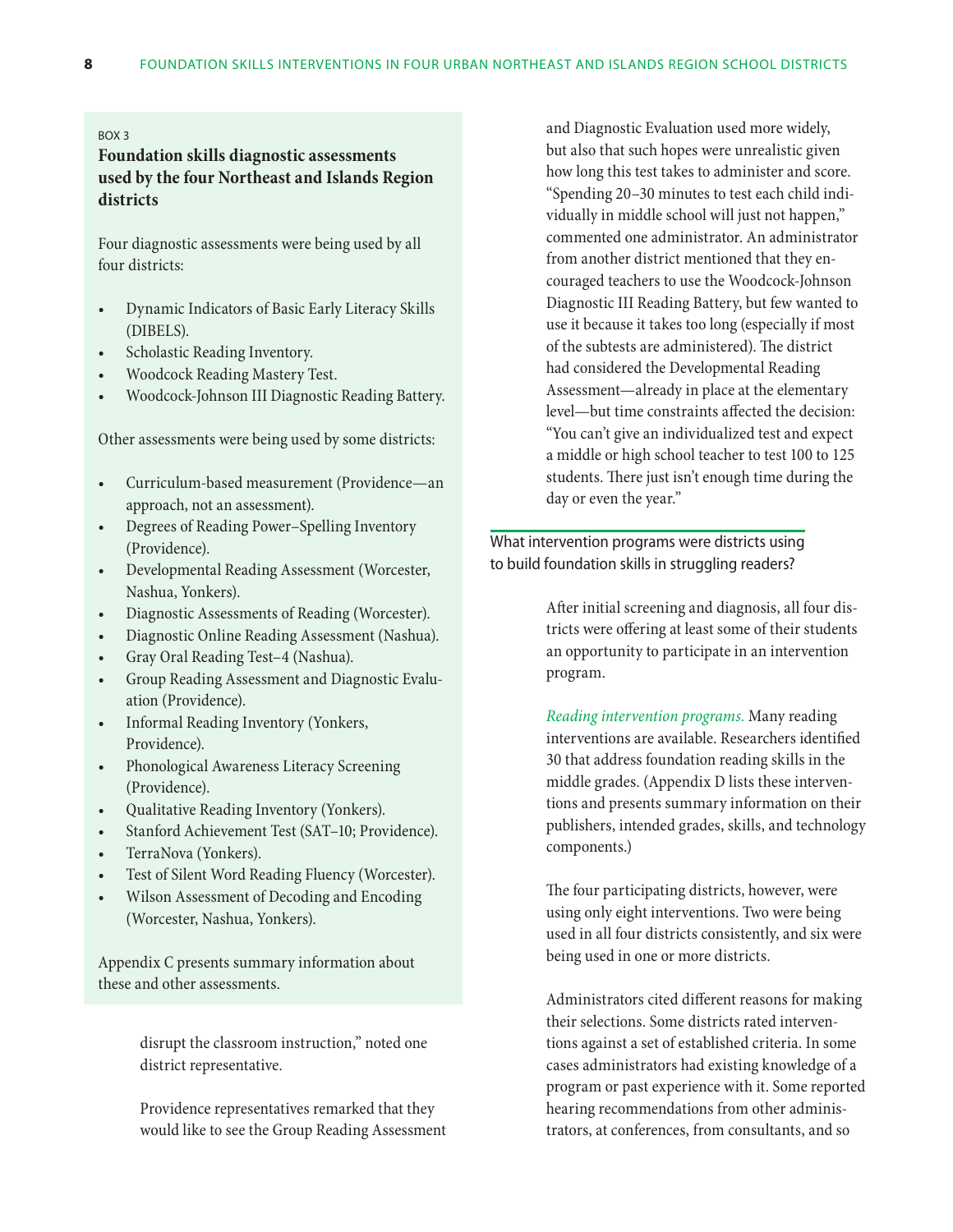<span id="page-15-0"></span>forth. The availability of trained staff also influenced the choice of program.

All four participating districts used Read 180 and the Wilson Reading System—two programs that focus on phonics, fluency, vocabulary, and comprehension (though Wilson adds a phonological awareness component).

Decisions about program selection and implementation were made by teachers, school administrators, or district administrators, depending on the district. In Providence the decision to use Read 180 was made by district administrators. In the other three districts policies allowed school-based administrators or teachers to make their own decisions about instruction. One administrator explained: "There are some systemic materials, but we find that schools really like to have some control over the choice of materials." In Yonkers the degree to which teachers felt comfortable with technology was a factor in the selection of Read 180. Some school-based administrators selected the Wilson program partly because teachers and specialists certified in that program were already available.

Box 4 lists considerations that can arise in decisions about intervention programming.

*Read 180.* Read 180 was designed for use with students in grades 4–12 who perform below the proficient level on standards-based tests. Additional materials are geared to students with disabilities and English language learners. Stage B is for middle school students (stage A is for elementary school, and stage C is for high school.) Elements of phonics (not comprehensive phonics instruction), fluency, vocabulary, and comprehension are incorporated to various degrees. Although a self-paced software program is central to the approach, the 90-minute multipart instructional model begins and ends with whole-group direct instruction. It includes 20 minutes of whole-class direct instruction in such skills as word analysis, vocabulary development, and reading comprehension; 20 minutes of diagnostically informed small-

#### Box 4

#### **Considerations in decisions about intervention programs**

- The developmental appropriateness of materials, depending on a student's grade and ability level.
- The availability of criteria, or a screening process, for placing students at the appropriate level within the program.
- The scope and sequence of the skills and subskills taught.
- The recommended teacher-to-student ratio, which has implications for providing students with intensive, individualized instruction.
- The implications for scheduling (number of hours per day and days per week).
- • The type of professional development required to ensure highly qualified teachers.
- • The types of materials and resources required (for example, access to computers for programs with a technology component).
- The availability of information about effectiveness for middle-grade students with foundation skills problems.
- The availability of progress-monitoring tests.

group instruction, with the teacher at a "teacher station;" 20 minutes of independent software use, focused on individual skill practice; 20 minutes of modeled and independent reading from paperbacks or audio books; and a 10-minute whole-class wrap-up.

The recommended room setup facilitates student rotations, from computers to small group instruction to independent reading. The computer station sequence has three zones (reading, word, and spelling). Students begin in the reading zone, watching a video to build background knowledge on a topic. Each student then reads a related short text passage, which contains phonics exemplars, sample spelling patterns, high-frequency words, and content words that fit the student's pretested reading level. Certain words (power words) are pronounced, spelled, defined, broken into parts, and translated into Spanish if necessary,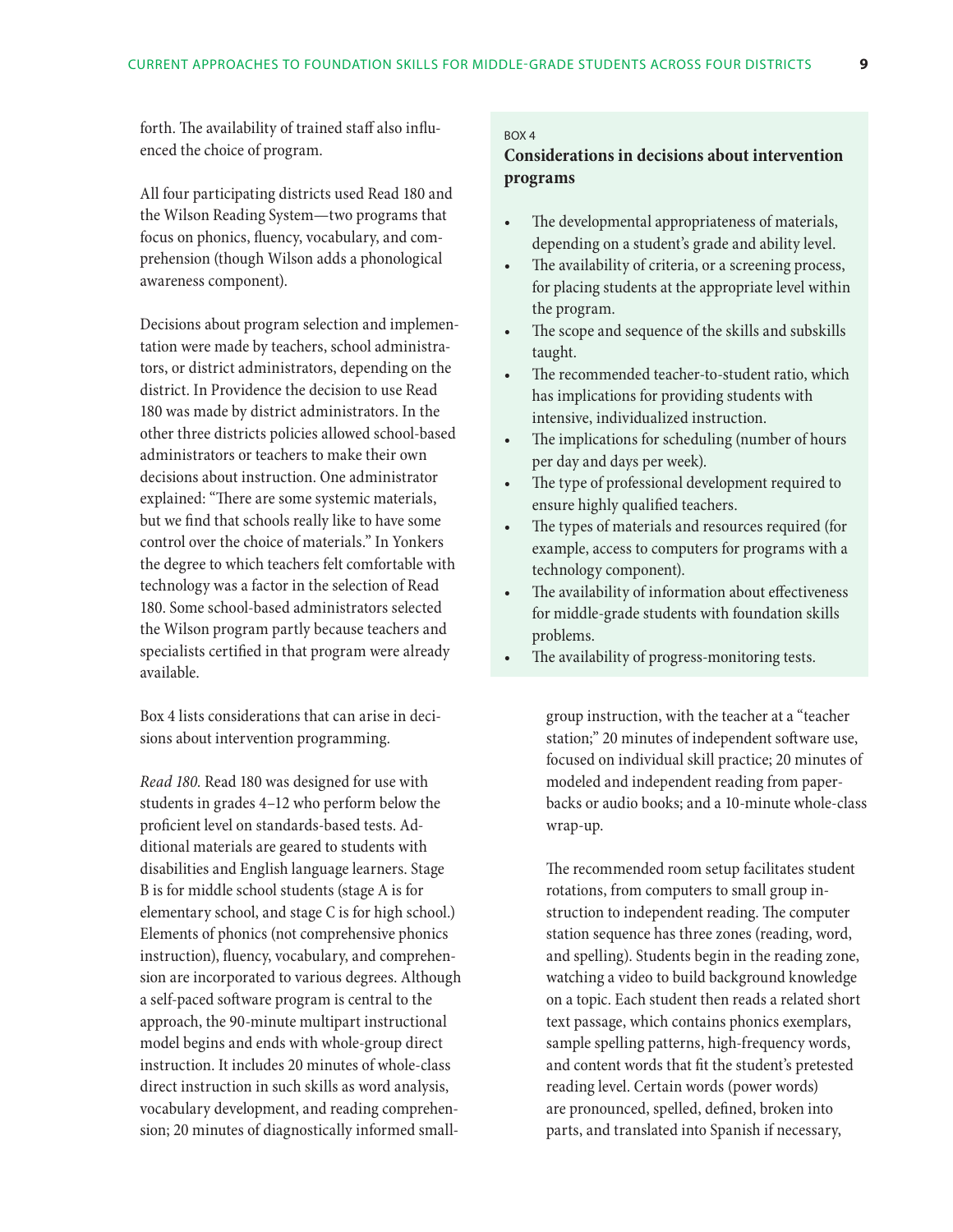<span id="page-16-0"></span>and decoding tips are supplied. Comprehension questions follow. The word zone uses several word-recognition activities intended to target automaticity and fluency. The spelling zone assesses knowledge of words from the text passage and focuses on spelling concepts. The success zone provides comprehension practice in short text activities.

Various skills and elements are integrated throughout the computer activities. For example, phonics elements are presented in some of the direct vocabulary instruction. Students can build fluency by reading along with the computer audio at various rates, then practicing reading at various rates without the audio support. Read 180 recommends that classes be limited to 18 students, who take this as a class instead of or in addition to English language arts.

*The Wilson Reading System.* The Wilson Reading System, a highly structured reading and writing program for struggling readers in grades 2–12, teaches the structure of words and language by directly instructing students to decode and encode (spell) fluently. It provides an organized, incremental, cumulative 12-step system. Steps one through six provide the basics for decoding and encoding. Steps 7 through 12 focus more on advanced word analysis, vocabulary development, comprehension, and metacognition.

Students learn to hear sounds; manipulate colorcoded sound, syllable, and word cards; perform finger-tapping exercises to assist in phonemic awareness; write dictated words and sentences; read aloud; and paraphrase selections that they read. They receive direct reinforcement and instructional feedback based on their individual performances, and—because each step builds on the previous one—they do not proceed to the next step until they have met each step's criteria. There are two implementation models. The intervention model uses small group instruction by a remedial reading teacher or regular classroom teacher, for four or five days each week, during the regular school day. The intensive model provides tutoring,

#### Box 5

#### **Foundation skills reading interventions used by four Northeast and Islands Region districts**

Two reading interventions were being used by all districts:

- Read 180.
- The Wilson Reading System.

Other interventions were being used—or were scheduled for use—in one or more districts:

- Compass Learning (Yonkers).
- High Point (Providence).
- Lindamood Bell Phonemic Sequencing (Worcester, Nashua).
- NovaNet (Yonkers).
- Power Up! (Yonkers).
- Word Study (a modified version of the Wilson Reading System, developed by Worcester).
- Language! (scheduled for fall 2007 use by Providence).

Information and source references for all interventions appear in appendix D.

> or small group instruction by a Wilson-certified teacher, for students who have been diagnosed with a language learning disability. The fast-paced lessons offer continuous teacher-student interaction. Lessons are 55 to 90 minutes long.

*Other programs.* Researchers found six other programs being used in one or more districts. Providence had scheduled Language! for implementation in the fall of 2007 and Nashua was considering Reading Advantage (box 5).

Three districts— Nashua, Providence, and Worcester—were offering or planning to offer their intervention programs within a three-tier approach. Nashua was examining Response to Intervention and outlining a process to address reading throughout the district. For several years Providence had used its personal literacy plans to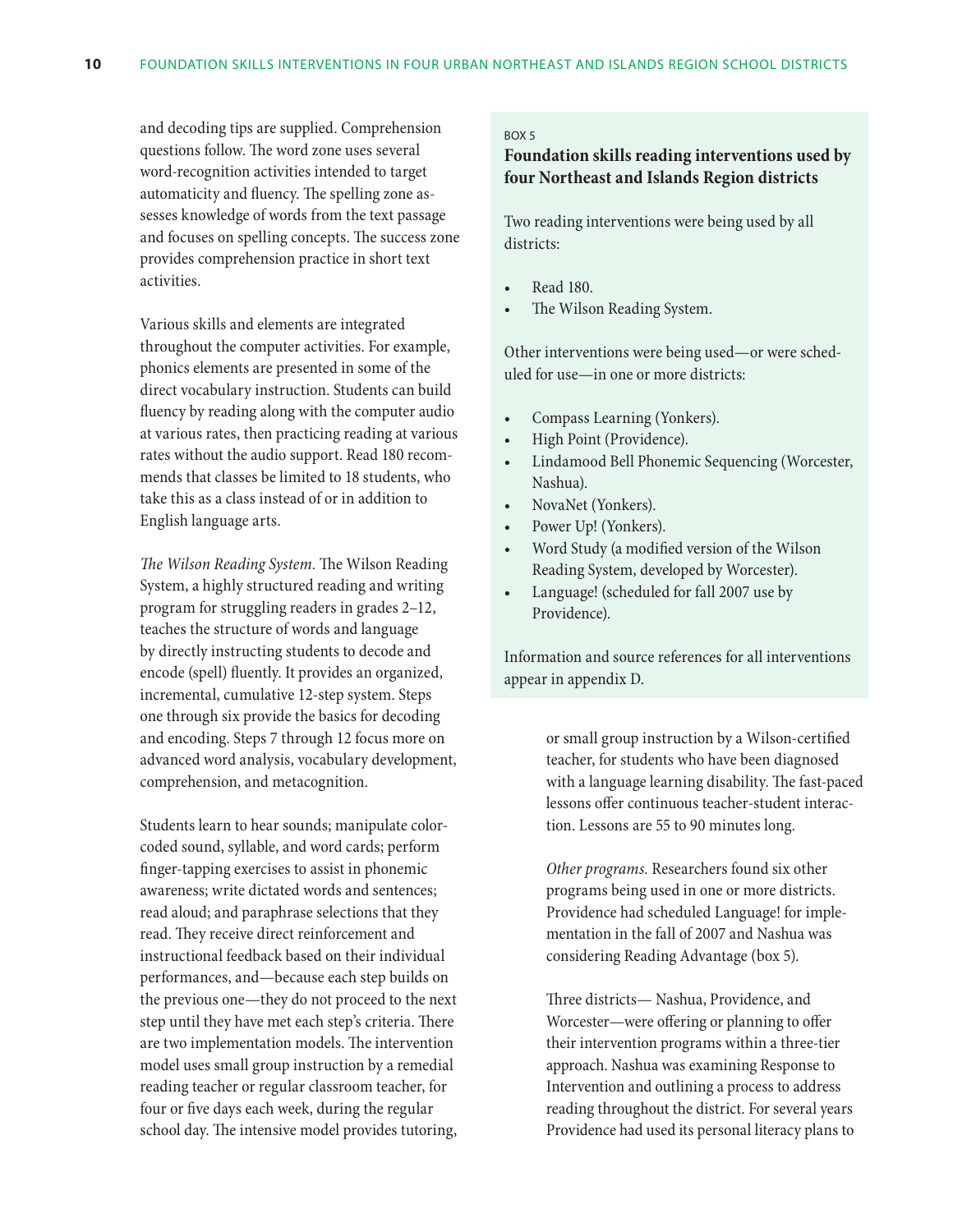<span id="page-17-0"></span>plan and monitor interventions for students reading at more than two years below grade level. More recently the district had outlined a more formal Response to Intervention reading initiative, specifically addressing middle-grade reading issues. At the time of the study the district was working toward a fall 2007 launch. Worcester had been using a three-tier model to outline reading assessments and interventions since 2004. Developed to support the district's Reading First initiative, the model was covering interventions through grade 8.

Several interventions in tier two, and all in tier three, focused on foundation reading skills. Depending on the district and the availability of supplemental materials, a particular program could be used at different tiers. For example, Providence was using Read 180 in tier three but had evaluated it for use in tier two during the Response to Intervention planning process. In Providence's 2007/08 planned implementation, Language! (for 50 minutes) was to be the tiertwo solution and Language! (for 90 minutes) was the tier-three solution. Across the four districts Wilson had traditionally been implemented as a tier-three solution in a one-to-one setting. But the program had also been implemented as a tier-two supplemental program in small group settings.

*Professional development as an intervention.* In addition to specific curricula, districts consistently described professional development as an intervention. Often citing the lack of reading teachers, participating districts had concluded that more reading teachers, special education teachers, and content-area teachers must develop the skills needed for explicit middle-grade reading instruction.

Each district was providing professional development to train more staff in one program or both. Both Worcester and Yonkers had invested in helping teachers get certified to use the Wilson Reading System. To prepare for implementation of Language!, Providence was planning to train teachers in this program. Both Providence and Nashua had hired consultants to provide staff

development in adolescent literacy and, in particular, foundation skills.

All four districts not only identified the need for cross-departmental training but had started to develop and implement this kind of program. For

**Districts consistently described professional development as an intervention**

example, in Nashua the English language arts and English language learning departments had collaborated to identify opportunities for professional development addressing foundation reading skills in both struggling readers and English language learners. As one administrator explained, "We [the literacy, English language learning, and middlelevel curriculum groups] did an alignment around these strategies. We said that these are good strategies for all learners. It's not just about the struggling learner or the English language learner; these are strategies that are effective, and if they're used well, you'll get good results." Similarly, in Yonkers the English language learning and Title I departments were collaborating to ensure that reading instruction services were consistent and to leverage existing resources.

What further assessments were districts using to monitor progress in building foundation skills?

> Two of the four participating districts were using some dynamic testing system to benchmark student progress throughout the year. Worcester was using Measured Academic Progress, a dynamic online assessment tool administered three times a year. Providence was using the Interim Assessments, which are given quarterly. Both systems provide teachers with detailed student-level data and subskill analysis to inform instruction. The two districts were working with teachers and school administrators to make their use of available data more effective.

> Just as all four districts were using their state assessments to screen and place students, so all were using those state assessments to determine progress by comparing students' scores from year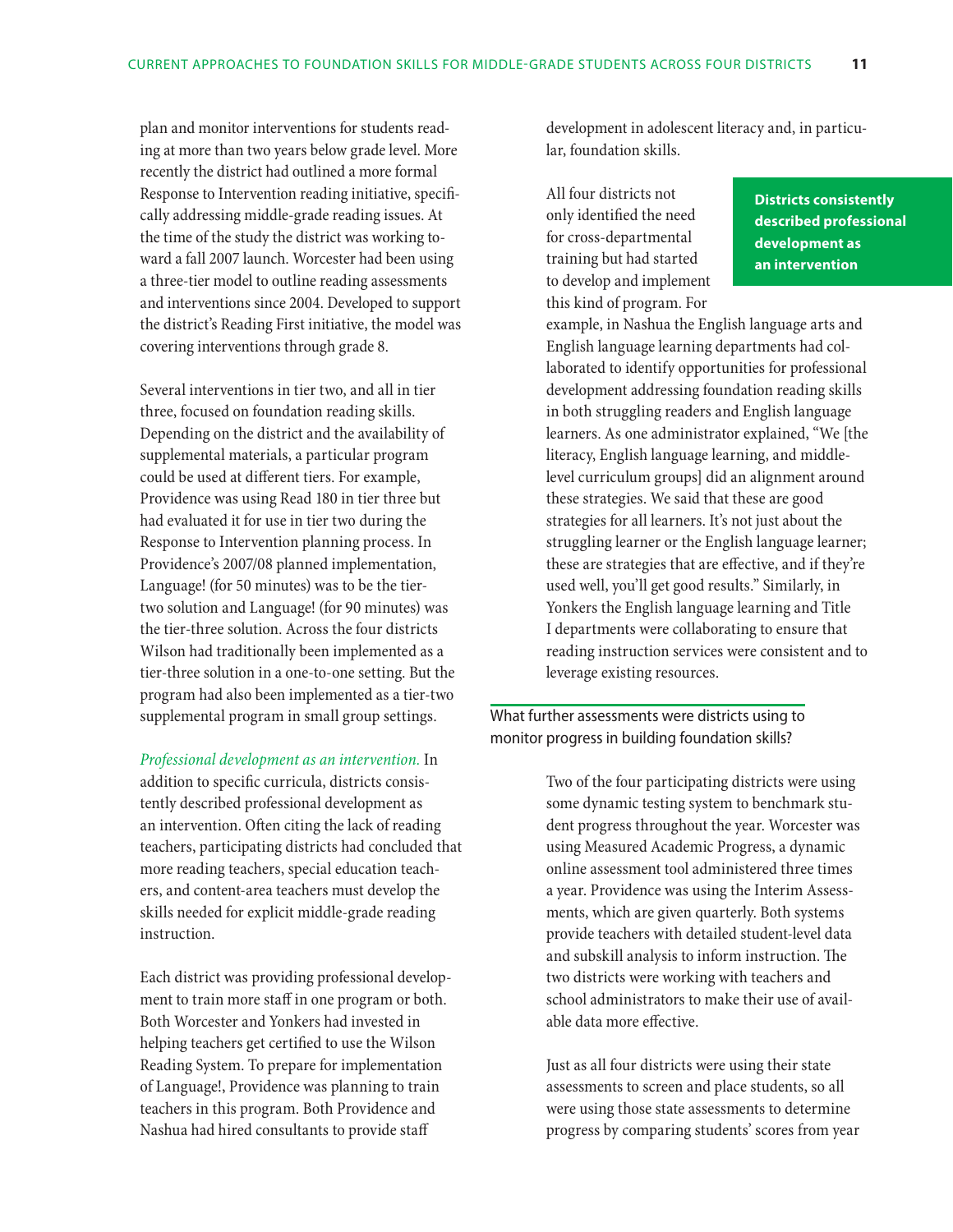<span id="page-18-0"></span>to year. In addition, each district was using formal measures. All four were using program-embedded assessments and teacher observation.

Each intervention mentioned so far includes assessments for monitoring ongoing student progress. Teachers' interactions with their students, and their examination of student work, drive daily instructional modifications. For example, Read 180's Scholastic Reading Inventory and the Wilson Reading System's Wilson Assessment of Decoding and Encoding are screening and assessment tools built into the interventions to measure success and monitor progress. Monitoring is also integral to the Language! program, which Providence had scheduled for implementation in the fall of 2007.

#### What factors can promote or hinder effective programming?

In the interviews conducted for this study, administrators identified factors that promote and hinder success. Six emerged that might be important for other decisionmakers to consider.

*Some administrators expressed an interest in moving Reading First initiatives, which have successfully facilitated district dialogues about reading instruction at the elementary level, up to the upper elementary school and middle grades.* One special education administrator explained, "Frankly, we have much more in place to support reading instruction at the elementary level with Reading First." Another administrator noted that it was possible to build on specific practices already in place in the district's Reading First schools: for example, "[our] reading teachers and English as a second language teachers work in teams at the Reading First schools." Massachusetts was

**"We realized that we had to align our special education teachers' instructional skills with those of the general education teachers."**

beginning to leverage its Reading First experience for the benefit of secondary students, with a state secondary reading program providing money, networking, and professional development for districts attempting to explicitly address secondary reading issues.

# *Response to Intervention and three-tier reading models offered a framework or starting-point for*

*foundation skills programs.* Massachusetts, New Hampshire, and Rhode Island had incorporated Response to Intervention into state policy—which helps to explain why participating districts were investigating, or had adopted, a three-tier reading model (where tier three focuses on foundation skills). Providence was focusing on preparing staff to implement its Response to Intervention programming during the 2007/08 academic year. One administrator explained, "We started off this year with massive professional development on Response to Intervention] and how the teacher support teams are an integral part of the process. We are working with everyone to help them understand the CBM [Curriculum-based measurement] and DIBELS, the intervention, and progress monitoring." Nashua was thinking ahead to the types of tests that it could use for progress monitoring within Response to Intervention.

#### *Administrators viewed collaboration among English language arts, special education, Title I, and English language learner departments and programs as important for any change in instructional planning.*

Each of these departments used to seek its own solutions to reading problems, usually without linking its approach to those of other departments in a coherent way. One special education administrator observed, "With all of the requirements of No Child Left Behind, we realized that we had to align our special education teachers' instructional skills with those of the general education teachers." Another administrator remarked that a lack of collaboration had hindered program implementation: "It is an issue in the district that there is a level of autonomy that has sometimes worked against us."

Districts reported that they were improving collaboration through joint professional development, program planning, and even coteaching. For example, in both Nashua and Providence, English language arts and English language learning departments had collaborated to select and deliver joint professional development programs. Some districts were trying to align their initiatives. An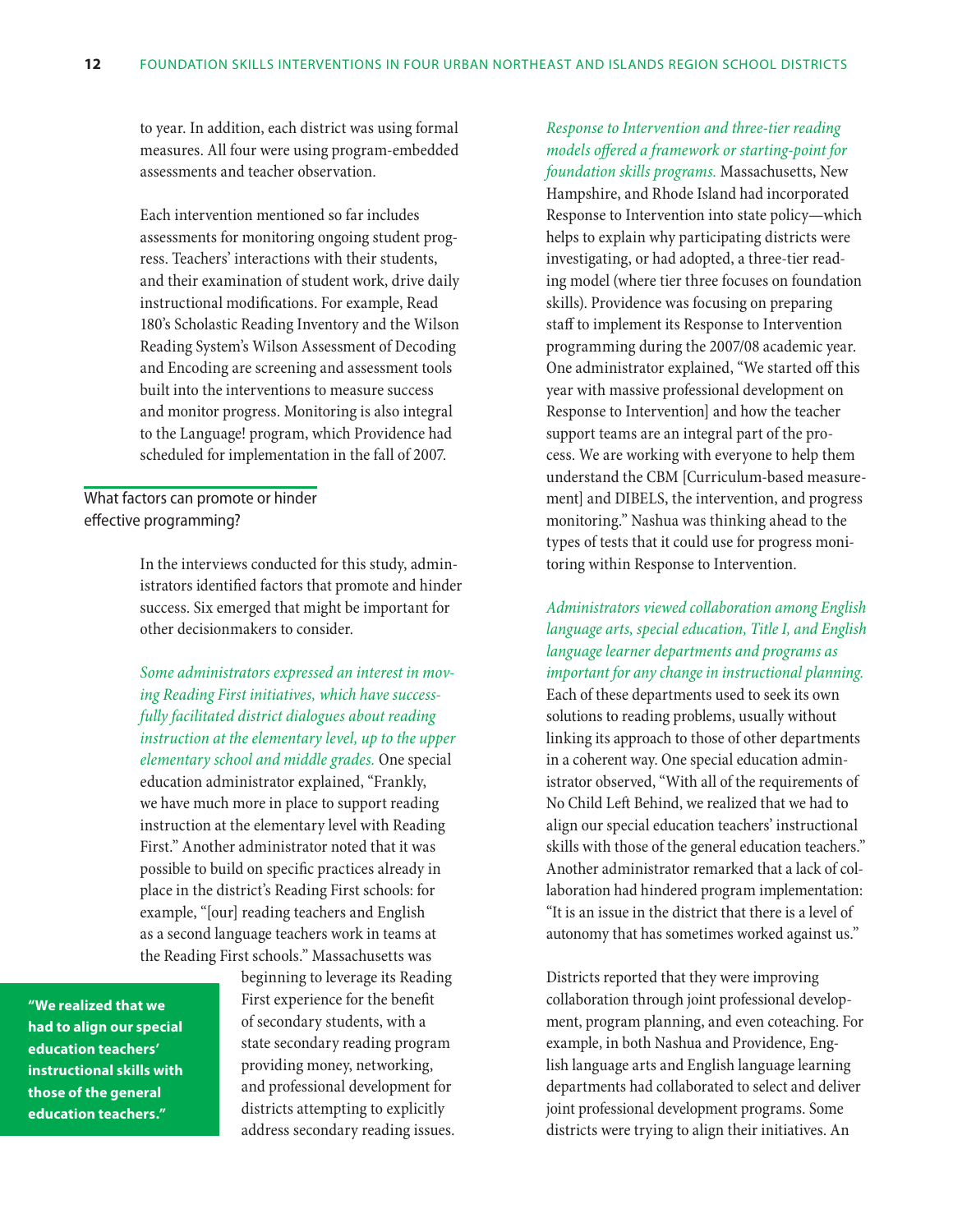English language learning representative from one district explained, "These initiatives cannot be seen as just another ESL [English as a second language] program. There is district fatigue for ESL-specific professional development, so it has been very important for us to work with the literacy team to develop a strategy that could help all students build literacy skills." In Providence collaboration had also resulted in the selection of Language!.

*Districts expressed a need for highly qualified reading teachers, such as Wilson-certified reading teachers, reading specialists, Title I teachers, and special educators.* As one administrator explained, "In the ideal, it will be reading-certified teachers that will implement the program. But the staff has yet to be hired." Another district confirmed the limitation. An administrator commented, "We have been limited in the number of students for whom we can provide targeted instruction." The district did not have enough staff trained in the method.

One Title I administrator reported adding English teachers who were certified in reading: "The best way to address the needs of the kids is to make sure that we have people who are properly trained in providing the instruction." Another administrator spoke about the district's plan to reduce class size in the reading intervention classrooms, but indicated that English teachers who were certified in reading had not yet been hired. One district pointed out that a lack of money limited its ability to increase staff size in reading for the middle grades.

To ensure that all teachers were prepared some districts were focusing their professional development on middle-grade reading. This is important for tier-one programming, where reading is taught across the curriculum.

*Administrators noted problems concerning time and scheduling—an issue particular to the middle grades.* In the middle grades (grades 6, 7, and 8) schools use different scheduling arrangements to ensure that students have separate class periods for arts, science, math, social studies, English language arts, physical and health education, and other programs. Most schools group students into teams, but some may divide the day into 45-minute periods or 90-minute block schedules. Some schools have the same schedule each day. Others create rotating or alternating schedules throughout a week to offer students the fullest possible array of programs (Daniel, 2007).

All four participating districts called flexible scheduling a prerequisite to making tier-two and tier-three interventions effective for grades 6–8. "You have to build the flexibility into the schedule to support the 90 minutes required by most of these reading interventions," said one special education administrator. Another administrator echoed: "There is more flexibility in the elementary grades because of schedules . . . You could be locked into a program because of your classes and your schedule. We need to find a way to be more fluid in moving students in and out of these levels." Yonkers had moved to a preK–8 model partly because the schedule would allow time for reading. Worcester wanted to scale up its Word Study program (currently in one school), but scheduling formed a barrier. The administrator observed that

"the biggest factor is the scheduling piece"; when one school is readier than others to move forward, the barrier is "just a matter of understanding the implementation and how to schedule students."

**"It doesn't matter what program you are using. If you are not using it with fidelity, then how do you really know if it is working?"**

*Program fidelity is important in early implementation—teachers must carry out a pro-*

*gram as designed.* One administrator expressed concern about relaxing the selection criteria for programs, explaining: "You have to stand firm in the selection of students for the intervention. If you have the wrong students, or too many students, then the program just won't work." Once a program exists, teachers must carry it out as designed. One literacy administrator noted, "It doesn't matter what program you are using. If you are not using it with fidelity, then how do you really know if it is working?"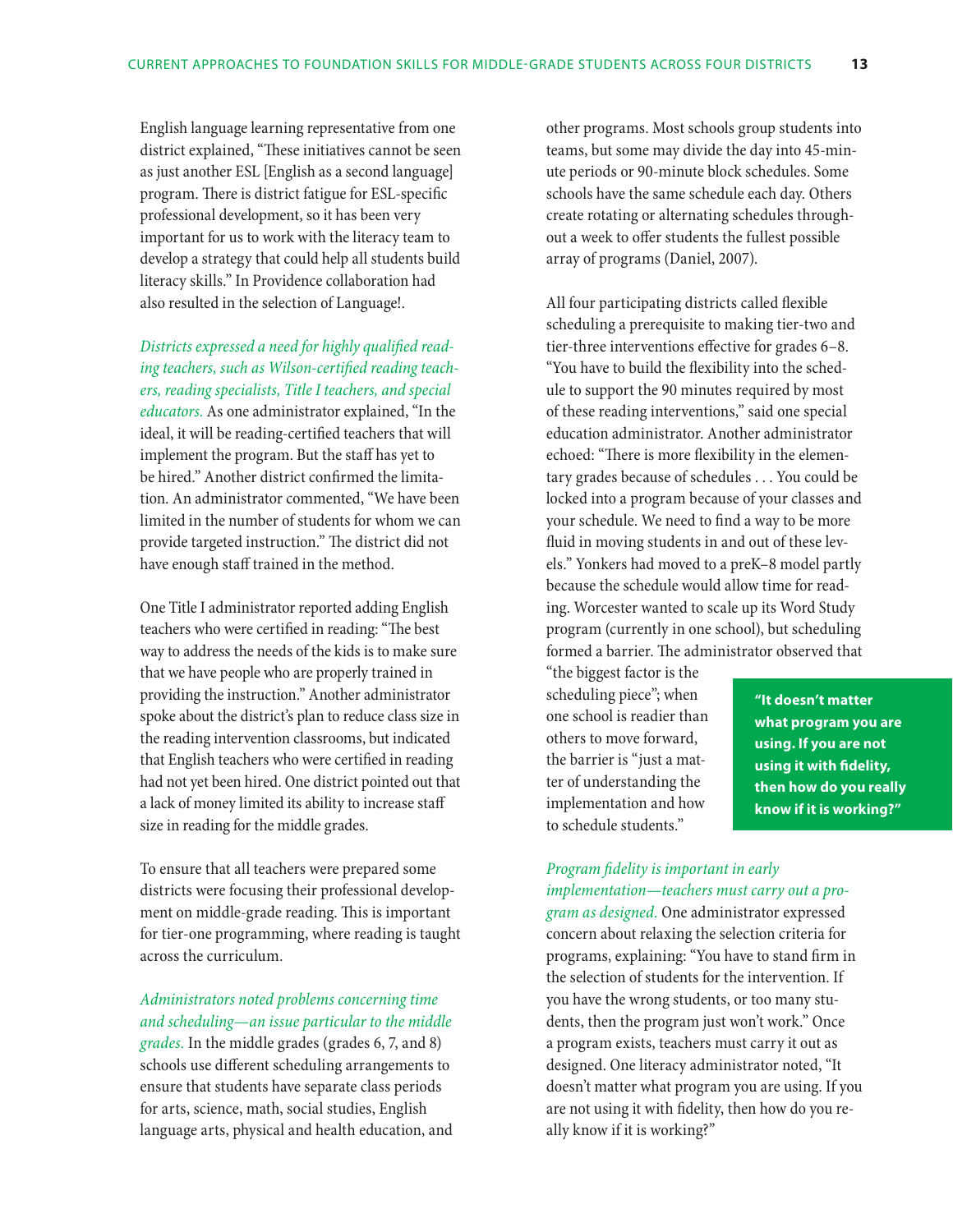#### <span id="page-20-0"></span>Box 6

#### **Areas to consider when planning foundation skills programs**

- • *Building on existing programming.* How can a Reading First initiative create a basis for middle-grade programming? What needs to change to meet the needs of middle-grade students and teachers?
- • *Response to Intervention.* How are Response to Intervention models being considered at the state or district level? What are the possible implications for three-tier reading programs?
- • *Collaboration.* How is collaboration for reading improvement fostered and supported? Do departments duplicate services, and if so can their resources be leveraged to benefit more students? Are some students not being served by any department? Who should be collaborating and why?
- • *Qualified staff.* What efforts are under way to ensure that highly qualified reading teachers are included in foundation skills programming? Are enough teachers certified in reading to support the programs being used or considered? Is there enough professional development? What resources are available?
- *Time considerations.* How can a middle school's schedule be modified to provide the time for testing and implementing programs? Are preK–8 schools an option? How much time should be allotted for diagnostic assessment?
- *Program fidelity.* Are teachers implementing foundation skills programs as intended? Who works with them to ensure that this happens? Is formative evaluation of programs planned? Is it possible to maintain student placement, class size, and other program implementation criteria over time?

All interviewees said that ongoing professional development was needed to ensure that programs were being implemented as designed. One district administrator suggested that a newly selected program's prescriptiveness and built-in assessment tools would ensure fidelity: "Before you move on, a child must reach mastery. I think this will bring more fidelity because of the accountability and testing built right into the program."

Based on the factors identified by administrators in these interviews, box 6 presents questions in six areas that decisionmakers might usefully consider when planning foundation skills programs.

#### **Profiles of individual districts**

Despite significant areas of similarity, each of the four participating districts was pursuing somewhat different strategies in its use of testing, interventions (including professional development), and progress monitoring to develop foundation skills in struggling readers.

Although programs in all four districts were still in the initial stages, each district had made inroads. Worcester was to continue piloting its Word Study program, hoping eventually to bring it to scale across the district. Providence had outlined a process (scheduled for fall 2007 implementation) to screen, place, intervene in, and monitor the progress of its struggling middle-grade readers. Nashua was researching a Response to Intervention model and its implications for district reading initiatives. Meanwhile, the district did not have a prescriptive process but was relying on the expertise of teachers to provide specific interventions based on individual student needs. Yonkers (which does not use the term "three-tier") offered targeted instruction to struggling readers, in which teachers generally selected interventions according to student needs.

#### Worcester, Massachusetts

Worcester had had a three-tier reading model in place since 1992. Developed to support the district's Reading First initiative, the model had been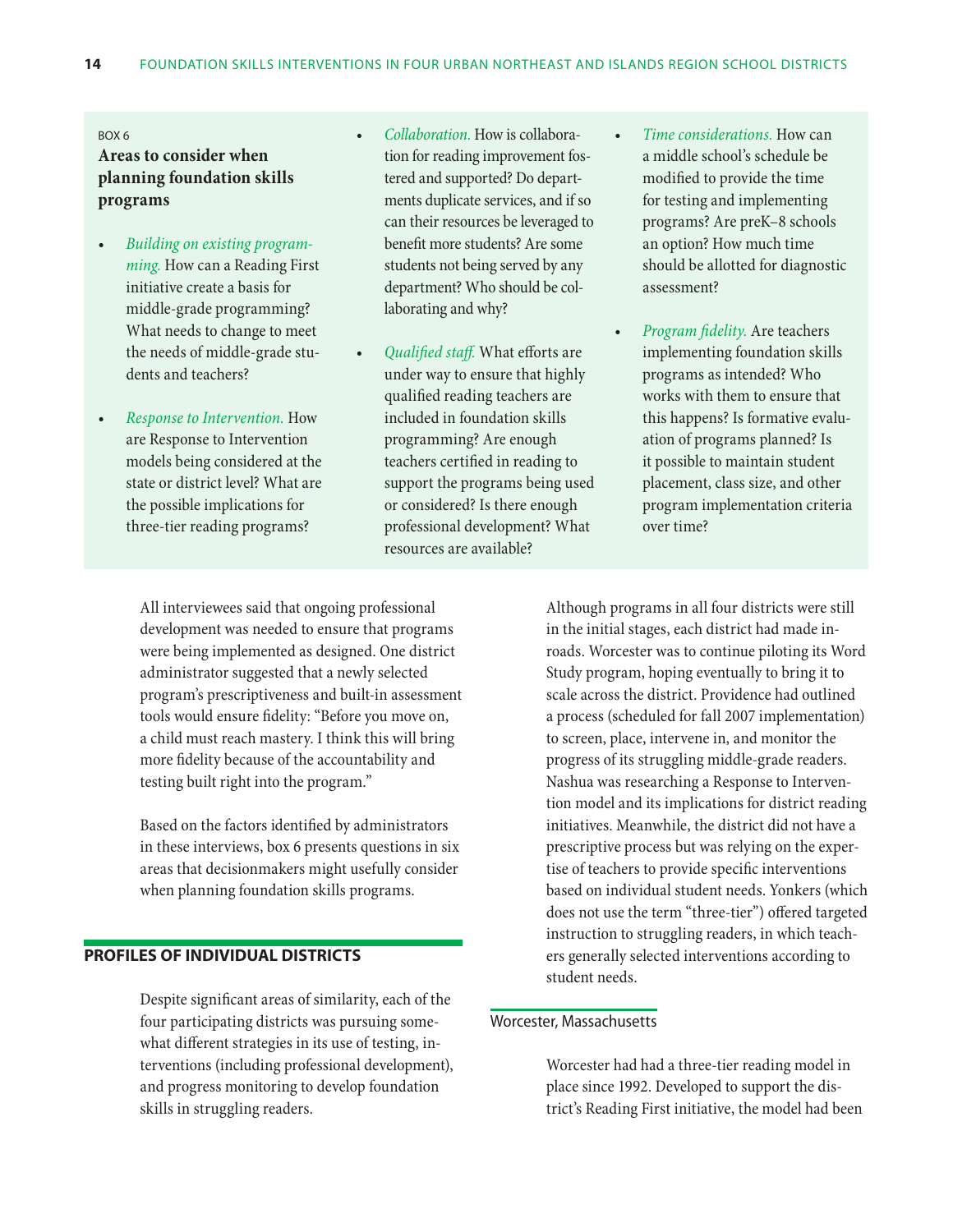expanded to help middle-graders build foundation skills. Because middle-grade students were housed in 33 preK–6 elementary schools, four middle schools (grades 7 and 8), and eight secondary schools (grades 7–12), curriculum initiatives in Worcester were not the exclusive purview of either the elementary education department or the secondary education department.

*Assessments.* A state policy document, *The Massachusetts Literacy Plan,* recommends that schools use four types of formative and summative assessments (Massachusetts Department of Education, 2006; see appendix A):

- A screening assessment, such as a formal, group-administered assessment given at the beginning of the school year to all students.
- Progress-monitoring formative assessments that include curriculum-based assessments, off-level testing using standardized measures, or benchmark assessments aligned with skills that comprise the standards assessed by the Massachusetts Comprehensive Assessment System*.*
- In-depth, diagnostic formative assessments that provide substantial information on particular foundation skills (phonics and word study, fluency, vocabulary).
- Outcome assessments—including annual standardized testing, the Massachusetts Comprehensive Assessment System, or both—to determine whether students are progressing toward proficiency.

In Worcester all students were taking the Massachusetts Comprehensive Assessment System. In addition, students in grades 3–10 were taking Measured Academic Progress, a computer-based assessment that is customized to individual students' responses and administered three times during the academic year. The computer program creates individual student reports, including detailed subskill reports. Teachers receive these

reports in real time and use them to inform classroom instruction. As the special education administrator explained, the results "are used by teachers to differentiate instruction." A student's Massachusetts Comprehensive Assessment System and Measured Academic Progress results are the first line of screening to identify potential reading issues.

To further understand possible reading deficiencies and determine the most appropriate reading intervention for an individual student, Worcester was using various assessments, including three primary tools: DIBELS, the Developmental Reading Assessment, and the Wilson Assessment of Decoding and Encoding. Though Worcester had formalized the use of DIBELS and the Developmental Reading Assessment under its participation in the K–3 Reading First initiative, these tests were sometimes used with the elementary grades up to grade 6.

Worcester had launched a foundation skills pilot, Word Study*,* in one school with 14 students. To plan for it the district screened all incoming seventh-grade students (in the spring of the sixth grade) with the Test of Silent Word Reading Fluency. The test gives students a string of letters between which they must insert a slash whenever they recognize a word. The special education administrator called it an easily administered screening tool: "You can administer it in a group setting, and it only takes three minutes. It was something quick and efficient, so we could go into a regular classroom and not significantly disrupt classroom instruction."

Results on this test, combined with student performance on Measured Academic Progress and the Massachusetts Comprehensive Assessment System, identified students most likely to have foundation reading skills deficiencies.

**Worcester's special education administrator noted that the "screening process was a key factor, [because] the more tightly the students are grouped, the more quickly they can move together as a group."**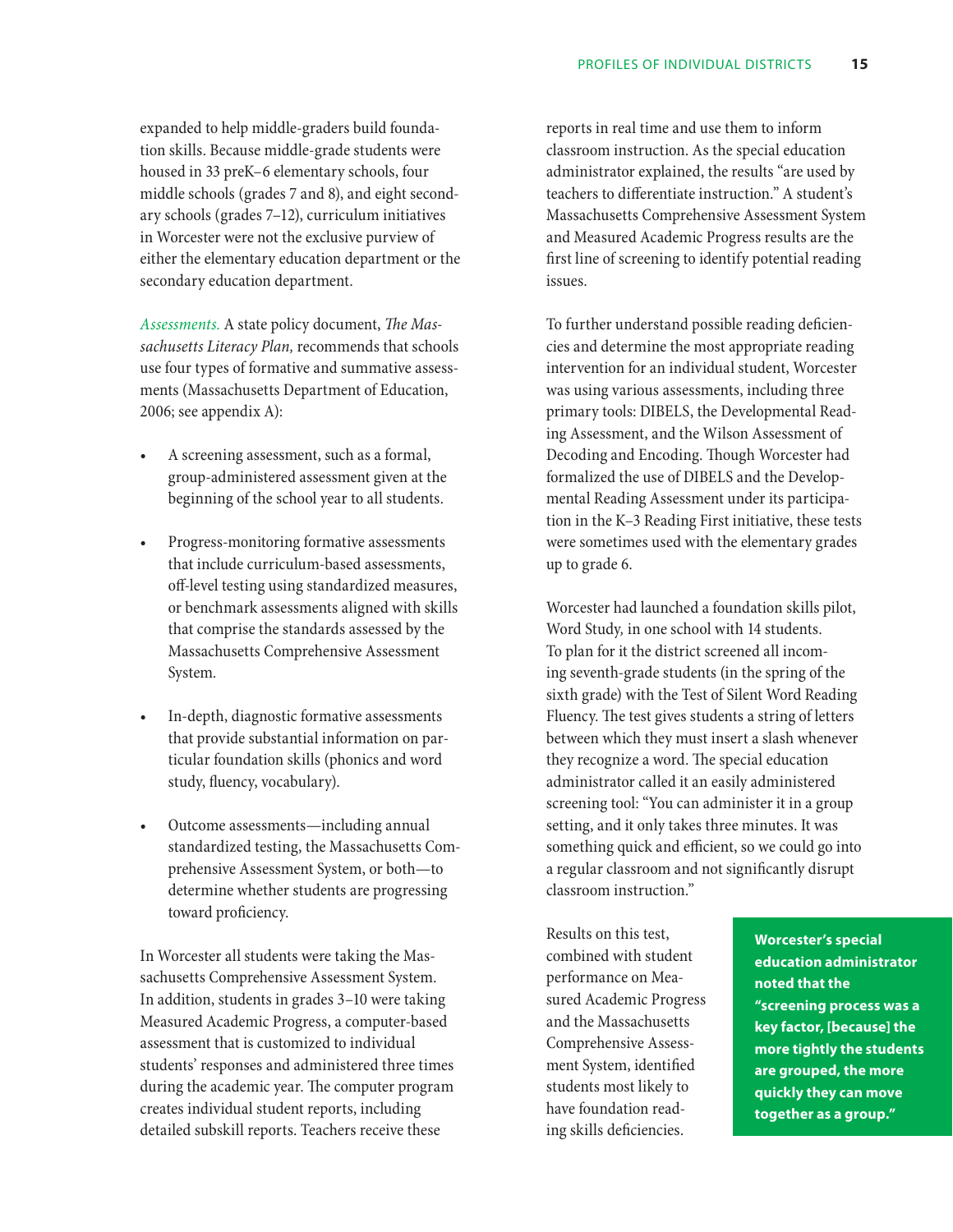The students thus identified then took the Wilson Assessment of Decoding and Encoding and the Woodcock Reading Mastery Test Word Attack Subtest. The results confirmed which students had problems with foundation skills. To further reduce the pool the Word Study team examined each student's larger academic picture, with input from the classroom teacher.

The special education administrator noted that the "screening process was a key factor." The testing goal was to "group students as tightly as you can" because "the more tightly the students are grouped, the more quickly they can move together as a group." For example, "if someone is reading or decoding on a second-grade level and another student is decoding on a fourth-grade level, then that is too much of a gap." If students can be identified as being within a year of each other, "their rate of movement within the program is more likely to be tighter."

*Interventions.* The Massachusetts Middle and High School Initiative recommends that districts use a three-tier reading model. But it also specifies that some struggling students will require an intervention program or class beyond their contentarea courses. The goal is to help students acquire competency in areas of deficit such as word-level knowledge (phonemic awareness, sound and symbol relationships, word attack for multisyllabic words), fluency, background knowledge and related vocabulary, and linguistic knowledge (see appendix A for explanations of technical terms).

**In Worcester translating recommendations into practice produced a three-tier reading model, with each tier using different reading programs**

These programs can be led by reading specialists, teachers and tutors trained in specific methods (such as Wilson Reading or Soar to Success), Title I teachers, special education teachers, or teachers of English as a second language. They might include individual and small group work, with varied

instructional materials, differentiated instruction, and ongoing monitoring of student progress. Overall programming would also require input

from schoolwide literacy coordinators, coaches, and principals.

In Worcester translating these recommendations into practice produced a three-tier reading model. Each tier was using different reading programs. Tier one (core instruction) was using Nation's Choice–Houghton Mifflin, Elements of Reading, and Making Meaning. Tier two (supplemental support) was using Lexia Phonics, Read 180, Soar to Success, and Waterford Intervention. Tier three (intensive instruction) was using Lindamood Bell Phonemic Sequencing, Telian, the Wilson Reading System, and Word Study. All but a few of these programs explicitly teach foundation reading skills (those that do not are Elements of Reading, Making Meaning, Waterford Intervention, and Telian).

Worcester had implemented Word Study as a tierthree pilot in one middle school for the 2005/06 year. It addressed—within a Response to Intervention model—a rise in special education referrals related to reading issues.

A multisensory, structured language intervention, Word Study uses a modified version of the Wilson Reading System. Aligned with the Worcester Public Schools English language arts curriculum and the state's curriculum frameworks and benchmarks, it combines explicit instruction of foundation skills with comprehension and meaningmaking strategies.

A reading specialist and a special educator (both Wilson level-one certified, with over 85 hours of practicum experience) cotaught the self-contained classroom at the middle school. In a daily 90-minute program they monitored student progress each day through class participation, task performance, and homework assignments. Each week, students were individually assessed through word charting for fluency in decoding and through dictation, spelling, and writing assignments.

In addition, to assess student progress, Worcester was administering the Word Attack subtest of the Woodcock Reading Mastery Test and the Test of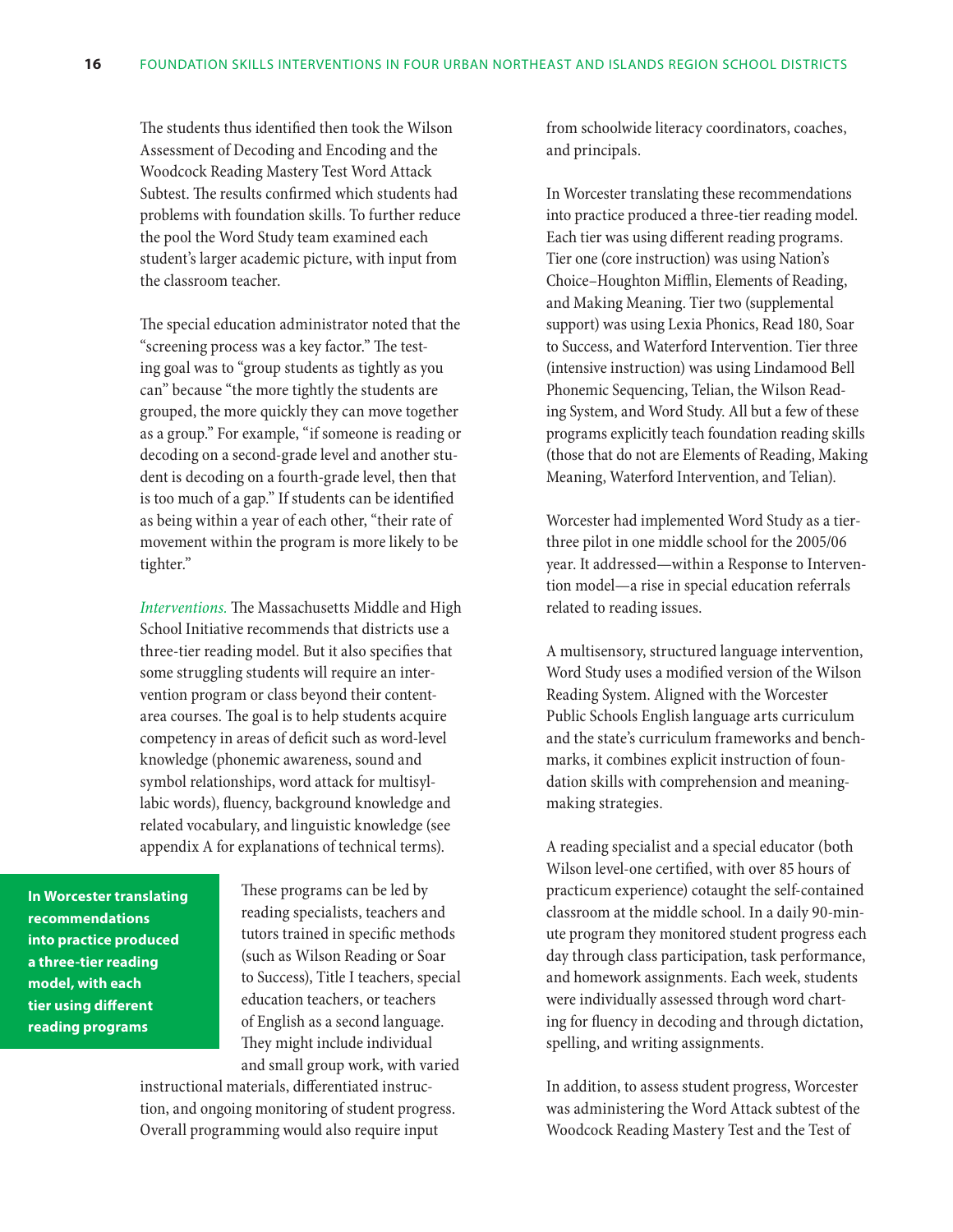Silent Word Reading Fluency Test as pretests (in August) and posttests (in May). Results indicated that all students made strong progress on both Word Attack and Test of Silent Word Reading Fluency Test. For example, the average standards score on the Test of Silent Word Reading Fluency Test pretest was 87.5; on the posttest, 97.5 (Iandoli-Cole, Daly, & Delano, 2007).

*Professional development.* After hearing a presentation at a national conference, the English language arts administrator invited the speaker to the district to present three sessions on "the need to teach phonics, word frequency, and vocabulary development before comprehension skills." The English language arts administrator and the consultant followed up by collaborating to provide a teacher group with summer professional development. Supported by the district's middle school task force, it used a syllabus focusing on phonics, the Wilson Reading Program, and metacognitive strategies.

The English language arts administrator and the special education administrator have gone into many reading classes around the district to provide model lessons, observe, debrief, and offer follow-up support. For example, in debriefing they might explain that "this technique might have worked" or "you might want to try this strategy in the future."

The district leader of professional development and curriculum had designed a feedback form to let principals indicate what additional support their teachers might find helpful. Other professional development offerings could be created in response to this feedback. The English language arts administrator explained that a full audit was now under way, to establish an "ongoing communication process" and determine whether current teachers might need more assistance, materials, or support.

Worcester wanted its teachers to be level-one certified in the Wilson Reading Program. Teachers who had achieved this certification had received a

year of training—including 85 practicum hours during which they attended a two-day program overview, picked a focal student for their practicum, and worked one-on-one with that student for at least 60 one-hour sessions. A trainer observed, gave written feedback, modeled instruction as needed, and held monthly seminars.

All teachers in the learning disabilities department—more than 100—had been trained in the Wilson method by the special education administrator, who had previously received training from the developer of the program. The special education administrator had recommended offering Wilson training during the last two weeks of summer so that teachers could "feel equipped to teach a program like this."

In addition, the administrator had recommended that teachers have ongoing support throughout the year, with modeling, direct assistance in the classroom, and monthly meetings. Since the Word

Study program was already in one school, it would be easy to implement a plan with observation, modeling, feedback, and frequent meetings. But as the Word Study program expanded, "it might require an after school session for support and collaboration."

**Worcester administrators had considered three factors when selecting assessments: the time needed to administer a test, its alignment with state standards, and its ability to identify specific reading issues**

*Progress monitoring.* Worcester was using Measured Academic Progress to monitor student progress throughout the year. In addition, teachers were using program-embedded assessments to guide a student's progress through a particular intervention.

For example, the Scholastic Reading Inventory was used for students in the Read 180 program, and the Wilson Assessment of Decoding and Encoding for those in the Wilson program. The Word Study pilot program was using Test of Silent Word Reading Fluency, the Wilson Assessment of Decoding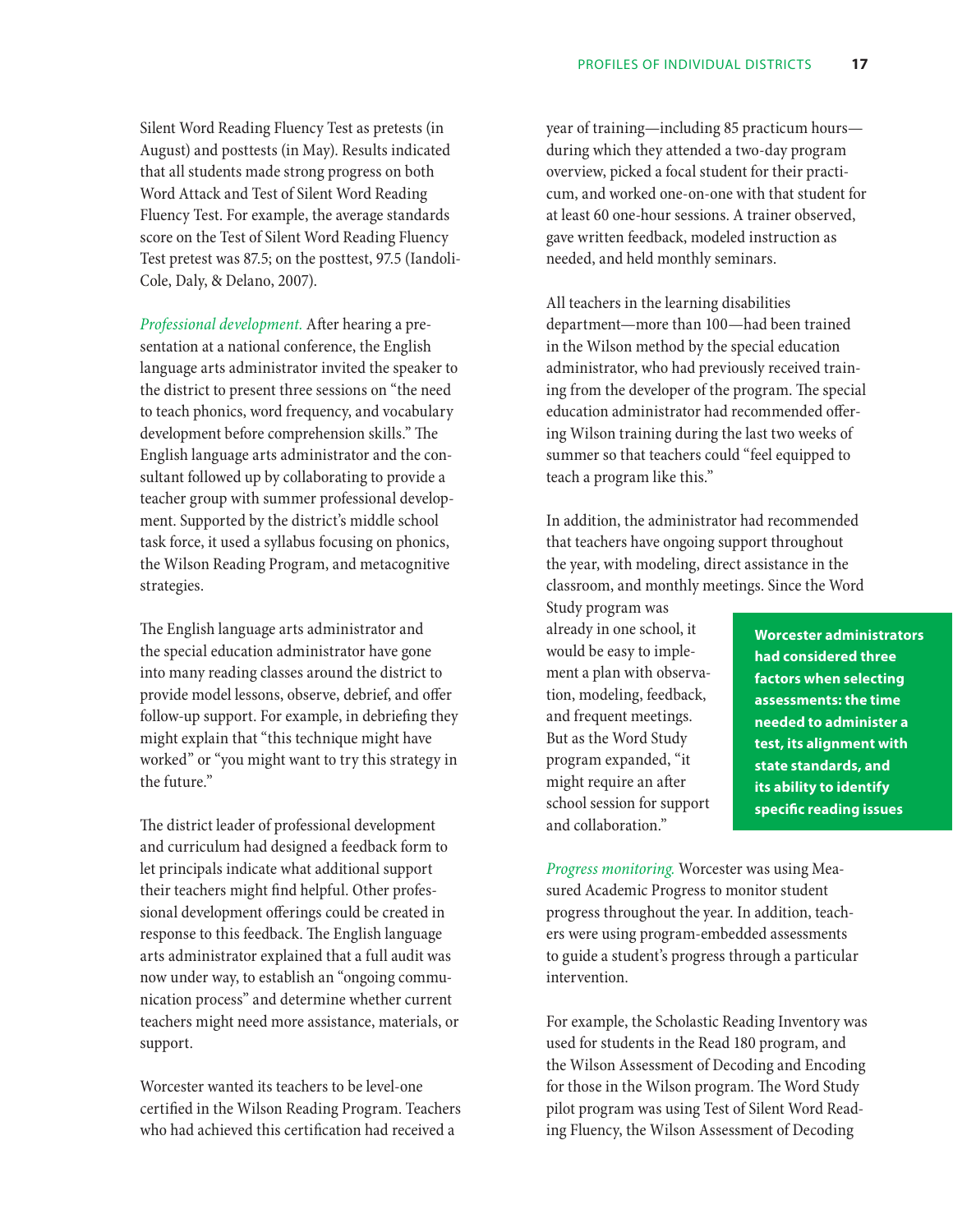<span id="page-24-0"></span>and Encoding, and the Group Reading Assessment and Diagnostic Evaluation. The annual state test, the Massachusetts Comprehensive Assessment System, was the summative assessment used to monitor progress over time.

Worcester administrators explained that they had considered three factors when selecting assessments: the time needed to administer a test, its alignment with state standards, and its ability to identify specific reading issues. Finally, teacher observation and student work were used to monitor student progress.

#### Nashua, New Hampshire

Of Nashua's 19 schools, 4 were middle schools serving grades 6–8. New Hampshire's recently drafted *Literacy Plan* recommends the use of the three-tier reading model aligned with Response to Intervention (New Hampshire Department of Education, 2007). Thus, Nashua was exploring

**Students thought to have reading difficulties could be referred to begin a process for determining whether further instructional supports, interventions, or an individualized education program was required**

Response to Intervention and its implications for delivering reading services to its struggling readers at the same time that it was undergoing a curriculum mapping initiative.

*Assessment.* New Hampshire recommended using four assessments as part of the three-tier reading model:

- Diagnostic testing informs teachers about students who are not making adequate progress in group intervention—detailing their particular skills, behaviors, or disabilities.
- Achievement tests were recommended for students whose academic reading skill levels were inconsistent. When individually administered, these tests could yield the most reliable data about decoding, word recognition, phonological awareness, and fluency.
- Criterion-referenced tests measure how well a student has learned a specific body

of knowledge and skills, which are used to inform individualized education programs for students with disabilities.

Outcome assessments were recommended to assess the knowledge, skills, and abilities an individual student possesses and can demonstrate after completing a learning experience.

Nashua was using the New England Comprehensive Assessment Program as its state assessment. The results were being used—alongside teacher observation—as a screening tool to identify struggling readers. In addition, Title I elementary schools were administering DIBELS three times each year to all students through grade 6.

Students thought to have reading difficulties could be referred to begin a process for determining whether further instructional supports, interventions, or an individualized education program was required. This process could include tests administered by school staff (such as a classroom teacher, reading specialist, school psychologist, or speech therapist). Tests used could include the Woodcock-Johnson III Diagnostic Reading Battery, the Developmental Reading Assessment, the Gray Oral Reading Test, and the Wilson Assessment of Decoding and Encoding.

The computerized Diagnostic Online Reading Assessment was recently identified for use with students transitioning from eighth to ninth grade and for possible use more generally in the middle grades during the 2007/08 academic year. Test results, teacher observation, and classroom performance were used to place students in classrooms by level.

*Interventions.* In the middle grades homogeneously grouped students were using the district's core instructional curriculum (tier one). Scott Foresman was used in the sixth grade. Seventh and eighth graders were using a district-developed curriculum that focused on thematic units. Students used several teacher-selected texts at different reading levels.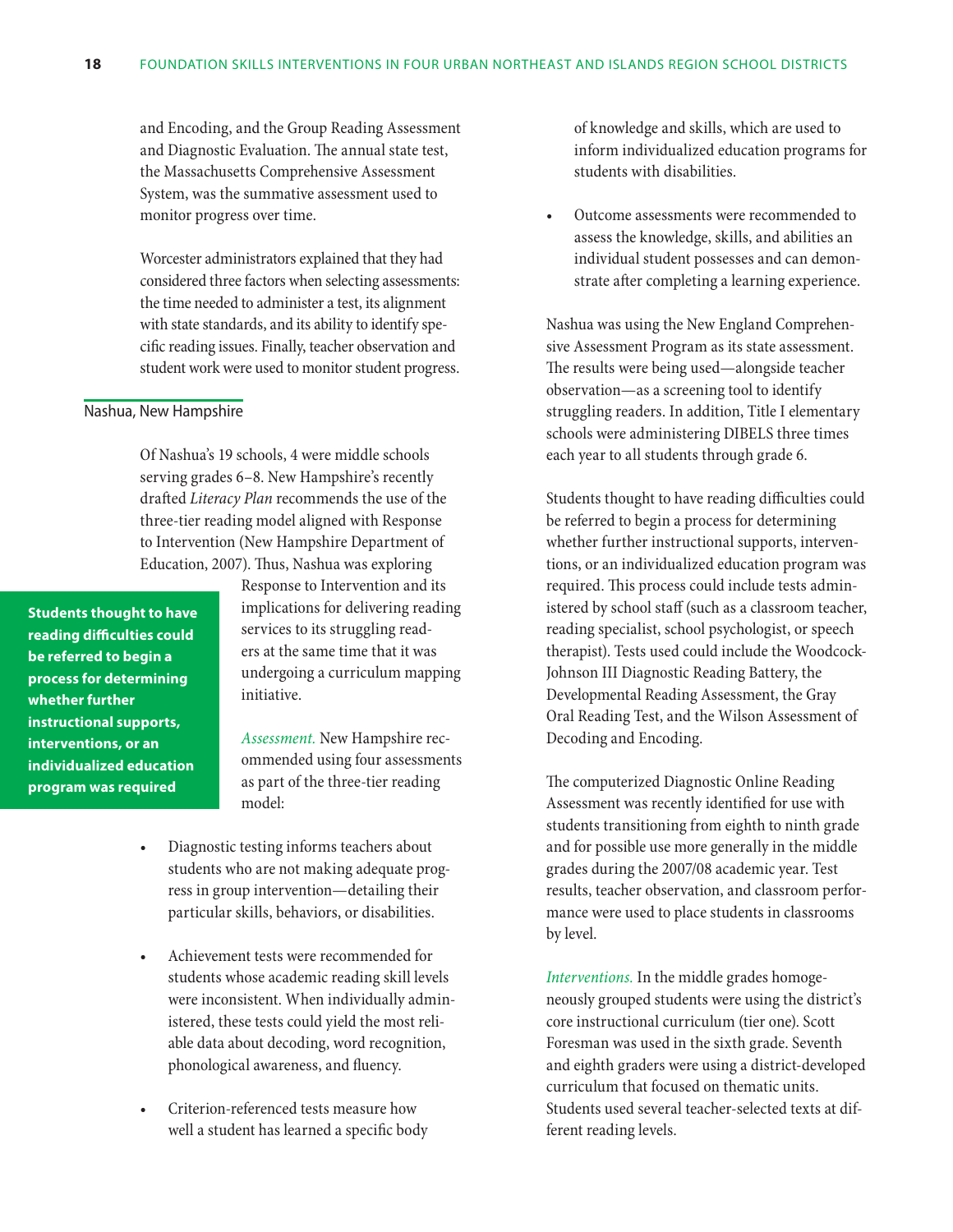<span id="page-25-0"></span>Students requiring additional reading support (tier two) could receive services in various settings: for example, a special education teacher could come into the classroom, or students could leave it for a resource room where they would get support. In either case support could be offered as smallgroup or individualized instruction.

Decisions about supplemental reading interventions (tier three) were building- and teacher-based. They varied by school, by teacher, and by student, depending on individual need. EdMark, Lindamood Bell Phonemic Sequencing, and the Wilson Reading System were being used. In addition, Read 180 was being used in one alternative middle school for at-risk students, which had secured alternative funding sources and implemented the program under a grant.

*Professional development.* Nashua had recently made literacy a professional development priority. Using a consultant, the district was holding summer institutes and sessions throughout the year to develop reading and literacy instruction skills in reading and content-area teachers for the middle grades. The English language arts administrator explained that the goal was to offer teachers "longterm professional development around a few good, specific literacy strategies for adolescents that could be used before, during, and after reading." The district was monitoring these strategies on an ongoing basis and following up by analyzing student work. The result was a "process for sustaining the professional development and the literacy strategies across the curriculum."

Conceived at first as a strategy for supporting English language learners in the general population, the professional development plan emerged as a strategy to align professional development across functions (for example, literacy and English language learning) and to support the teaching of reading skills in classrooms. Another goal of the district's improvement plan was to consolidate functional resources and professional development. According to an administrator this goal was set in response to teachers' expressed needs:

*For years our teachers have been telling us that there's always a new initiative. English language learning is coming at us. English* 

**Nashua had recently made literacy a professional development priority**

*language arts is coming at us—and special education too. We feel it is important for us to be more convergent in our delivery of professional development to specifically address these concerns.*

*Progress monitoring.* Curriculum-embedded assessments, teacher observation, classroom performance, and the New England Comprehensive Assessment Program together gave a complete picture of individual student progress. The Nashua special education administrator, however, raised a question about using curriculum-embedded assessment results to improve instruction. Teachers were administering end-of-unit assessments as part of the Scott Foresman Reading Program. But how could these data be used to inform instruction in the next unit? "It's only looking back at what didn't happen, rather than monitoring what's going on right now."

The special education administrator reported that ongoing monitoring is a critical part of the Response to Intervention model, which Nashua was exploring. The model would require testing students more often—even weekly. Staff would need to identify tests to use, "because we want to keep students out of special education."

#### Yonkers, New York

Although the district's 39 schools included several models for serving its 5,000 middle-grade students (including preK–6 elementary schools, preK–8 elementary schools, and middle schools serving grades 6–8), Yonkers was moving from a middle school structure to preK–8 elementary schools. Ten of the district's 29 elementary schools were preK–8, while five middle schools had yet to make the transition.

The special education administrator explained that one reason for the change in school structure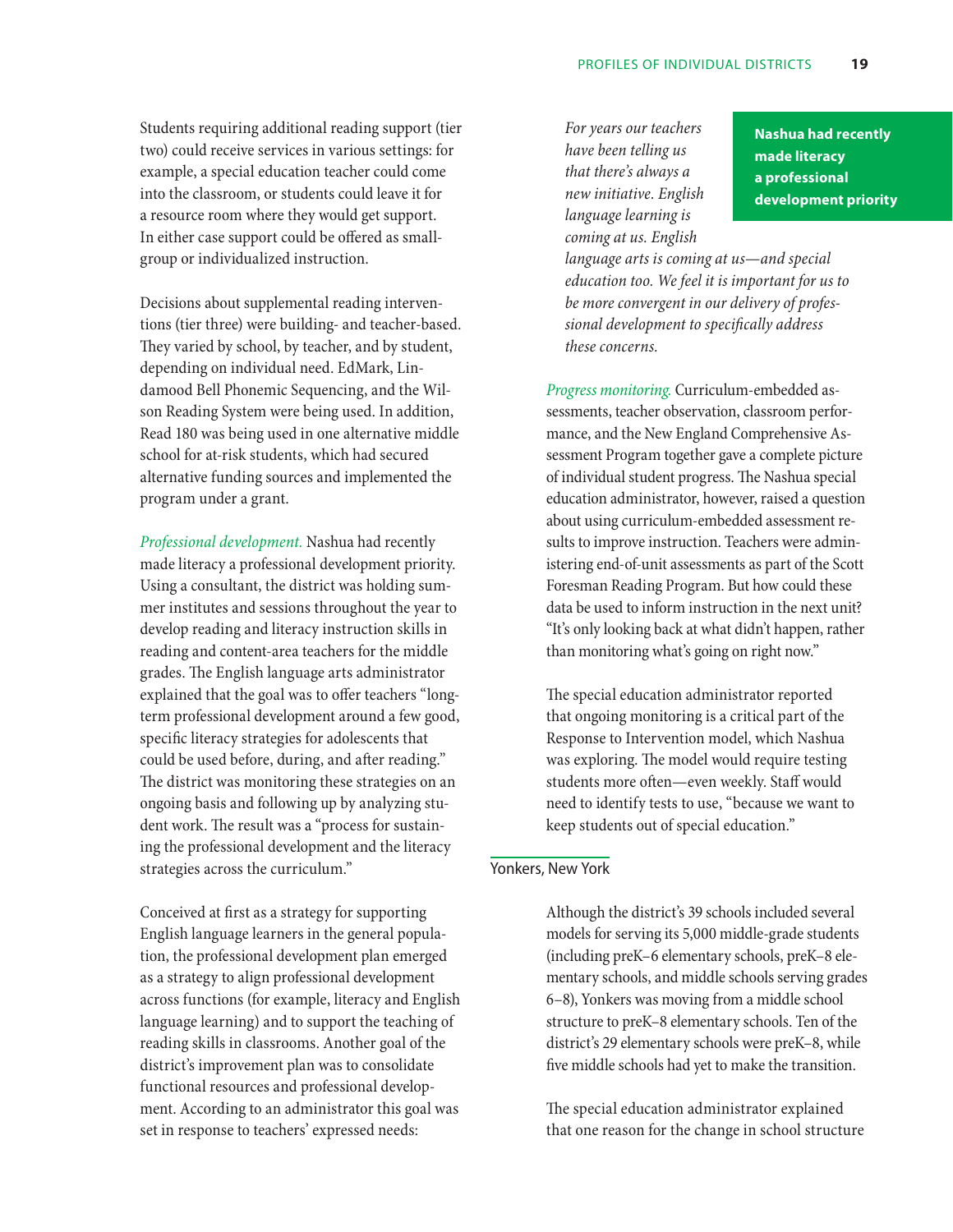was the difference between fifth grade and sixth grade test performance: "It's like a horror. We could have 80 percent of students reaching proficiency in fifth grade and then in the middle school, 38 percent." Moreover, "we jump from doing a full literacy program focusing on all of the skills in elementary grades. Then when they go to the middle school eight-period day, it is more of an English language arts program, and the reading instruction gets lost because there is no formalized reading program."

The district was starting to see continuity and carryover when students were in the same building.

**As the Yonkers district continued its transition to a preK–8 structure, administrators were expecting to expand explicit reading instruction into the upper elementary grades** According to the administrator, schools that had made the transition improved test results. "This is the first year that we have been able to measure performance of our preK–8 buildings against our middle schools on our state assessments. There was at least a 20–25 percent difference in favor of the preK–8 school."

As the district continued its transition to a preK–8 structure, administrators were expecting to expand explicit reading instruction into the upper elementary grades. The elementary school setting would allow for more flexible scheduling of intensive programs for struggling students. During the transition English language arts curriculum initiatives were being covered by both elementary and secondary education departments.

*Assessment.* Yonkers was using the New York State Testing Program for preliminary screening to identify students at risk. Middle-grade students scoring level one or level two in reading on the state test were identified as struggling or at-risk students and could be referred for additional testing depending on teacher or parent recommendation. In addition, another test—the Test of New York State Standards—was being given locally to all students to identify specific areas where skill development was needed, to measure individual

progress in these areas, and to help prepare students for the state tests.

Developed by a private company, the Test of New York State Standards follows the state test format. As the English language arts administrator explained, "It is used the year before [the state test] to get a sense of where kids need work in order to be successful on the state test." It is an early predictor of success or lack of success. Students who score in levels one and two are identified as in need of additional support.

If further diagnostic testing was deemed necessary, Yonkers was using psychological tests, such as the Wechsler Intelligence Scale for Children, as the primary line of testing to assess a student's general learning difficulties. Those identified with reading deficiencies would usually go on to take either the full Woodcock-Johnson III Diagnostic Reading Battery or particular subtests, depending on the Wechsler Intelligence Scale for Children data.

Assessment tools were selected by building or by teacher and could vary across the district depending on the school and the assessment purpose. The assessments that classroom teachers, reading specialists, school psychologists, or special educators could select were: DIBELS, the Diagnostic Assessments of Reading, the Developmental Reading Assessment, the Informal Reading Inventory, the Qualitative Reading Inventory, the Scholastic Reading Inventory, TerraNova, the Woodcock Reading Mastery Test, and the Woodcock-Johnson III Diagnostic Reading Battery.

Yonkers was using a variety of diagnostic instruments, but selecting specific tests was at the discretion of teachers or school-based teams. They were basing their selections on such criteria as the availability of trained staff, the time required to administer tests, and individual student needs. Tests could be administered by a classroom teacher, a reading specialist, a speech clinician, or a school psychologist, depending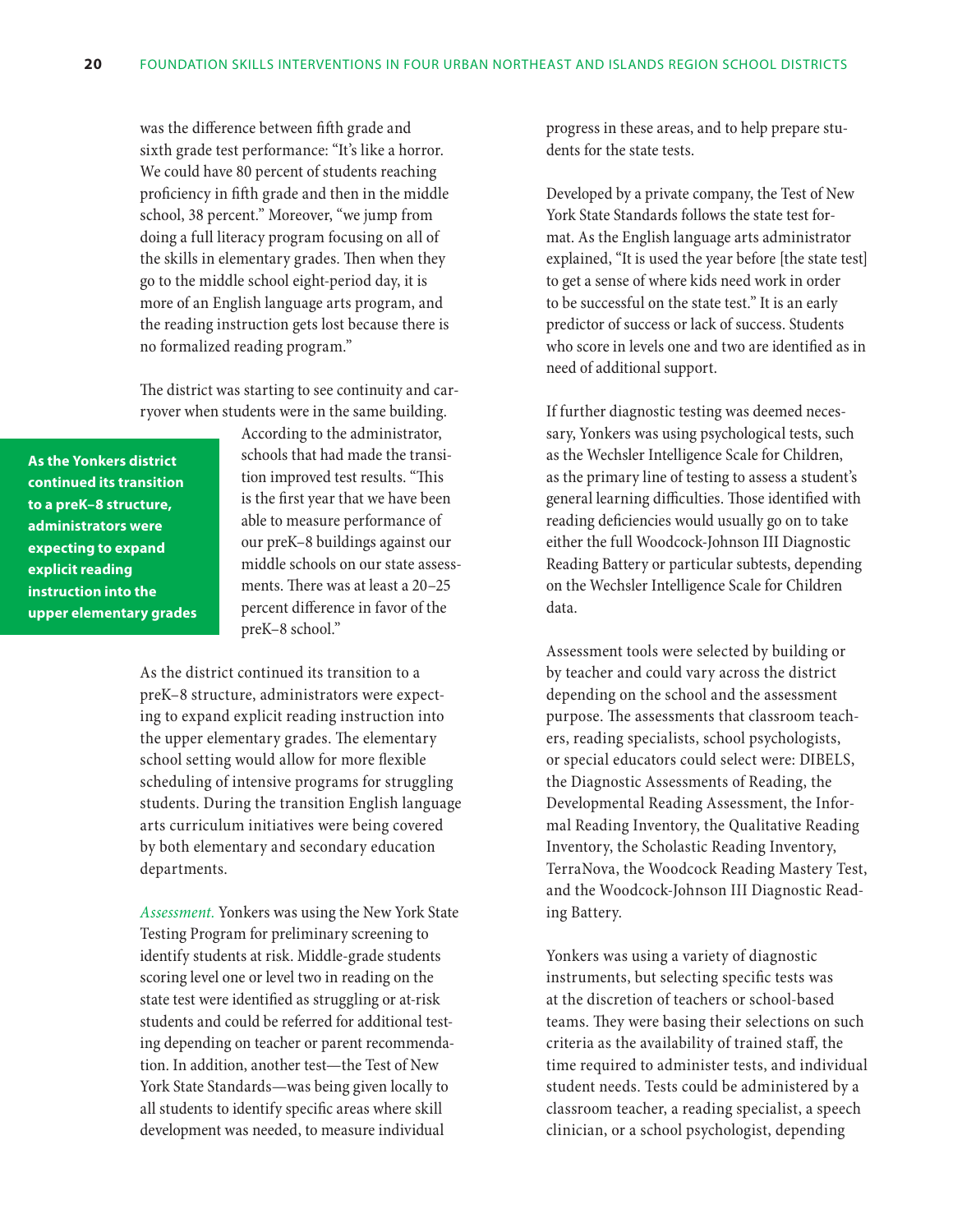on a child's needs. In addition, teacher recommendations and anecdotal evidence could affect decisionmaking.

*Interventions.* The state mandates that all students scoring at level one or two on the state test receive academic intervention services. Yonkers, however, was providing these services to all district students. For one period each day students were grouped based on their performance on the state test and a combination of the assessments already described. These tools were used to identify a specific subskill in either English language arts or math for which the student or a group of students required targeted instruction. Students were assigned to teachers based on individual and small group needs aligned with their subskill deficits. Foundation reading skills could be one of the subskills for which students were provided targeted instruction.

Interventions being used during academic intervention services in Yonkers were selected by teachers from a range of materials purchased by the district's special education, Title I, English language arts, bilingual, or general education curriculum budgets. Because intervention decisions were made at the building and the classroom levels, schools across the district implemented a range of solutions. For example, one middle school was using Read 180, while another was using the Wilson Reading System. Another intervention being used was Power-up. Students participating in the district's additional Academic Intervention Services programs (after school, Saturday Academy, or Summer Enrichment) could also receive instruction using these teacherselected materials.

*Professional development.* Through the Special Education Resource Training Center and the English language arts department, Yonkers was offering professional development focusing on literacy teaching strategies to teachers across the district. The English language arts administrator explained that some professional development was addressing specific reading programs in use.

In monthly meetings, teachers could focus on skills for which they most needed support. The district was continually investing in Wilson training for teachers, including level-one certification. The special

**In Yonkers, assessment tools were selected by building or by teacher and could vary across the district depending on the school and the assessment purpose**

education administrator explained that Yonkers liked prescreened, in-house staff (in addition to consultants) to provide its professional development: "Our teachers relate better to teachers working in the district who have experience and [can show them] something that is working for them." Professional development was being offered after school, on weekends, and during halfday sessions (with substitutes covering classes).

Cross-functional training was a key part of Yonkers' professional development philosophy. General and special education teachers were participating together in training sessions alongside teachers of English as a second language. The importance of collaboration was voiced by the special education administrator—"You know it's side-by-side"—and the English language learning administrator—"They learn from each other." The English language learning administrator explained that since teachers of English as a second language and reading teachers were teamed together, they trained together: "Our English as a second language teachers are trained as our reading teachers are trained." Teachers from different departments jointly examined strategies for improving foundation skills by studying two books: *Words, Words, Words* (Allen, 1999) and *Yellow Brick Roads* (Allen, 2000).

*Progress monitoring.* Although no specific tests were being used across the district to measure student progress in foundation reading skills, the district had clear goals for improvement on state tests. For example, it intended to move 5 percent of students scoring at level one in reading on the state test to level two, 10 percent of level-two students to level three, and 5 percent of level-three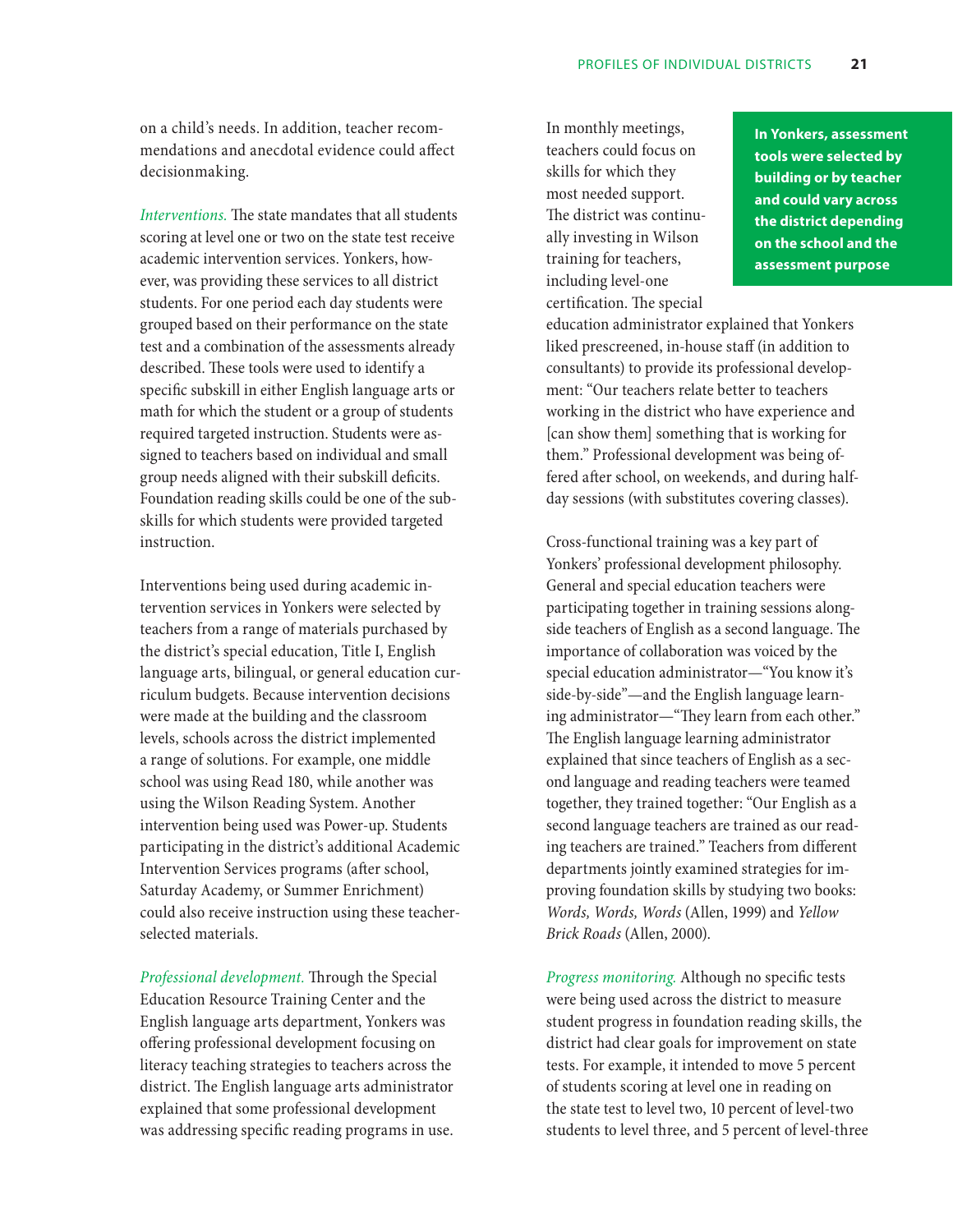<span id="page-28-0"></span>students to level four (the 5–10–5 rule). To ensure consistent progress toward this goal Yonkers suggested that teachers use program-embedded measures, their own assessments, or other tools to reassess students every six to eight weeks and

**Although no specific tests were being used to measure student progress in foundation reading skills, the Yonkers district had clear goals for improvement on state tests**

to regroup students for academic intervention services. Assessment results could prompt some regrouping during an academic year, but most occurred at the end of each year. According to the English language arts administrator, the Test of New York State Standards was being used as a benchmark.

For middle-grade students who were classified as learning-disabled and on individualized education programs the Woodcock-Johnson III Diagnostic Reading Battery was being readministered by mandate every three years. To support the annual individualized education program review process the district also recommended that teachers use formal or informal assessments annually (to be administered by the teacher, a special educator, or a school psychologist, depending on students' individual needs). Tests, curriculumembedded assessments, teacher observations, and classroom performance together informed teachers about student progress.

#### Providence, Rhode Island

In Providence middle-grade students were housed in either the five preK–6 elementary schools or the eight middle schools serving grades 6–8. One K–8 school was being planned for the 2007/08 academic year.

As mandated by the Rhode Island Department of Education, all students reading below grade level must have a personal literacy plan documenting all objectives, strategies, and curriculum supports related to English language arts. Designed as a framework to meet students' individual needs and ultimately to raise students' reading proficiency, the personal literacy plan follows students

throughout their academic careers, wherever they go to school. It guides teachers to provide appropriate and focused instruction for struggling readers beyond the core-curriculum context.

Within the context of the Response to Intervention model and personal literacy plans, Providence had been examining its school structures and its English language arts curriculum and instruction. A literacy task force had developed a three-tier reading initiative that was scheduled for implementation in the fall of 2007. The present profile draws both on current practice at the time of writing and on what Providence had planned as part of this reading initiative.

*Assessment.* The Rhode Island Department of Education recommended that school districts administer screening tests to identify students at risk for reading difficulty and in need of further diagnostic assessments or additional interventions. The tests were to be administered to every student, every year. The district was also using performance on statewide assessments, local assessments, portfolios, student records, and existing personal literacy plans to distinguish those who were succeeding—or would continue to succeed with regular instruction—from those who might need additional assistance.

Providence was using the New England Comprehensive Assessment Program, its annual state assessment, as a first-cut screening tool. To further identify low-performing students, it administered quarterly Interim Assessments, district-level assessments with contents and formats designed to closely resemble those of the state test (the New England Comprehensive Assessment Program). Providence also administered the Stanford Achievement Test Series, Tenth Edition (SAT–10) annually. If needed, a student identified as at risk was given a varied battery of diagnostic tests to gather more detailed information and to determine more specifically which reading components (for example, fluency, phonemic awareness, phonics, or vocabulary) were problematic.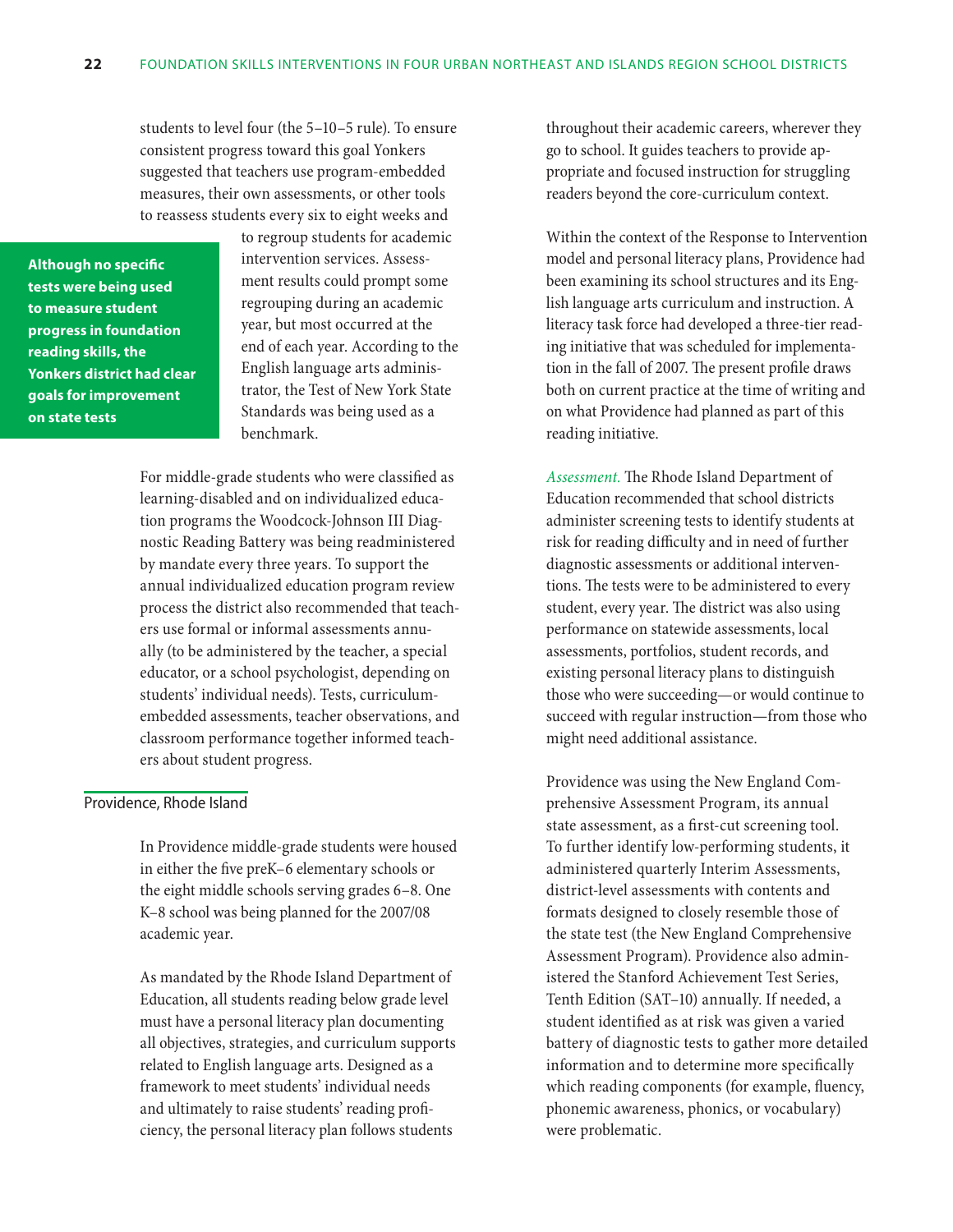In addition, Providence was using informal testing. As the English language arts administrator explained, teachers who had received professional development for a particular book (Blevins, 2001) used a compiled list of decodable words from that book to test all the middle school students who attended summer school for reading problems (approximately 500).

To diagnose a specific learning deficiency or place a student in a particular program one of the following could be used: DIBELS, Degrees of Reading Power–Spelling Inventory, the Group Reading Assessment and Diagnostic Evaluation, the Informal Reading Inventory, the Phonological Awareness Literacy Screening, the SAT–10, the Scholastic Reading Inventory, or the Woodcock Reading Mastery Test. For example, the Group Reading Assessment and Diagnostic Evaluation was being used to place students in Read 180.

Tests were being administered by a Title I teacher, diagnostic prescriptive teacher, or school psychologist. Data from the test battery were reviewed by the diagnostic prescriptive teacher, school psychologist, social worker, classroom teacher, parent, and any other staff who could help interpret the student's individual strengths and needs. District-established criteria guided test administration and data interpretation. Students scoring in the lowest 5 percent were eligible for special education services. The English language arts administrator explained that no one measure is used either in screening or for progress monitoring, and that "teacher recommendation and anecdotal evidence are always taken into consideration."

*Interventions.* State policy recommended that schools decide about additional reading instruction or interventions for each student individually. Schools could create literacy programs and services consistent with literacy regulations issued by the Rhode Island Board of Regents for Elementary and Secondary Education and with the students' personal literacy plans.

Two types of interventions were relevant for building foundation skills: targeted literacy instruction and intensive literacy instruction. Targeted literacy instruction (tier two) is designed for students who are reading one to two years below grade level (or as identified by local criteria). This instruction is provided by specially trained, but not necessarily reading-certified, teachers. It can entail strategy-based literacy ramp-up programs for reading and writing in content areas, extended literacy periods, or purposely designed study-skills classes. It requires maintaining individual screening and progress monitoring results but does not require a personal literacy plan. Intensive literacy instruction (tier three) is designed for fewer students—those

reading three or more years below grade level (or as identified by local criteria). This intervention provides assistance from a reading specialist who can develop and implement a personal literacy plan and provide direct reading instruction.

**As individual needs dictated, reading specialists, Title I teachers, or special educators could use both the general education scope and sequence and a series of modifications and additional supports**

Within this state context Providence had been providing a sequence of increasingly intensive services based on a student's response to interventions. The district's version of a tiered reading model had provided struggling students with different levels of increasingly intensive instructional supports in different settings (for example, resource rooms, inclusive classrooms, and self-contained classrooms). As individual needs dictated, reading specialists, Title I teachers, or special educators could use both the general education scope and sequence and a series of modifications and additional supports (for example, the Wilson Reading System).

Providence viewed Read 180 as a critical part of its reading program. In 2006/07—with at least one Read 180 class for every grade in each of the district's eight middle schools—approximately 700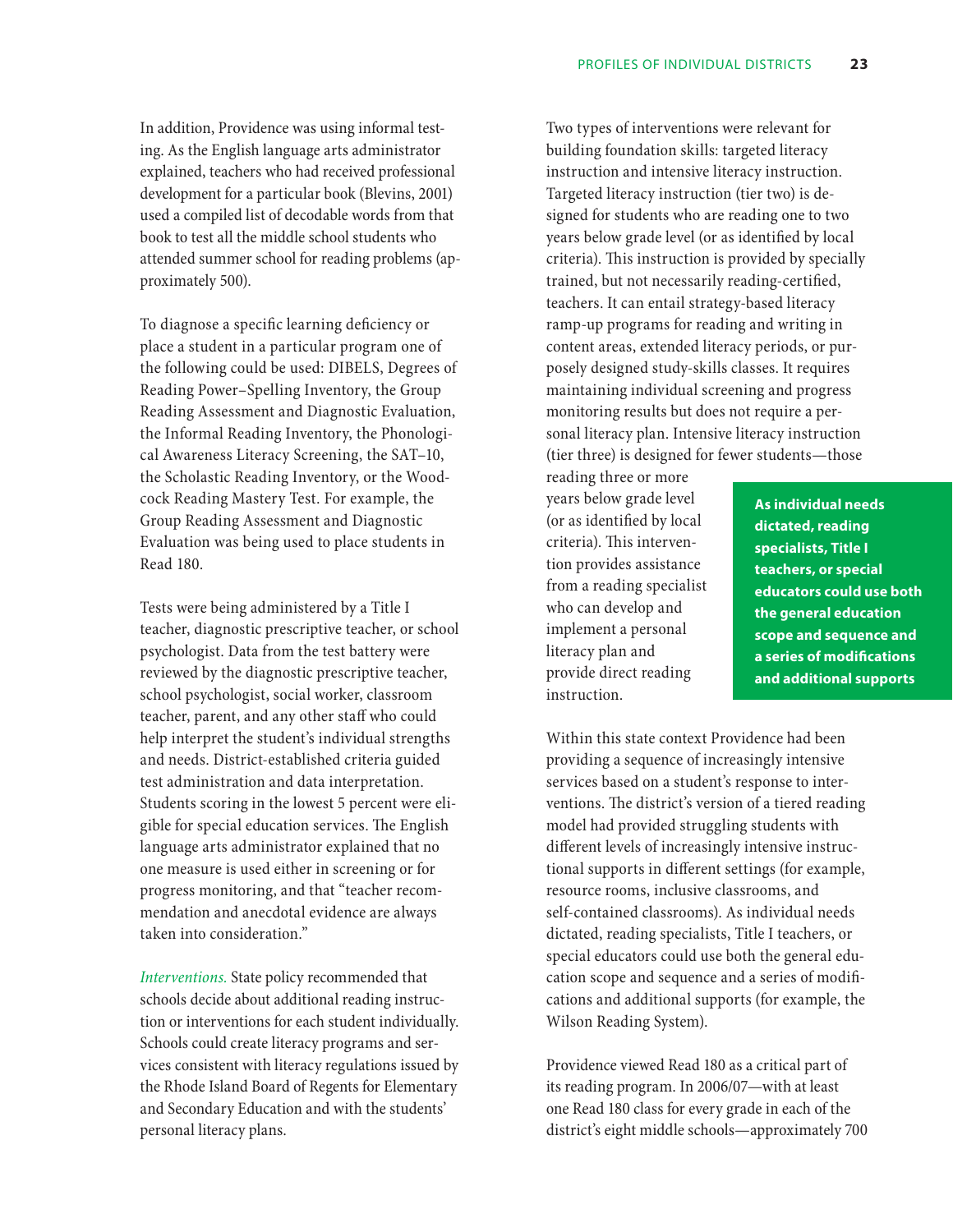students were using the program. Read 180 teachers had recently added Scholastic's Book units as a supplement to practice applying foundation skills. Administrators had reported that teachers were satisfied with the original program and, in particular, with the new supplemental materials. As class sizes began to approach 26–30 students (higher than the recommended 16–18), the district decided to find other solutions for intensive instruction. The English language arts administrator discussed the need for fidelity: "If you put your own twist on it, there is going to be a problem." She explained that teachers need to implement the program over five days, with the recommended rotations every day, and with the daily scaffolding lesson.

In the fall of 2007, pending approval from the teachers' union, the district was to launch its prescriptive Response to Intervention reading initiative for the middle grades. Each component explicitly addresses the development of foundation reading skills. Students in tier one would participate in the general education curriculum and would follow a balanced literacy approach for 50 minutes of daily instruction. Teachers would engage students in modeled reading, shared reading, guided reading, and independent reading. Students identified as needing additional support (tier two) would be referred to the Language! program for 50 minutes of daily instruction. Students scoring in the bottom quartile on the New England Comprehensive Assessment Program would be placed in a more intensive version of the Language! program for 90 minutes daily (but this decision would be informed by teacher observation).

*Professional development.* Beyond these interventions, the district was trying to help middlegrade teachers teach foundation reading skills within the Response to Intervention literacy

**Some schools were using their own curriculumbased assessment**

initiative through professional development. The special education administrator said that the school year began with "massive professional development

on Response to Intervention"—focusing on the integral role of teacher support teams, the intervention process, the features of curriculum-based measurement, how to use DIBELS, what was involved in progress monitoring, and the referral process. In addition, the English language arts administrator explained that to prepare for introducing Language! there would be "a significant amount of professional development." Training was to be provided by the publishers, in-house staff, and possibly the consultant the district had been employing. The district expected to offer teachers about 18 hours of training before implementation.

The Title I administrator explained that teachers using Read 180 also receive special training: "They have initial training and then they have monthly support training." If the Read 180 program is revised, they get more training. Teachers were using a particular book to help them build phonics fluency in older students (Blevins, 2001).

*Progress monitoring.* Within the context of Response to Intervention and personal literacy plans, Rhode Island recommended that progress monitoring occur at the district or school, in the classroom, and as part of the intervention. To monitor progress toward students' individual goals, students were taking the district-administered and district-scored interim assessments at the end of each quarter. Although these were not specifically designed to assess foundation reading skills, subskill reports were available to teachers.

Some schools were using their own curriculumbased assessment, which measures students' progress with materials that they are being taught (Fuchs, Fuchs, Hamlett, & Phillips, 2005). Administration of each measure is brief, typically 1–5 minutes. Curriculum-embedded assessments, teacher observation, and classroom performance were also being used to give a complete picture of individual student progress.

Upon implementing the Response to Intervention literacy initiative in the fall of 2007, Providence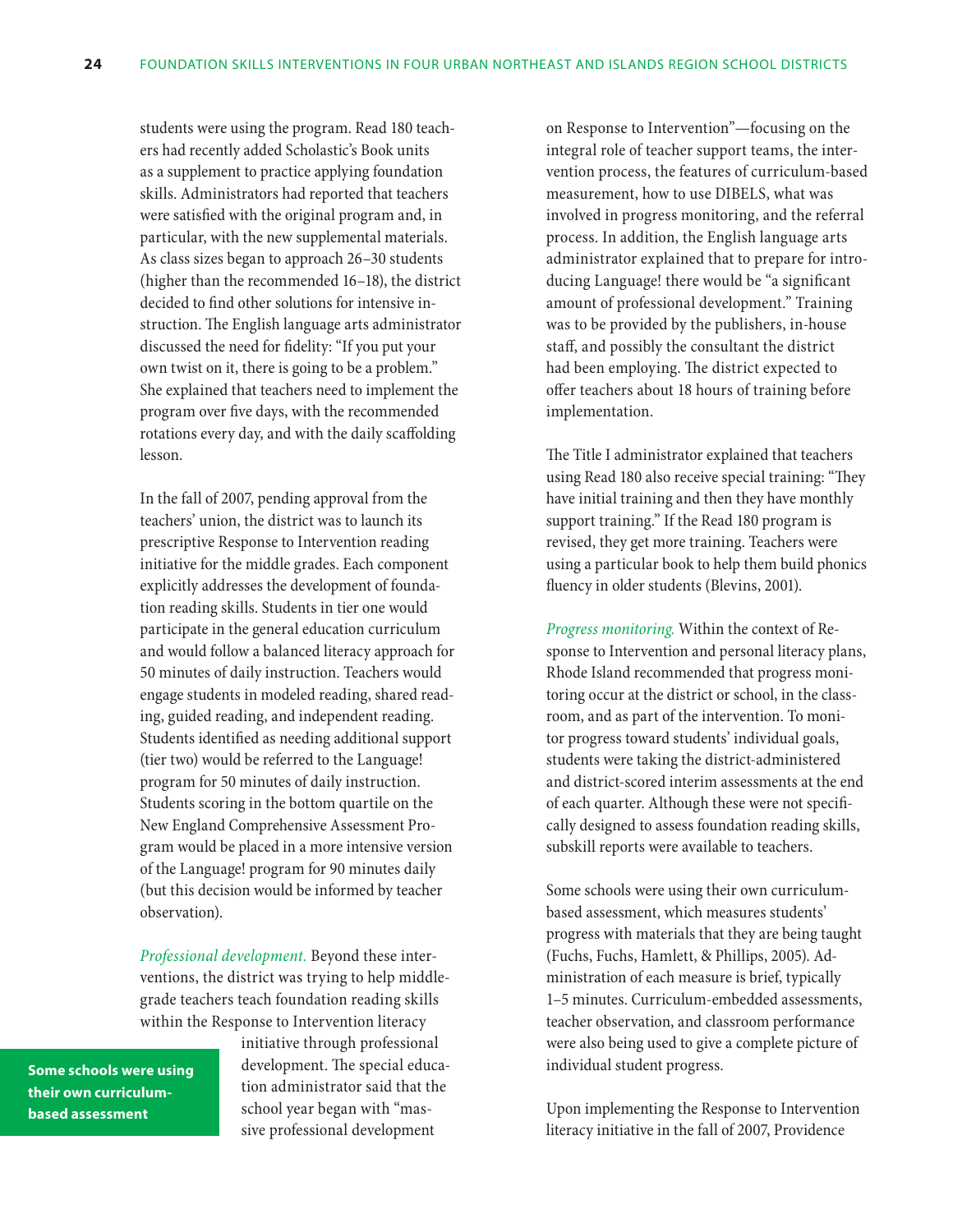was to use the assessments embedded within the interventions to track student progress. Introducing the Language! program was expected to affect progress monitoring. As the English language arts administrator explained, "assessment is critical." Students had to reach mastery before they could

move to the next level. This, she said, "will bring a lot more fidelity to the program because of the accountability and testing that is built right into the program." The technology component of each intervention was intended to help collect information and analyze individual student performance.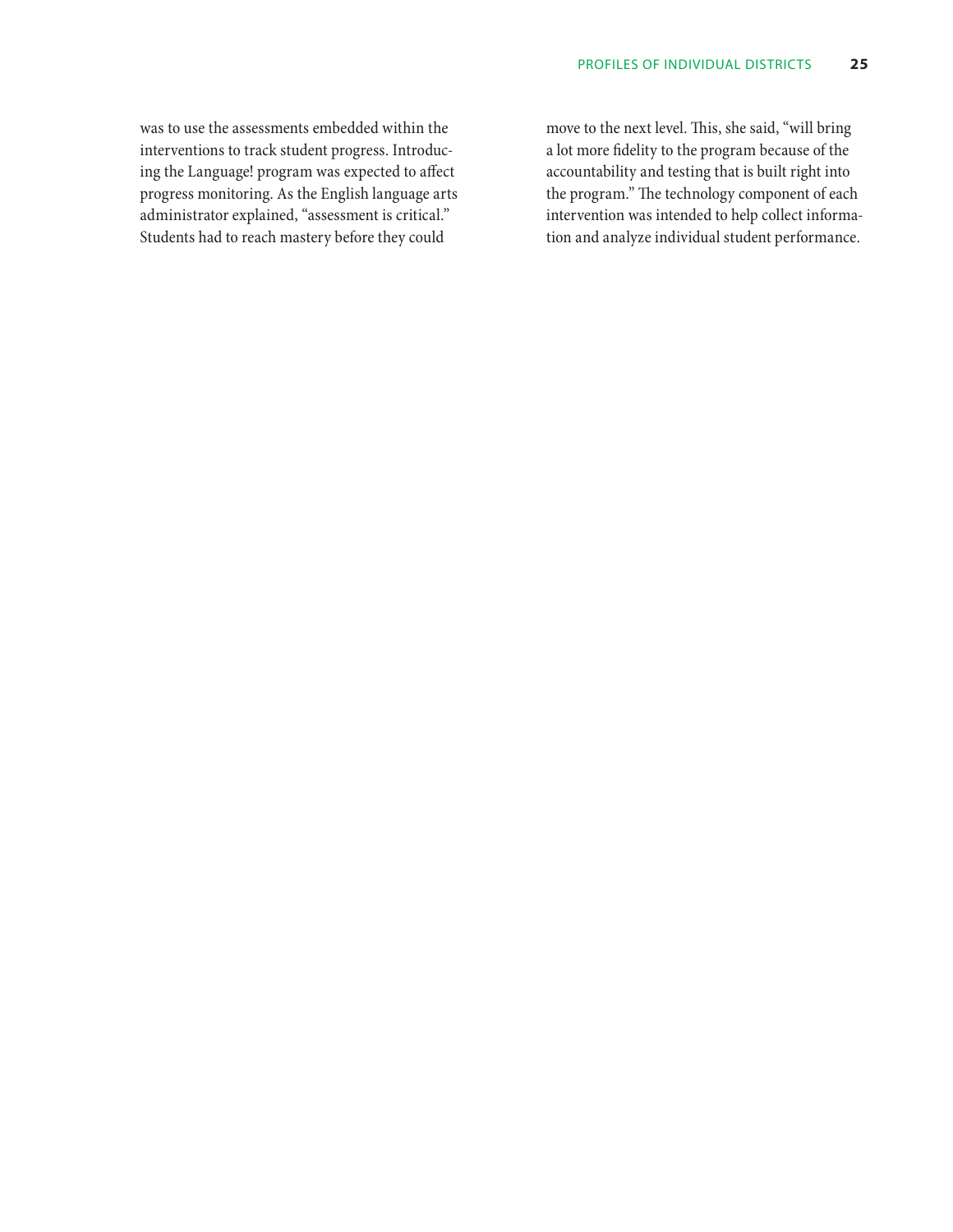#### <span id="page-32-0"></span>**Appendix A Glossary of key terms**

*Advanced decoding, advanced word analysis.* In phonics advanced strategies for decoding multisyllabic words include morphology and information about meaning, pronunciation, and parts of speech (gained from knowledge of prefixes, roots, and suffixes).

*Automaticity.* Effortless identification of words (accuracy + rate). Reading without conscious effort or attention to decoding.

*Core instruction.* Instruction provided to all students in a class, usually guided by a comprehensive core reading program. Core instruction is usually provided partly to the whole class and partly to small groups during a period of differentiated instruction. Core program materials and lesson procedures can frequently be used to provide reteaching or additional teaching according to student needs.

*Criterion-referenced assessment.* Measures a student's success in meeting stated objectives, outcomes, expectations, or benchmarks.

*Curriculum-based assessment.* Measures students' ongoing progress toward learning what they are being taught in the classroom.

*Decodable words.* Words that can be recognized on sight or that contain a high proportion of soundsymbol relationships already taught. Used to give practice in specific decoding skills and as a bridge between phonics learning and the application of phonics to independent reading.

*Decoding.* The ability to translate a word from print to speech, usually by employing knowledge of sound-symbol correspondences. Also, deciphering a new word by sounding it out.

*Diagnostic assessment.* Assessment designed to determine a student's specific instructional needs. *Direct instruction.* The teacher defines and teaches a concept, guides students through its application, and arranges for extended guided practice until mastery is achieved.

*Direct vocabulary instruction.* Planned instruction to teach new, important, and difficult words to expose students to words that they will encounter in reading.

*Dynamic testing, dynamic assessment.* See *progress monitoring assessment.*

*Explicit instruction.* Planning an activity or experience to make students consciously aware of a concept or skill—usually through questioning, reciprocal teaching, modeling, or direct instruction accompanied by exercises and drills. The four steps of explicit instruction are:

- Teacher models and explains.
- Teacher provides guided practice. Students practice what the teacher modeled, and the teacher provides prompts and feedback.
- Teacher provides supported application. Students apply the skill as the teacher scaffolds instruction.
- Independent practice.

*Fluency.* The ability to read text quickly, accurately, and with proper expression. Even after other foundation skills are brought into the average range, fluency usually lags behind (Torgesen et al., 2001; Torgesen, Rashotte, Alexander, Alexander, & McPhee, 2003; Torgesen et al., 2006). Weak sight vocabularies contribute to poor fluency (Jenkins, Fuchs, van den Broek, Espin, & Deno, 2003; Torgesen, 2005). Torgesen (2006) suggests that it is hard to improve fluency in poor readers because most have read much less than their peers, perhaps for many years, and have been exposed to fewer words. Anderson, Wilson, and Fielding (1988) demonstrated that a fifth-grade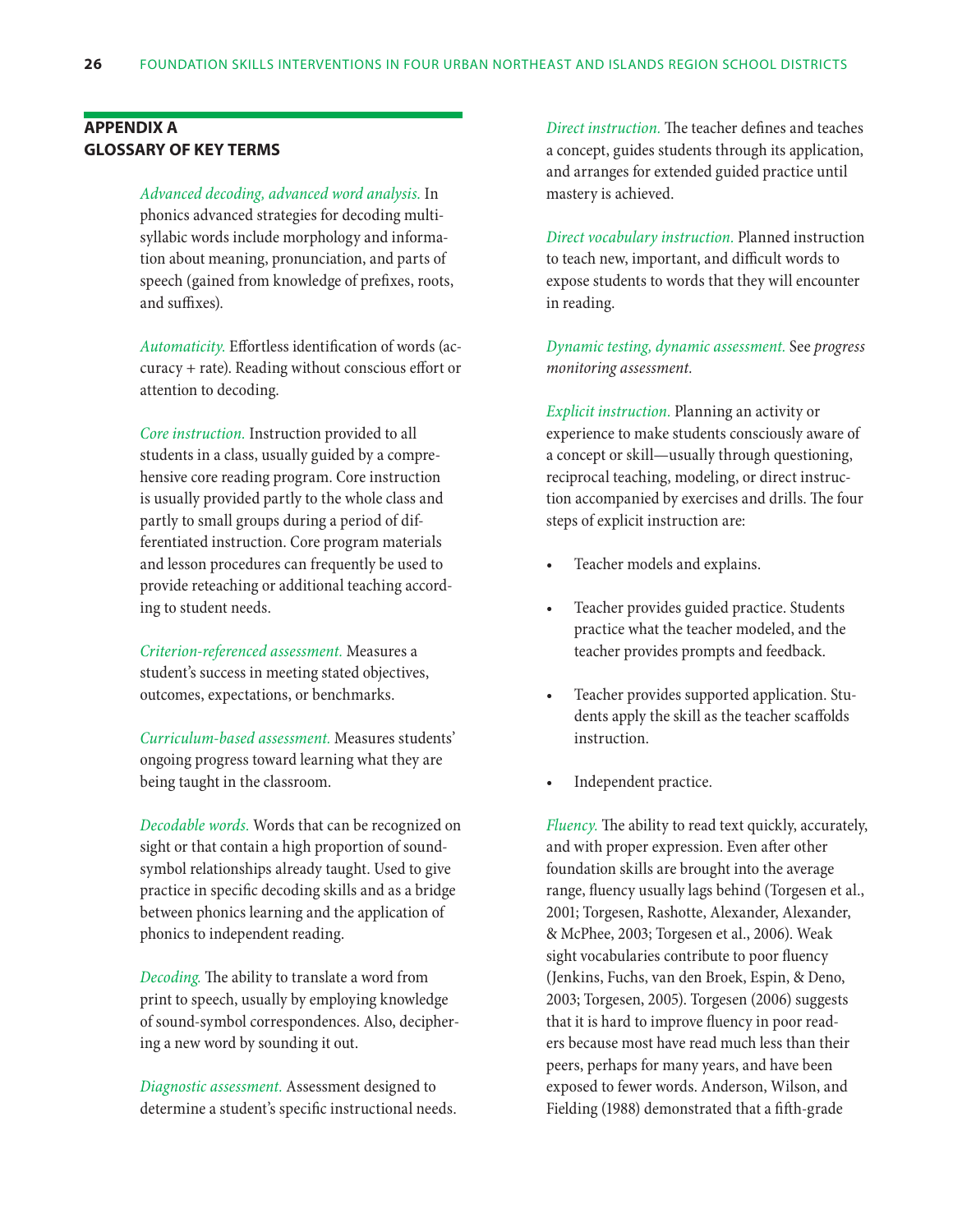student with average reading ability (as indicated by an achievement test) encounters about 15 times as many written words each year as a fifth grader reading at the 10th percentile. The number of single words that can be read rapidly and automatically affects fluency (LaBerge & Samuels, 1974).

*Formative assessment.* Formative assessments document what students know and how they learn (Harp & Brewer, 2005). Through ongoing data collection (anecdotal records, checklists, learning logs, portfolios, student-self evaluation, and so on), formative assessments determine if expectations have been achieved; results are used to inform and adjust instruction for current students (Ainsworth & Viegut, 2006). Formative assessment can have a powerful effect on student learning. Its typical effect size on standardized tests is between 0.4 and 0.7, larger than the effect size of most education interventions (Black & William, 1998a). This difference is especially notable for low achievers, including students with learning disabilities (Black & William, 1998b). Many studies indicated greater gains for low achievers and a reduced range of achievement, closing the achievement gap while raising achievement on the whole.

*Foundation skills.* According to the National Institute of Child Health and Human Development (2000), foundation skills include three elements: phonemic awareness, knowledge of high-frequency sight vocabulary words, and the ability to decode words.

*Frustrational reading level.* The level at which a reader reads with less than 90 percent accuracy (that is, no more than one error per 10 words read). Frustration-level text is difficult text for the reader.

*Guided reading.* A small-group, explicit reading instruction method in which homogeneous student groups work with a teacher to build and practice reading strategies while building confidence in student readers. Text is selected to match the group's developmental reading level.

*Intensive instruction.* Intensive instruction is essential for struggling readers (Foorman & Torgesen, 2001; Lyon, 2003; Snow, Burns, & Griffin, 1998; Torgesen et al., 2001). Intensity can be increased by increasing time for instruction, increasing teacher-to-student ratios, or both. Research studies of intensive foundation skills instruction for late elementary and secondary students have used teacher-to-student ratios ranging from 1:1 to 1:4. It appears that significant growth for these students is not attained in large groups, as it is in an inclusion model where students with disabilities are included in the general education curriculum (Zigmond, 1996). Instruction is generally undertaken daily for 35–133 minutes (Torgesen, 2005). Effective teaching begins with direct instruction, modeling, or both, followed by guided practice and culminating in independent practice (Brophy & Good, 1986; Rosenshine, Meister, & Chapman, 1996; Rosenshine & Stevens, 1984). Without an intensive instructional intervention, poor readers become even poorer readers (Snow, Burns, & Griffin, 1998; Stanovich, 1986).

*Intervention program.* Provides content for instruction that is intended for flexible use as part of differentiated instruction or more intensive instruction to meet student learning needs in one or more specific areas of reading (phonological awareness, phonics, fluency, vocabulary, and comprehension). These programs are used to provide targeted, intensive intervention for small groups of struggling readers.

*Letter-sound correspondence.* Matching an oral sound to its corresponding letter or group of letters.

*Lexile Framework for Reading.* A scientific approach to reading measurement that provides a common scale for matching reader ability and text difficulty, the Lexile Framework uses well established analytic methods to define "reading comprehension." At the heart of the system is the Lexile Analyzer, a Windows-based software program that can evaluate the reading challenge of any text (books, articles, test items) by analyzing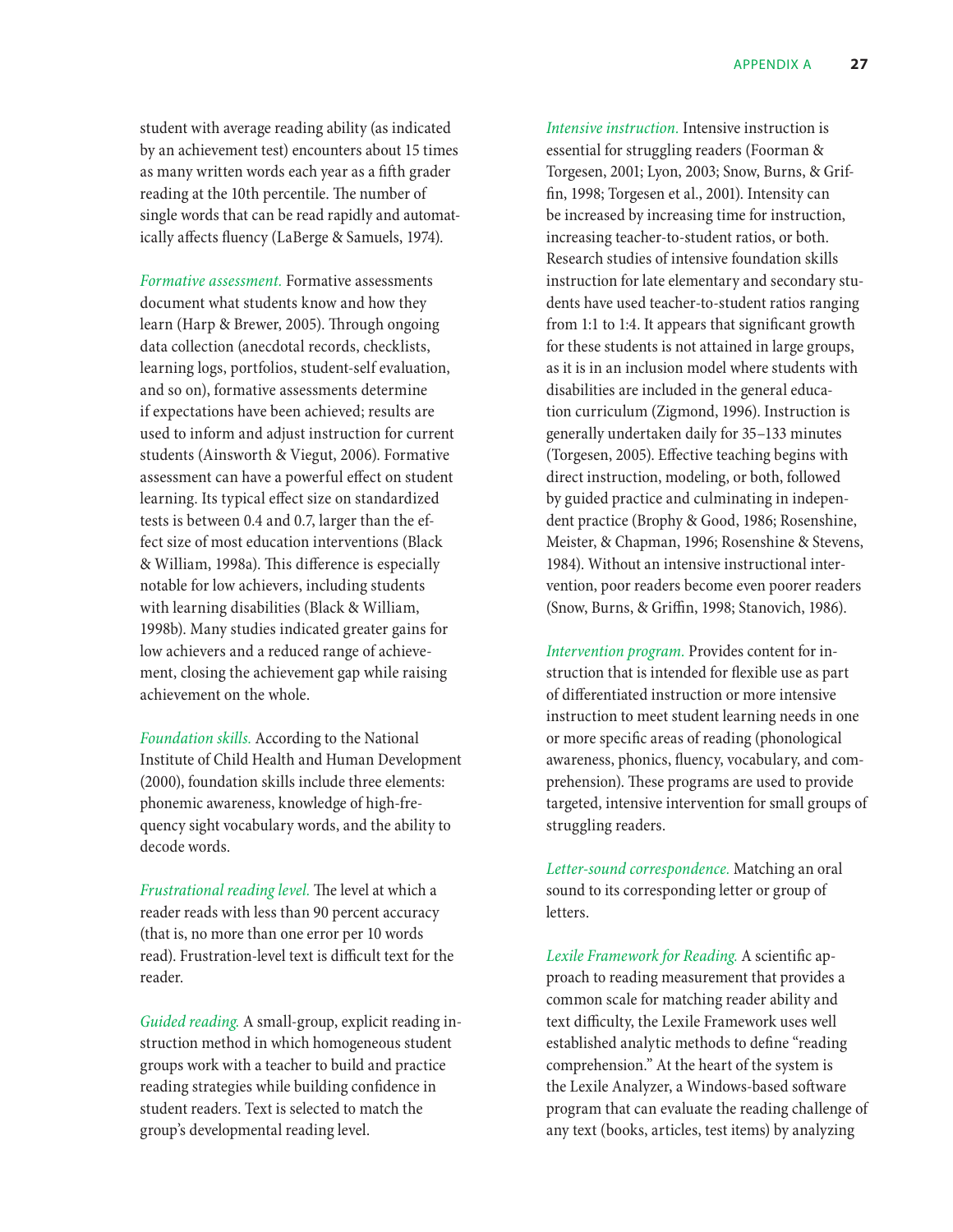its syntactic complexity and semantic difficulty. The analyzer calibrates the text by studying its characteristics, such as sentence length or word frequency. Unlike other readability formulas, the Lexile Framework allows placing people and texts on a single scale and includes an assessment system that enables educators to determine a student's reading comprehension level precisely (Stenner, 1998).

*Literacy.* The ability to function socially, academically, and culturally in a language. (In reading instruction the term can refer more strictly to the ability to read and write.)

*Norm-referenced assessment.* Type of measurement used to evaluate a student's learning in relation to a normed group, such as other students within the class, or across classes, schools, or a segment of a population.

#### *Outcome assessment.* See *summative assessment.*

*Phonemic awareness.* The awareness that spoken words are made up of individual sounds (phonemes) and the ability to manipulate these sounds.

*Phonics.* The predictable relationship between the phonemes (sounds) of spoken language and the graphemes (letters and spellings) that represent those sounds in written language.

*Phonics instruction.* A way of teaching reading that focuses on teaching children to understand the relationships between the sounds of spoken words and letters of words they see in print.

*Phonological awareness.* The ability to segment and analyze spoken words in several different ways (for example, syllables and rhymes).

*Progress monitoring assessment.* Assessment to ensure that adequate progress in reading is achieved throughout the year (also called dynamic or formative assessment). Results yield a quick sample of critical reading skills to inform teachers whether a student is making adequate progress

toward achieving grade-level reading ability by the end of the year.

*Program fidelity.* The degree to which instruction follows a program's intent and design.

*Reading inventory.* A checklist or questionnaire for gathering information about a student's reading ability, interests, behaviors, and so forth.

*Response to Intervention.* The Individuals with Disabilities Education Act of 2004 permits, and in some cases requires, up to 15 percent of Part B funds to be used for early intervening services before students are identified for special education—with priority given to serving children in kindergarten through grade 3. Many educators view Response to Intervention as a promising means of identifying and serving students who may need assistance beyond that offered in the general education curriculum, and of determining which children qualify for special education.

*Scaffolding.* Support for learning through instruction, modeling, questioning, or feedback that is adjusted to the learner's needs by providing "just enough" support to encourage independent strategy use. This concept is based on Vygotzsky's (1978) theory of the "zone of proximal development."

*Struggling readers.* Struggling readers can include students with learning disabilities; English language learners; economically disadvantaged students in schools receiving funds targeted to high-poverty schools under Title I, Part A of the No Child Left Behind Act of 2001; or other at-risk students. Many struggling readers have learning disabilities (Fawcett & Nicolson, 1995; Moats, 1998; Shaywitz, 1992; Snow, Burns, & Griffin, 1998). Reading scores on the National Assessment of Educational Progress are much lower for students with learning disabilities than for those without disabilities. In 2005 fourthgrade students with disabilities attained average reading scores that were 32 points below those of students without disabilities; in eighth grade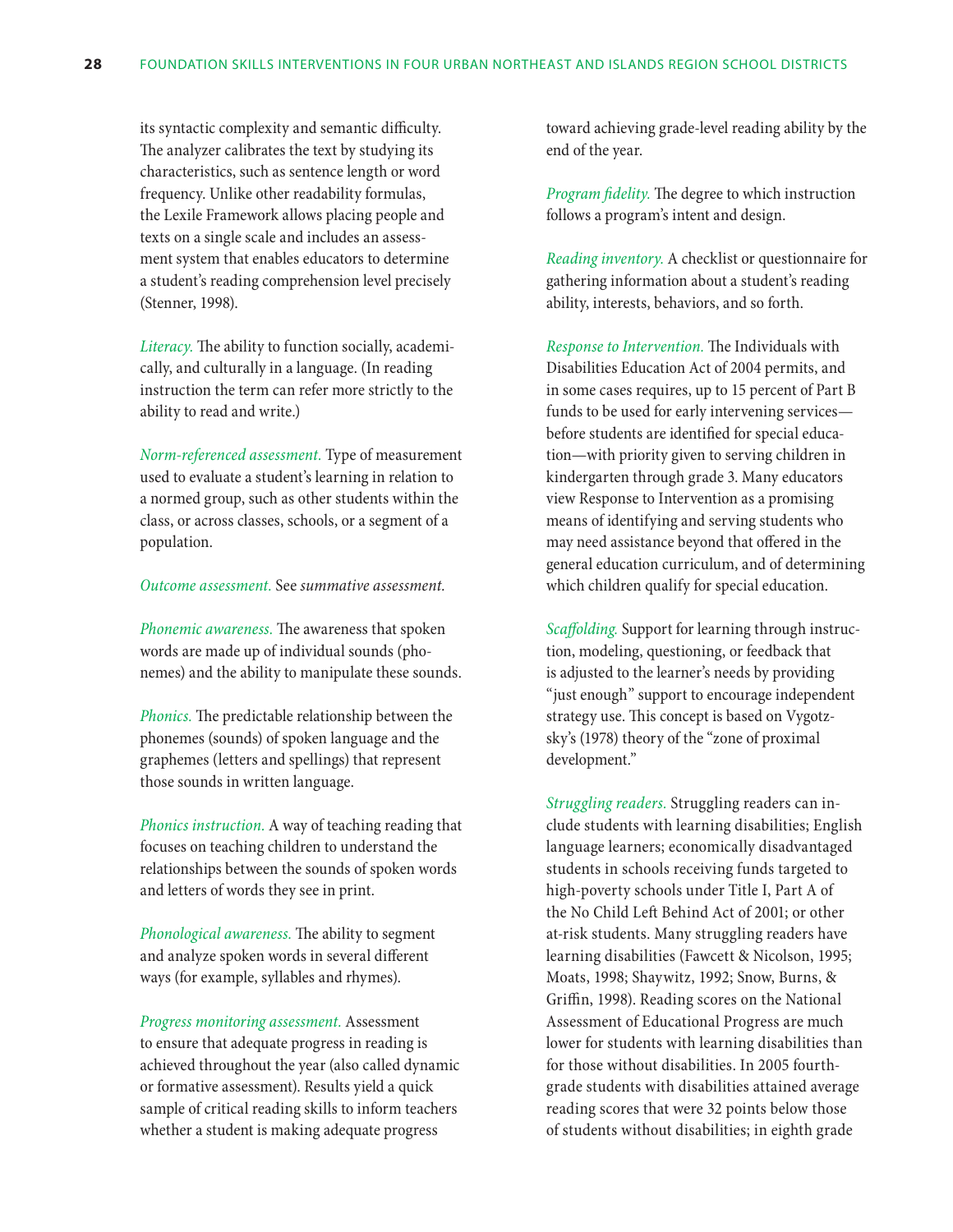the differential was 39 points. Again, among fourth- and eighth-grade students with disabilities, 66 percent attained scores below the basic level. Among students without disabilities, only 33 percent of fourth-graders and 24 percent of eighth-graders scored that low (U.S. Department of Education, National Center for Education Statistics, 2005).

*Summative assessment.* Summative assessment, or the collection of information at the end of the instruction cycle (also called outcome assessment), can evaluate overall reading outcomes by judging a student's achievements in relation to some standard of excellence or body of knowledge (scoring rubrics with exemplars, content area tests, projects, and so on). The results are used to determine whether the goals for student achievement were reached. They can also be used to inform future instruction (see *formative assessment*).

*Three-tier reading approach.* The three-tier reading model, described by the Vaughn and colleagues at the Gross Center for Reading and Language at the University of Texas at Austin (2005), provides a framework for teaching reading at different levels throughout a school to meet student needs as determined by screening, diagnostic, and progressmonitoring testing. The model is consistent with the goals of Response to Intervention (Marchland-Martella, Ruby, & Martella, 2007; Vaughn Linan-Thompson, & Hickman, 2003). Initially developed for grades K–3, it has been employed in Reading First initiatives to teach beginning reading (Cline, 2005). The federal Striving Readers initiative, aimed at improving adolescent reading, included some parts of the three-tier model (see http://www. ed.gov/programs/strivingreaders/applicant.html).

*Word study.* Deliberately investigating words (for example, through vocabulary-building exercises, word-identification practice, and spelling).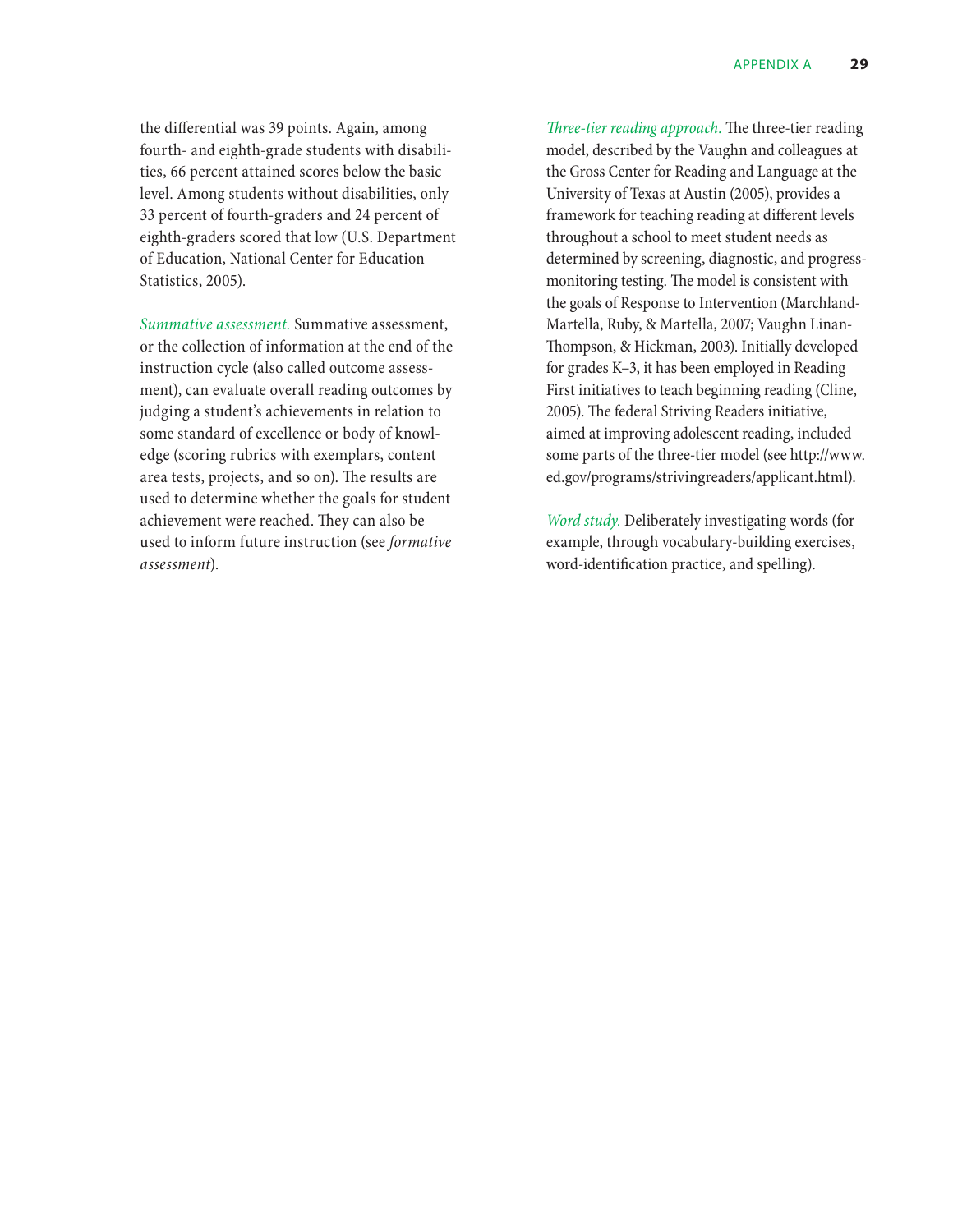#### <span id="page-36-0"></span>**Appendix B Demographic and achievement statistics for participating districts**

#### Table B1

#### **Demographic and school data for participating districts, 2006**

| <b>Statistic</b>                                                   | Worcester,<br><b>Massachusetts</b>        | Nashua, New<br>Hampshire           | <b>Yonkers, New York</b>                     | Providence,<br><b>Rhode Island</b>   |
|--------------------------------------------------------------------|-------------------------------------------|------------------------------------|----------------------------------------------|--------------------------------------|
| Adequate yearly                                                    | In need of                                | In need of                         | In need of                                   |                                      |
| progress status                                                    | improvement                               | improvement                        | improvement                                  | Corrective action                    |
| <b>Total enrollment</b>                                            | 23,603                                    | 12,713                             | 23.666                                       | 25,085                               |
| Hispanic students (percent of total)                               | 34                                        | 13                                 | 48                                           | 58                                   |
| African American students<br>(percent of total)                    | 13                                        | 4                                  | 29                                           | 22                                   |
| White students (percent of total)                                  | 43                                        | 77                                 | 17                                           | 13                                   |
| Asian students (percent of total)                                  | 8                                         | 6                                  | 6                                            | 6                                    |
| American Indian students<br>(percent of total)                     | 0                                         | 0                                  | 0                                            | 1                                    |
| Other students (percent of total)                                  | 2                                         |                                    |                                              |                                      |
| Students on free or reduced-price<br>lunch (percent of total)      | 63                                        | 31                                 | 72                                           | 74                                   |
| Middle-grade enrollment<br>(defined as grades 6-8)                 | 5,011                                     | 3,076                              | 5,150                                        | 5,014                                |
| School structures for middle<br>grades (grades 6–8)                | Middle schools (7<br>and 8); preK-6; 7-12 | Middle schools<br>$(6-8)$ ; preK-6 | Middle schools (6-8;<br>7-8); preK-6; preK-8 | Middle schools (6-8;<br>7-8); preK-6 |
| District English language learner<br>enrollment (percent of total) | 3,603(16.6)                               | 916(7.2)                           | 3,981 (17.0)                                 | 5,745 (23.0)                         |
| District special populations<br>enrollment (percent of total)      | 4,516 (19.3)                              | 1,909 (15.0)                       | 3,872 (16.0)                                 | 4665 (18.6)                          |

— is not available.

*Source:* Massachusetts Department of Education District Report Card (http://profiles.doe.mass.edu/home.asp?mode=o&so=-&ot=5&o=1906&view=all); New Hampshire State Department of Education (http://www.ed.state.nh.us/education/data/index.htm); New York State Department of Education (https:// www.nystart.gov/publicweb-rc/2006/AOR-2006-662300010000.pdf); Rhode Island State Department of Education (http://infoworks.ride.uri.edu/2007/ default.asp).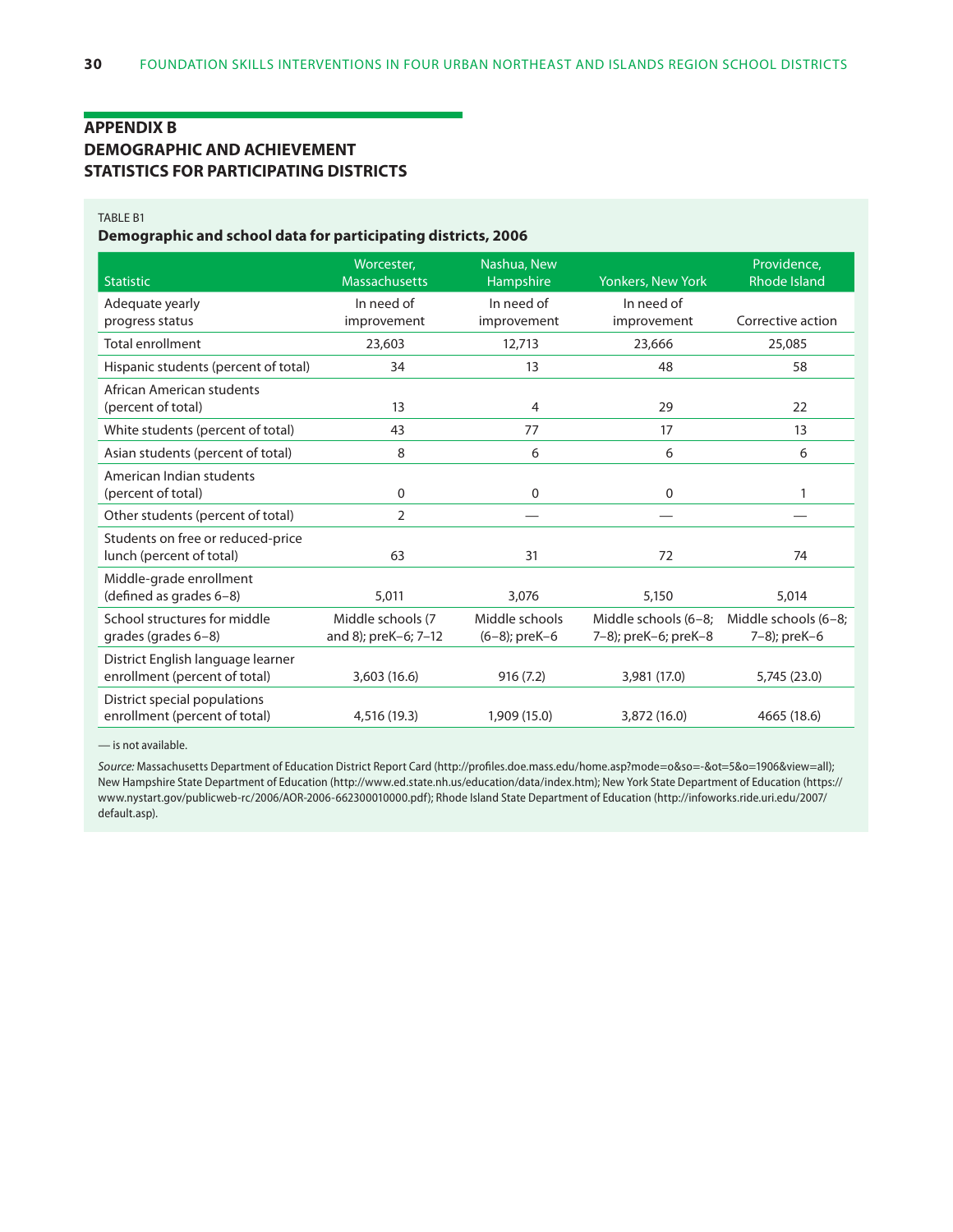#### <span id="page-37-0"></span>TABLE B2

#### **Share of students scoring below proficient on state reading assessments in participating districts and states, grades 4–8, 2006 (percent)**

| Group<br>and grade                | Worcester | <b>Massachusetts</b> | <b>Nashua</b> | <b>New</b><br>Hampshire | <b>Yonkers</b> | New York | Providence | Rhode<br><b>Island</b> |
|-----------------------------------|-----------|----------------------|---------------|-------------------------|----------------|----------|------------|------------------------|
| All students                      |           |                      |               |                         |                |          |            |                        |
| $\overline{4}$                    | 72        | 53                   | 27            | 28                      | 31             | 31       | 62         | 36                     |
| 5                                 | 64        | 40                   | 31            | 28                      | 27             | 37       | 61         | 35                     |
| 6                                 | 57        | 36                   | 26            | 28                      | 55             | 55       | 60         | 36                     |
| 7                                 | 61        | 35                   | 39            | 19                      | 63             | 54       | 69         | 41                     |
| 8                                 | 53        | 26                   | 37            | 34                      | 68             | 51       | 67         | 42                     |
| <b>Students with disabilities</b> |           |                      |               |                         |                |          |            |                        |
| 4                                 | 96        | 84                   | 67            | 70                      | na             | 74       | 83         | 69                     |
| 5                                 | 89        | 75                   | 74            | 72                      | na             | 83       | 85         | 71                     |
| 6                                 | 90        | 74                   | 69            | 71                      | 89             | 84       | 91         | 87                     |
| 7                                 | 94        | 75                   | 78            | 77                      | 88             | 84       | 94         | 78                     |
| 8                                 | 87        | 66                   | 72            | 78                      | 96             | 89       | 94         | 81                     |

na is not applicable.

*Source:* For Worcester and Massachusetts, Massachusetts Department of Education District Report Card (http://profiles.doe.mass.edu/home. asp?mode=o&so=-&ot=5&o=1906&view=all); for Nashua and New Hampshire, New Hampshire State Department of Education (http://www.ed.state. nh.us/education/data/index.htm); for Yonkers and New York, New York State Department of Education (https://www.nystart.gov/publicweb-rc/2006/ AOR-2006-662300010000.pdf); for Providence and Rhode Island, Rhode Island State Department of Education (http://infoworks.ride.uri.edu/2007/default. asp).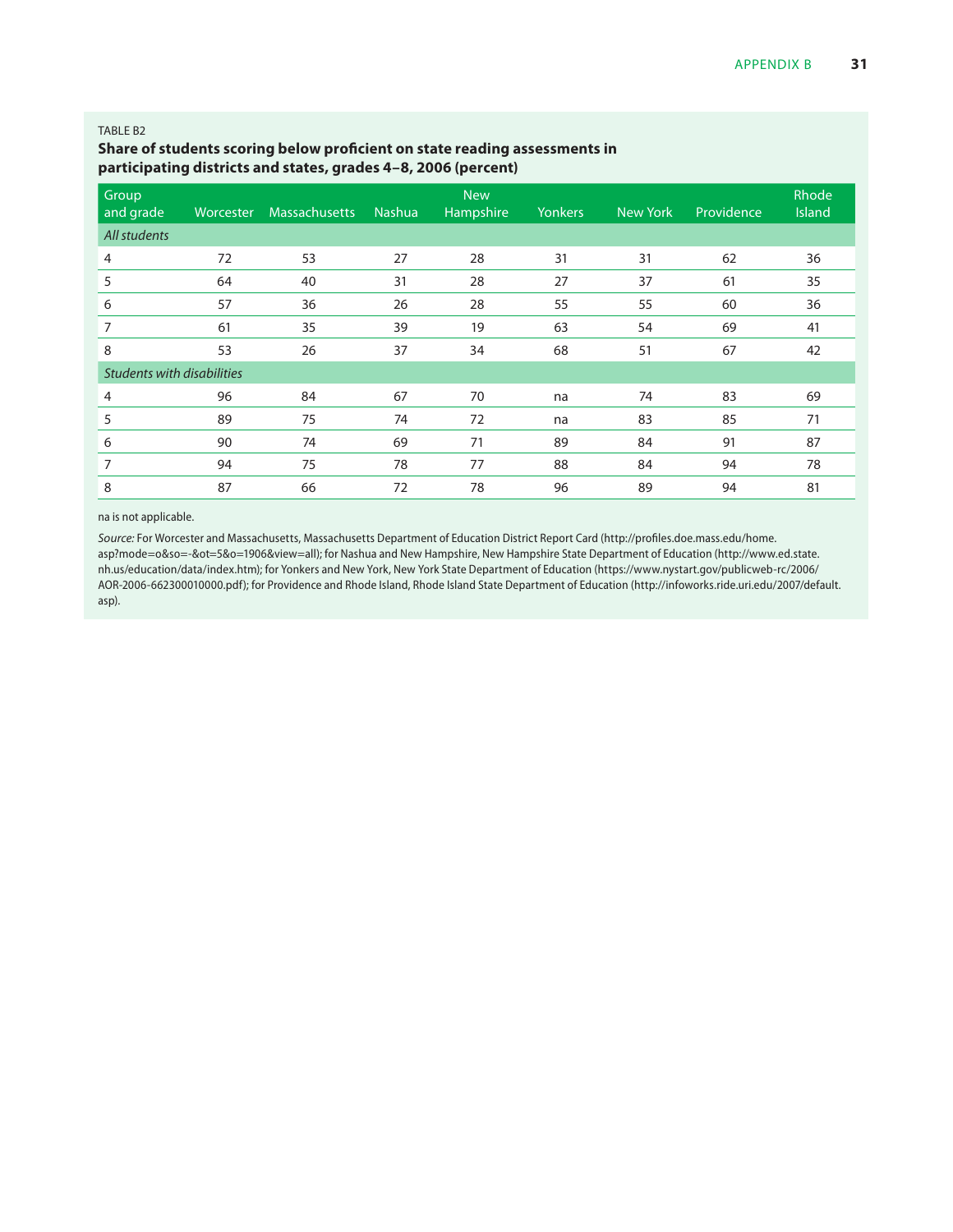#### <span id="page-38-0"></span>**Appendix C Reading assessments**

#### Table C1

**Descriptive data on reading assessments used in participating districts**

|                                                                      |                                                                                                                                            |                                                                                                                                                                | Recommended | Criterion-                |
|----------------------------------------------------------------------|--------------------------------------------------------------------------------------------------------------------------------------------|----------------------------------------------------------------------------------------------------------------------------------------------------------------|-------------|---------------------------|
| Assessment                                                           | Publisher                                                                                                                                  | Subtests                                                                                                                                                       | grades      | referenced                |
|                                                                      | Allyn & Bacon/Merrill<br>Education<br>445 Hutchinson Ave.<br>Columbus, Ohio 43235                                                          |                                                                                                                                                                |             |                           |
| Analytical Reading Inventory                                         | www.allynbaconmerrill.com                                                                                                                  |                                                                                                                                                                | $4 - 9$     | $\mathsf{x}$              |
| Comprehensive Test of<br><b>Phonological Processing</b>              | PRO-ED, Inc.<br>8700 Shoal Creek Boulevard<br>Austin, Texas 78757-6897<br>www.proedinc.com                                                 | Six core subtests and<br>eight supplemental tests                                                                                                              | $2 - 16$    |                           |
|                                                                      | Sopris West<br>4185 Salazar Way<br>Frederick, CO 80504<br>www.sopriswest.com<br>(303) 651-2829                                             |                                                                                                                                                                |             |                           |
| Degrees of Reading Power                                             | (800) 547-6747                                                                                                                             |                                                                                                                                                                | $4 - 12$    | $\boldsymbol{\mathsf{x}}$ |
| Developmental Reading<br>Assessment 2                                | Pearson Supplemental PK-6<br>Upper Saddle NY,<br>(800) 321-3106<br>www.pearsonlearning.com                                                 |                                                                                                                                                                | $4 - 8$     | $\boldsymbol{\mathsf{x}}$ |
| Diagnostic Assessments of<br>Reading                                 | Riverside Publishing<br>3800 Golf Road, Suite 100<br>Rolling Meadows, IL 60008<br>800.323.9540<br>www.riverpub.com                         |                                                                                                                                                                | $K-12$      | $\mathsf{x}$              |
| Diagnostic Online Reading<br>Assessment                              | Let's Go Learn, Inc.<br>705 Wellesley Ave.<br>Kensington, CA 94708<br>510-525-6755 www.<br>letsgolearn.com                                 |                                                                                                                                                                | $K-12$      |                           |
| <b>Dynamic Indicators of Basic</b><br>Early Literacy Skills (DIBELS) | Center on Teaching &<br>Learning<br>5292 University of Oregon<br>Eugene, OR 97403-5292<br>http://dibels.uoregon.edu                        |                                                                                                                                                                | $K-3$       | $\pmb{\times}$            |
| <b>Expressive Vocabulary Test</b>                                    | <b>Pearson Assessments</b><br>5601 Green Valley Drive<br>Bloomington, MN 55437-1187<br>800-627-7271 http://ags.<br>pearsonassessments.com/ |                                                                                                                                                                | $K-12$      |                           |
| Gates-MacGinitie Reading<br>Test, 3rd ed.                            | Riverside Publishing<br>3800 Golf Road, Suite 100<br>Rolling Meadows, IL 60008<br>800.323.9540<br>www.riverpub.com                         | Separate sections<br>for vocabulary and<br>comprehension that can<br>be administered at one<br>time in separate session<br>(two components yield<br>one score) | $4 - 12$    |                           |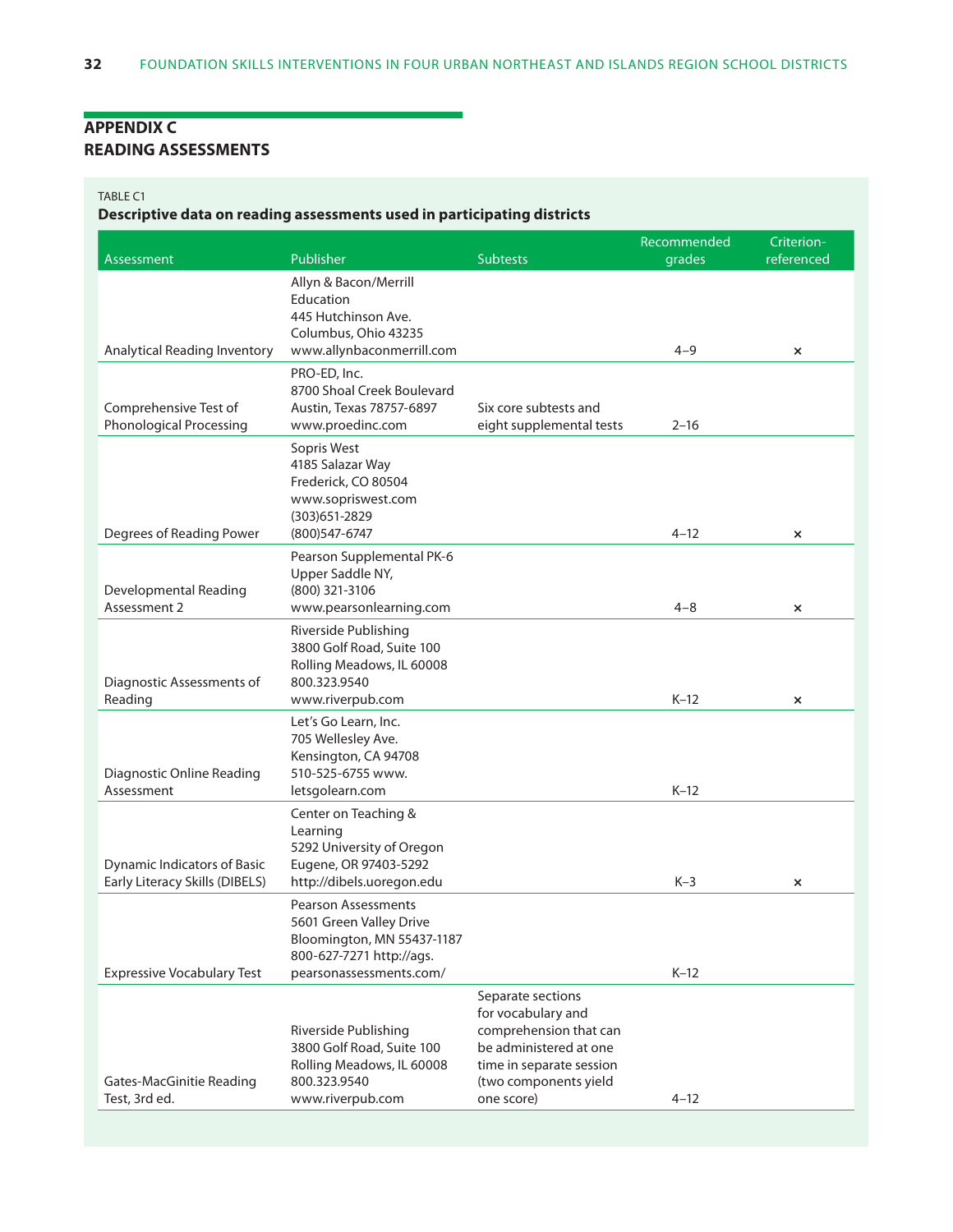|      | Fluency Vocabulary Comprehension | Phonics      | Phonemic                              | Time to                                 | Group                 | Individually<br>referenced administered administered administer awareness | Norm-        |
|------|----------------------------------|--------------|---------------------------------------|-----------------------------------------|-----------------------|---------------------------------------------------------------------------|--------------|
|      |                                  |              |                                       |                                         |                       |                                                                           |              |
|      | $\mathbf{x}$                     | $\mathsf{X}$ |                                       | Varies                                  |                       | $\mathbf{x}$                                                              |              |
|      |                                  |              |                                       | 30 minutes<br>for core                  |                       |                                                                           |              |
|      | $\propto$                        | $\mathsf{X}$ | $\mathsf{X}$                          | subtests                                |                       | $\mathsf{x}$                                                              | $\mathbf{x}$ |
|      |                                  |              |                                       |                                         |                       |                                                                           |              |
|      |                                  |              |                                       | 45 minutes                              | $\boldsymbol{\times}$ | $\mathsf{x}$                                                              |              |
|      |                                  |              |                                       |                                         |                       |                                                                           |              |
|      | $\mathsf{X}$                     | $\mathsf{X}$ | $\mathsf{X}$                          | 45 minutes                              |                       | $\mathbf{x}$                                                              |              |
|      |                                  |              |                                       |                                         |                       |                                                                           |              |
|      | $\mathbf{x}$                     | $\mathsf{x}$ | $\mathsf{x}$                          | 40 minutes                              |                       | $\boldsymbol{\times}$                                                     |              |
|      |                                  |              |                                       |                                         |                       |                                                                           |              |
|      | $\mathsf{X}$                     | $\mathsf{x}$ | $\mathsf{x}$                          | Varies                                  |                       | $\boldsymbol{\times}$                                                     | $\mathbf{x}$ |
|      |                                  |              |                                       |                                         |                       |                                                                           |              |
|      |                                  |              | 10 minutes $\times$ $\times$ $\times$ |                                         |                       | $\mathbf{x}$ .                                                            |              |
|      |                                  |              |                                       |                                         |                       |                                                                           |              |
| Oral |                                  |              |                                       | 15 minutes                              |                       | $\pmb{\times}$                                                            | $\mathsf{x}$ |
|      |                                  |              |                                       |                                         |                       |                                                                           |              |
|      |                                  |              |                                       | 20 minutes<br>vocabulary;<br>30 minutes |                       |                                                                           |              |
|      |                                  |              |                                       | compre-<br>hension                      | $\propto$             | $\pmb{\times}$                                                            | $\mathbf{x}$ |
|      |                                  |              |                                       |                                         |                       |                                                                           |              |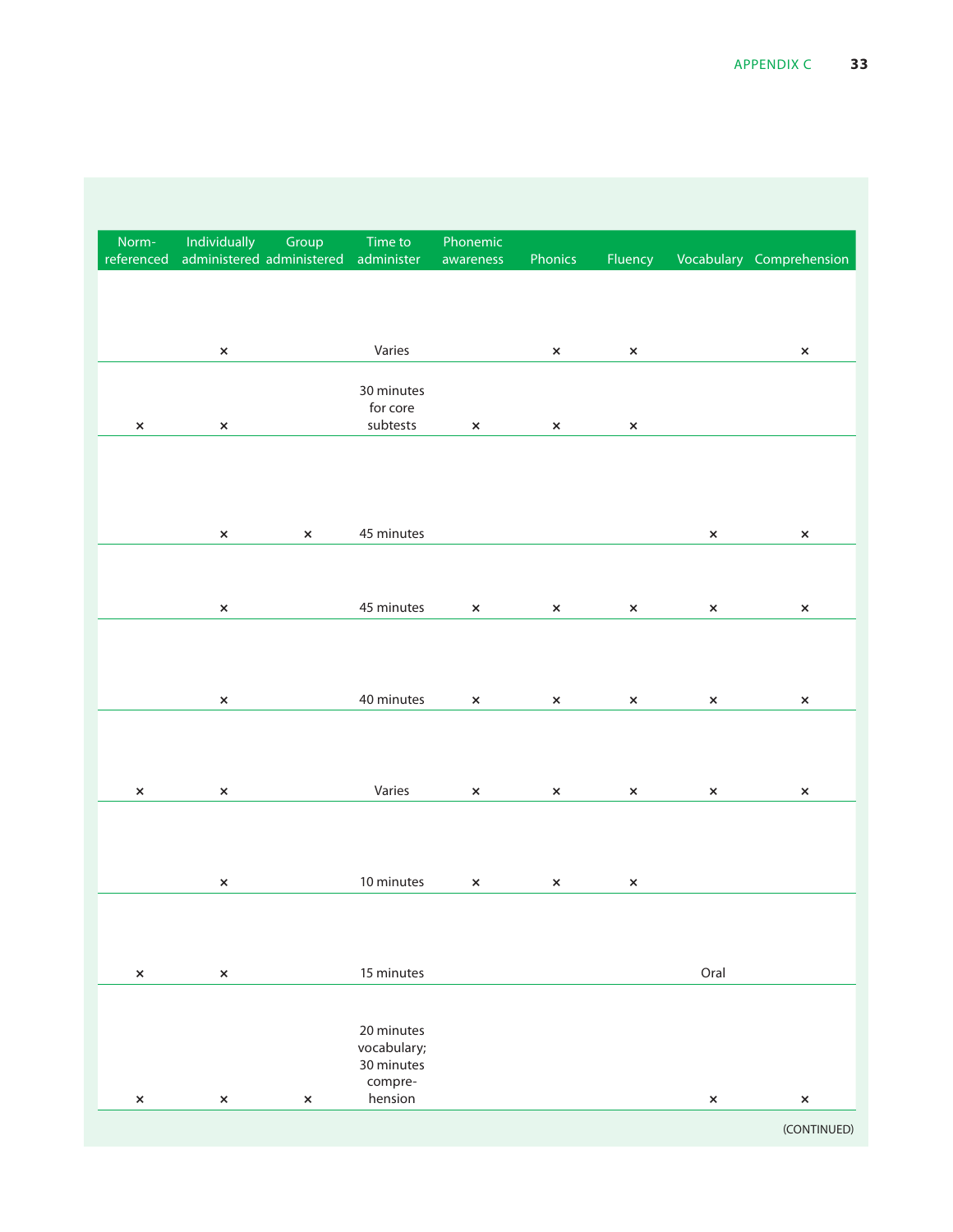#### Table C1

#### **Descriptive data on reading assessments used in participating districts (continued)**

|                                                              |                                                                                                                                  |          | Recommended | Criterion-                |
|--------------------------------------------------------------|----------------------------------------------------------------------------------------------------------------------------------|----------|-------------|---------------------------|
| Assessment                                                   | Publisher                                                                                                                        | Subtests | grades      | referenced                |
| <b>Gray Oral Reading Test-4</b>                              | ProEd Publishing Co.<br>8700 Shoal Creek Boulevard<br>Austin, Texas 78757-6897<br>www.proedinc.com                               |          | $K-12$      |                           |
|                                                              |                                                                                                                                  |          |             |                           |
| <b>Group Reading Assessment</b><br>and Diagnostic Evaluation | Pearson Learning Group<br>145 South Mount Zion Road<br>Lebanon, IN 16052<br>800-321-3106<br>www.pearsonlearning.com              |          | preK-12     |                           |
|                                                              | Houghton Mifflin                                                                                                                 |          |             |                           |
| Informal Reading Inventory                                   | 222 Berkeley Street<br>Boston, MA 02116<br>617-351-5000<br>www.eduplace.com                                                      |          | $K-12$      |                           |
|                                                              |                                                                                                                                  |          |             | $\boldsymbol{\mathsf{x}}$ |
| Lindamood Auditory                                           | <b>Pearson Assessments</b><br>5601 Green Valley Drive<br>Bloomington, MN55437-1187<br>800-627-7271                               |          |             |                           |
| <b>Conceptualization Test</b>                                | www.pearsonassments.com                                                                                                          |          | $K-12$      |                           |
| Phonological Awareness                                       | University of Virginia, (PALS)<br>PO Box 800785<br>Charlottesville, VA<br>22908-8785<br>866-372-7257 http://pals.                |          |             |                           |
| <b>Literacy Screening</b>                                    | virginia.edu/                                                                                                                    |          | $4 - 6$     |                           |
| Qualitative Reading<br>Inventory                             | Allyn & Bacon Merrill<br>445 Hutchinson Ave.<br>Columbus, Ohio 43235<br>www.allynbaconmerrill.com                                |          | $4 - 12$    | $\boldsymbol{\mathsf{x}}$ |
| <b>Scholastic Reading Inventory</b>                          | <b>Scholastic Reading Inventory</b><br>P.O. Box 7502<br>Jefferson City, MO 65102<br>1-877-268-6871<br>www.teacher.scholastic.com |          | $1 - 12$    |                           |
| <b>Stanford Achievement Test</b>                             | Harcourt Assessment, Inc.<br>19500 Bulverde Road<br>San Antonio, Texas 78259<br>1-800-211-8378<br>www.harcourtassessment.        |          |             |                           |
| $(SAT-10)$                                                   | com                                                                                                                              |          | $4 - 12$    |                           |
|                                                              | CTB/McGraw-Hill<br>20 Ryan Ranch Road<br>Monterey, CA 93940<br>800.538.9547                                                      |          |             |                           |
| TerraNova                                                    | www.ctb.com                                                                                                                      |          | $4 - 12$    |                           |
|                                                              | ProEd Publishing Co.<br>8700 Shoal Creek Blvd.<br>Austin, TX 78757-6897<br>800.897.3202<br>512.451.3246                          |          |             |                           |
| Test of Silent Word Reading<br>Fluency                       | www.proedinc.com                                                                                                                 |          | $K-12$      |                           |
|                                                              |                                                                                                                                  |          |             |                           |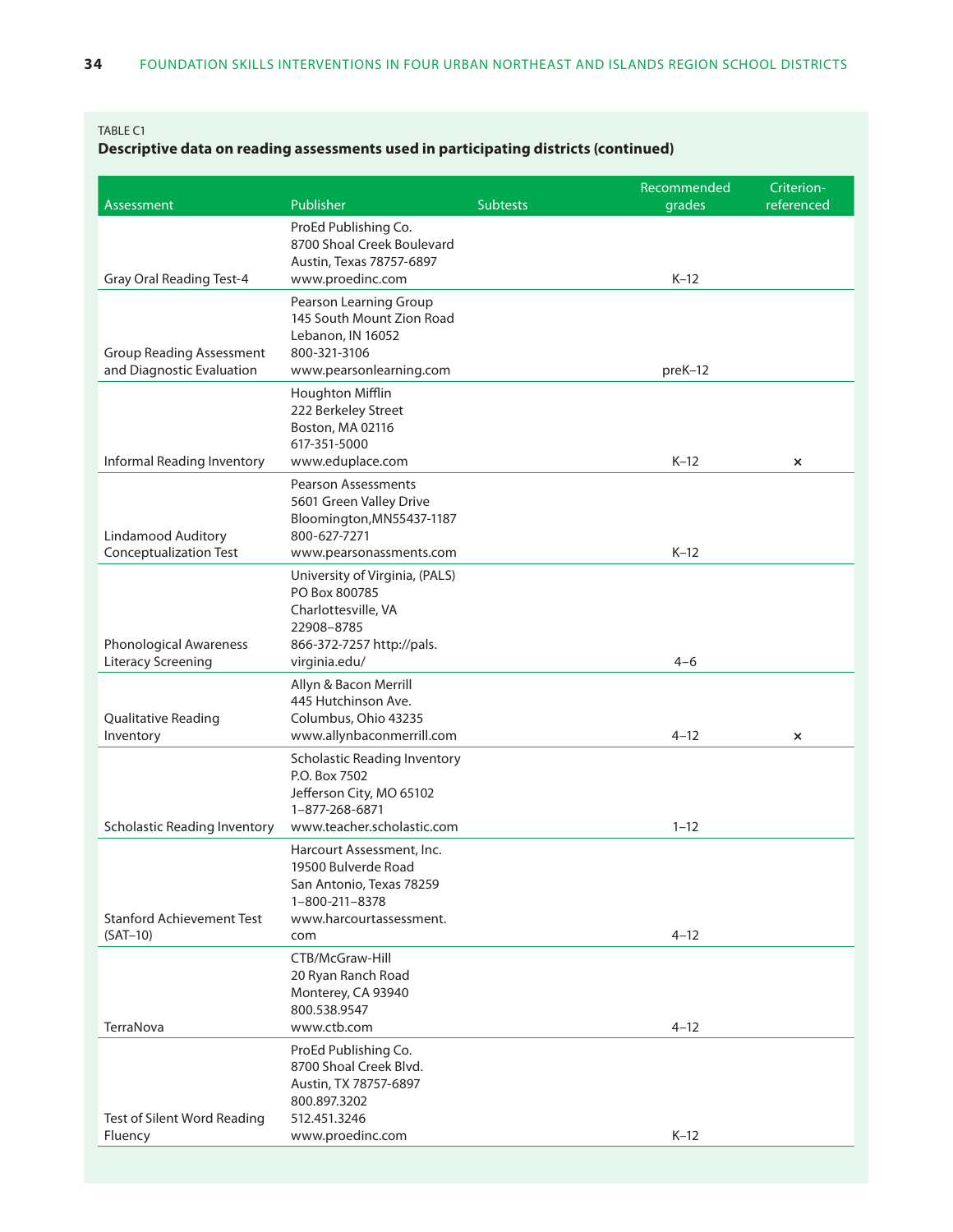|                       | Fluency Vocabulary Comprehension |                       | Phonics                       | Phonemic     | Time to                     | Group        | Norm- Individually<br>referenced administered administered administer awareness |              |
|-----------------------|----------------------------------|-----------------------|-------------------------------|--------------|-----------------------------|--------------|---------------------------------------------------------------------------------|--------------|
| $\boldsymbol{\times}$ |                                  | $\mathsf{x}$          |                               |              | $20 - 30$<br>minutes        |              | $\mathsf{x}$                                                                    | $\mathbf{x}$ |
|                       |                                  |                       |                               |              |                             |              |                                                                                 |              |
| $\mathsf{x}$          | $\mathsf{x}$                     |                       | $\mathbf{x}$                  | $\mathbf{x}$ | $45 - 90$<br>minutes        | $\mathsf{X}$ | $\mathbf{x}$                                                                    | $\mathbf{x}$ |
|                       |                                  |                       |                               |              |                             |              |                                                                                 |              |
| $\boldsymbol{\times}$ | $\mathsf{x}$                     | $\mathsf{x}$          | $\mathbf{x}$ and $\mathbf{x}$ |              | Varies                      |              | $\mathbf{x}$                                                                    |              |
|                       |                                  |                       |                               |              |                             |              |                                                                                 |              |
|                       |                                  |                       | $\mathbf{x}$                  | $\mathsf{X}$ | $20 - 30$<br>minutes        |              | $\mathbf{x}$                                                                    | $\mathsf{x}$ |
|                       |                                  |                       |                               |              |                             |              |                                                                                 |              |
|                       |                                  |                       |                               |              |                             |              |                                                                                 |              |
|                       |                                  | $\boldsymbol{\times}$ | $\mathsf{x}$                  | $\mathsf{x}$ | Varies                      |              | $\mathbf{x}$                                                                    | $\mathsf{x}$ |
| $\boldsymbol{\times}$ | $\mathsf{x}$                     | $\mathbf{x}$          | $\mathsf{x}$                  |              | Varies                      |              | $\boldsymbol{\times}$                                                           |              |
|                       |                                  |                       |                               |              |                             |              |                                                                                 |              |
| $\boldsymbol{\times}$ |                                  |                       |                               |              | $40 - 60$<br>minutes        |              | $\mathbf{x}$                                                                    | $\mathbf{x}$ |
|                       |                                  |                       |                               |              |                             |              |                                                                                 |              |
| $\mathsf{x}$          | Reading                          |                       |                               | $\mathsf{x}$ | 100 minutes                 | $\mathbf{x}$ |                                                                                 | $\mathsf{x}$ |
|                       |                                  |                       |                               |              |                             |              |                                                                                 |              |
| $\mathsf{x}$          | $\mathsf{x}$                     | $\mathsf{x}$          |                               |              | 95 minutes                  | $\mathbf{x}$ | $\mathbf{x}$                                                                    | $\mathbf{x}$ |
|                       |                                  |                       |                               |              |                             |              |                                                                                 |              |
|                       |                                  |                       |                               |              | $5 - 10$                    |              |                                                                                 |              |
| (CONTINUED)           |                                  | $\boldsymbol{\times}$ | $\mathbf{x}$                  | $\mathsf{x}$ | $\mathop{\mathsf{minutes}}$ | $\mathbf{x}$ | $\mathbf{x}$                                                                    | $\mathsf{x}$ |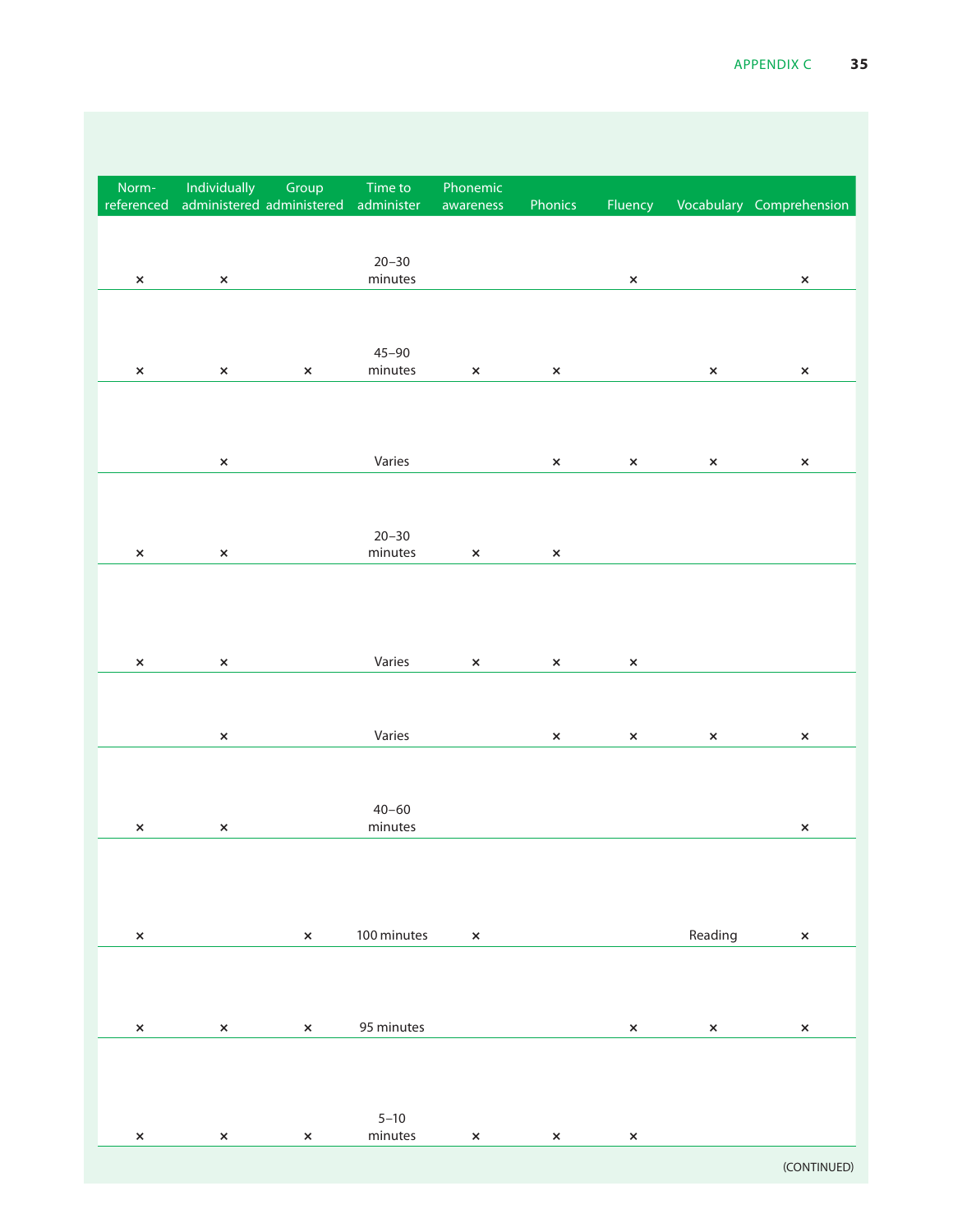#### Table C1

#### **Descriptive data on reading assessments used in participating districts (continued)**

|                                                            |                                                                                                                 |                                                                                                                    | Recommended | Criterion-     |
|------------------------------------------------------------|-----------------------------------------------------------------------------------------------------------------|--------------------------------------------------------------------------------------------------------------------|-------------|----------------|
| Assessment                                                 | Publisher                                                                                                       | <b>Subtests</b>                                                                                                    | grades      | referenced     |
|                                                            | ProEd Publishing Co.<br>8700 Shoal Creek Blvd.<br>Austin, TX 78757-6897<br>800.897.3202                         | Two subtests:<br>· Sight Word Efficiency                                                                           |             |                |
| Test of Word Reading<br>Efficiency                         | 512.451.3246<br>www.proedinc.com                                                                                | • Phonetic Decoding<br>Efficiency                                                                                  | $K-12$      |                |
| Wilson Assessment of<br>Decoding and Encoding              | Wilson Language<br>47 Old Webster Road<br>Oxford, MA<br>800-899-8454<br>508-368-2399 www.<br>wilsonlanguage.com |                                                                                                                    | $4 - 12$    | $\pmb{\times}$ |
|                                                            |                                                                                                                 | Six subtests:                                                                                                      |             |                |
|                                                            | <b>Pearson Assessments</b>                                                                                      | • Visual auditory<br>learning<br>• Letter identification<br>• Word identification<br>• Word attack                 |             |                |
|                                                            | 5601 Green Valley Drive                                                                                         | • Word comprehension                                                                                               |             |                |
| <b>Woodcock Reading Mastery</b><br>Test                    | Bloomington, MN 55437-1187<br>800-627-7271 http://ags.<br>pearsonassessments.com                                | • Passage<br>comprehension                                                                                         | $K-16$      |                |
|                                                            |                                                                                                                 | Ten subtests from the<br>Woodcock-Johnson III<br>Tests of Achievement,<br>including eight clusters<br>for scoring: |             |                |
|                                                            |                                                                                                                 | • Basic Reading Skills                                                                                             |             |                |
|                                                            |                                                                                                                 | • Reading<br>Comprehension<br>• Phonics Knowledge                                                                  |             |                |
|                                                            |                                                                                                                 | • Phonemic<br>Awareness                                                                                            |             |                |
|                                                            | Riverside Publishing<br>3800 Golf Road, Suite 100                                                               | • Oral Language<br>Comprehension<br>• Brief Reading                                                                |             |                |
|                                                            | Rolling Meadows, IL 60008                                                                                       | • Broad Reading                                                                                                    |             |                |
| Woodcock-Johnson® III<br><b>Diagnostic Reading Battery</b> | 800.323.9540<br>www.riverpub.com                                                                                | • Total Reading                                                                                                    | preK-12     |                |
|                                                            | <b>International Reading</b><br>Association<br>800 Barksdale Rd.<br>PO Box 8139<br>Newark, DE 19714-8139        |                                                                                                                    |             |                |
| Yopp-Singer Test of Phoneme 1-800-336-READ<br>Segmentation | www.reading.org                                                                                                 |                                                                                                                    | $4 - 6$     |                |
|                                                            |                                                                                                                 |                                                                                                                    |             | $\pmb{\times}$ |

*Source:* Authors' compilation based on data described in the text and appendix E.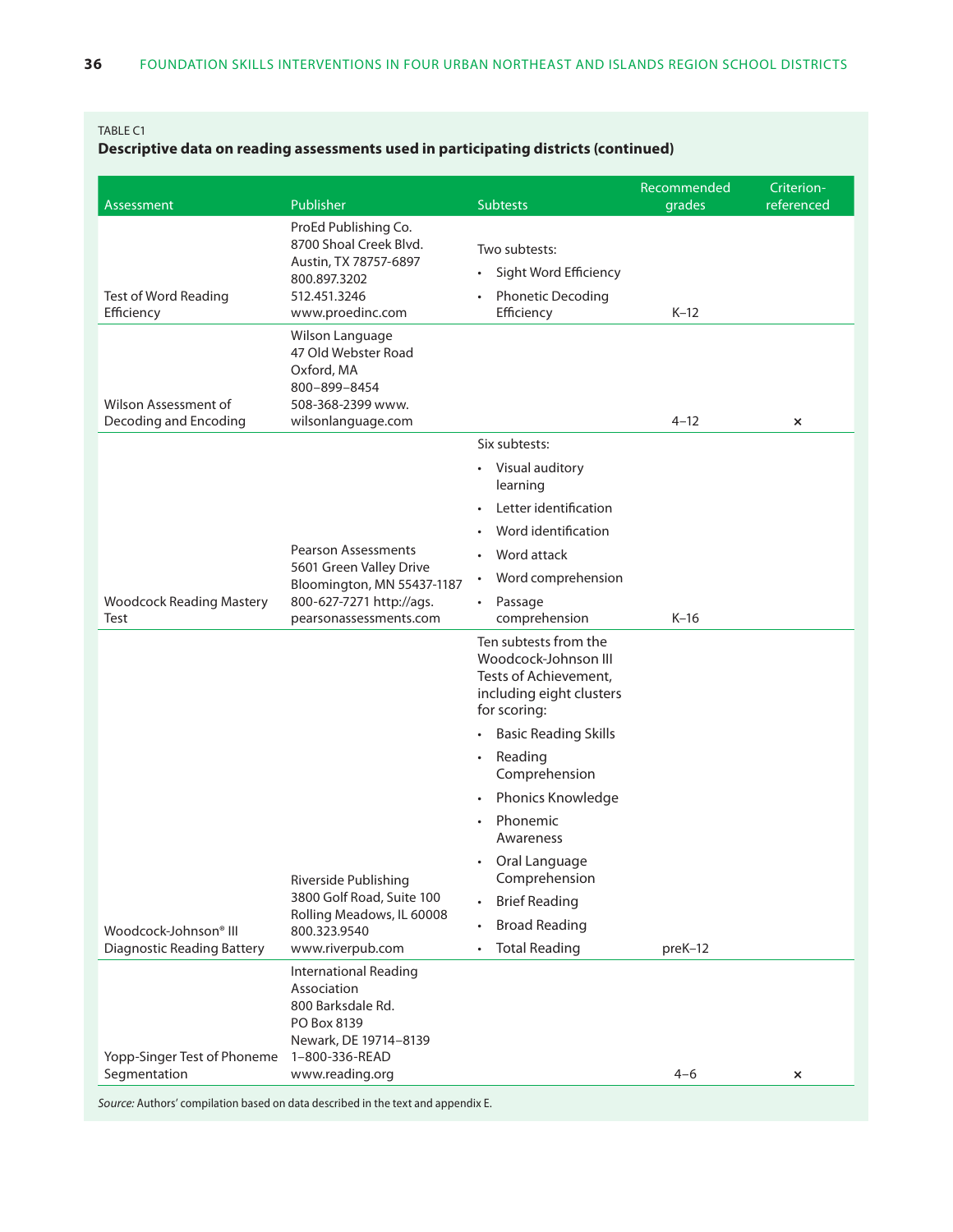|                       |                       | Norm- Individually Group Time to Phonemic<br>referenced administered administered administer awareness |                                         |                | Phonics                       |                   | Fluency Vocabulary Comprehension |  |
|-----------------------|-----------------------|--------------------------------------------------------------------------------------------------------|-----------------------------------------|----------------|-------------------------------|-------------------|----------------------------------|--|
|                       |                       |                                                                                                        |                                         |                |                               |                   |                                  |  |
| $\mathbf{x}$          | $\mathsf{x}$          |                                                                                                        | $5 - 10$<br>minutes                     | $\mathsf{x}$   | $\mathsf{x}$ and $\mathsf{y}$ | $\mathbf{x}$      |                                  |  |
|                       |                       |                                                                                                        |                                         |                |                               |                   |                                  |  |
|                       | $\mathsf{x}$          |                                                                                                        |                                         | $\mathbf{x}$   | $\mathbf{x}$                  | $\mathbf{x}$      |                                  |  |
|                       |                       |                                                                                                        |                                         |                |                               |                   |                                  |  |
|                       |                       |                                                                                                        |                                         |                |                               |                   |                                  |  |
|                       |                       |                                                                                                        |                                         |                |                               |                   |                                  |  |
| $\boldsymbol{\times}$ | $\propto$             |                                                                                                        | 45 minutes<br>for full test             |                | $\mathbf{x}$                  |                   | $\mathbf{x}$                     |  |
|                       |                       |                                                                                                        |                                         |                |                               |                   |                                  |  |
|                       |                       |                                                                                                        |                                         |                |                               |                   |                                  |  |
|                       |                       |                                                                                                        |                                         |                |                               |                   |                                  |  |
|                       |                       |                                                                                                        |                                         |                |                               |                   |                                  |  |
|                       |                       |                                                                                                        |                                         |                |                               |                   |                                  |  |
| $\mathsf{x}$          |                       |                                                                                                        | $15 - 20$<br>minutes per<br>subtest     |                |                               |                   |                                  |  |
|                       | $\boldsymbol{\times}$ |                                                                                                        |                                         | $\mathbf{x}$ . |                               | $\times$ $\times$ | $\mathbf{x}$                     |  |
|                       |                       |                                                                                                        |                                         |                |                               |                   |                                  |  |
|                       | $\boldsymbol{\times}$ |                                                                                                        | $5 - 10$<br>$\mathop{\mathsf{minutes}}$ | $\mathsf{x}$   | $\mathbf{x}$                  |                   |                                  |  |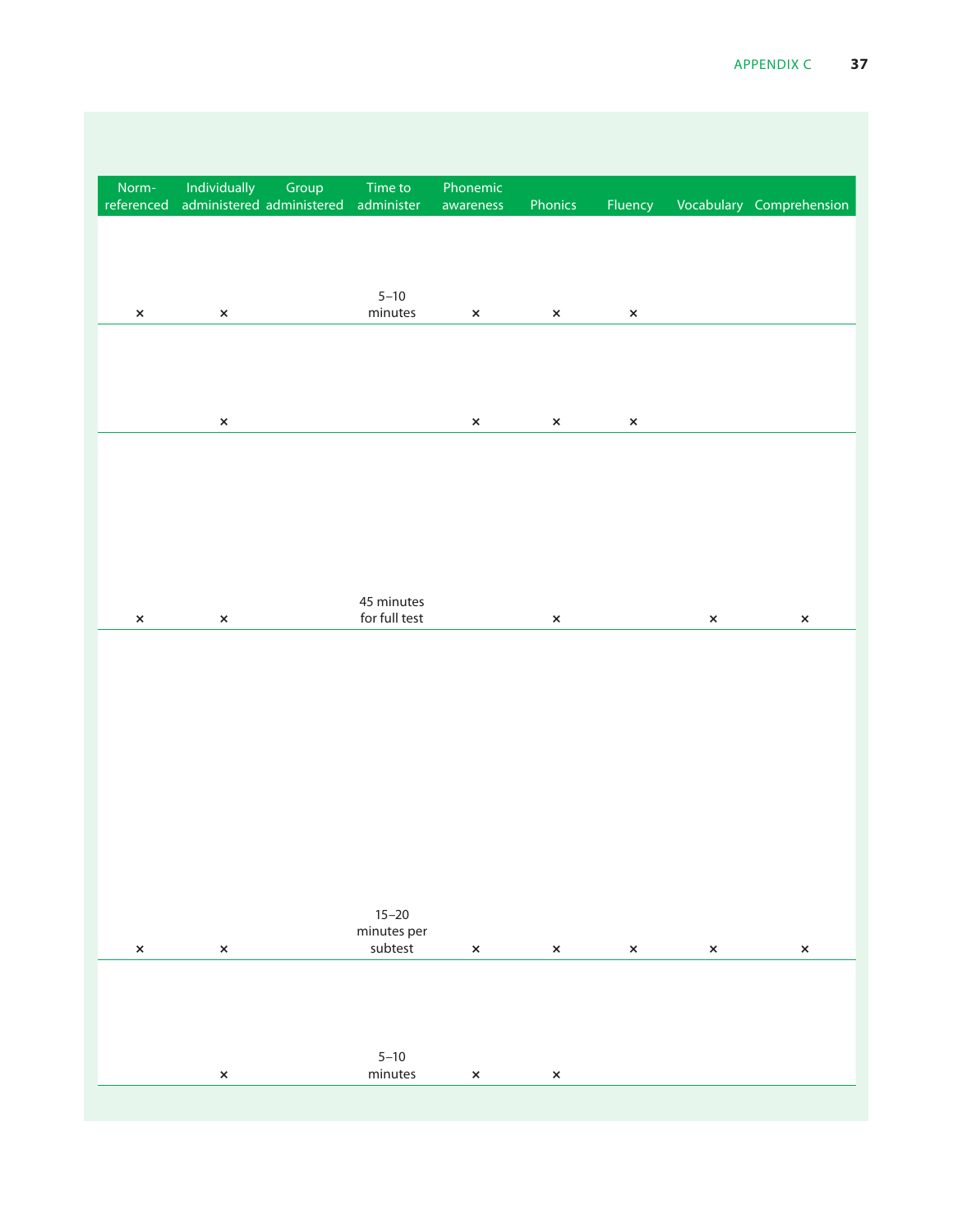#### <span id="page-44-0"></span>**Appendix D Foundation skills interventions**

#### Table D1

## **Descriptive data on foundation skills interventions**

|                                                      |                                                                                                                                                                                 | <b>Technology</b> | Recommended |                                                                             |
|------------------------------------------------------|---------------------------------------------------------------------------------------------------------------------------------------------------------------------------------|-------------------|-------------|-----------------------------------------------------------------------------|
| Intervention                                         | Publisher                                                                                                                                                                       | component         | grades      | <b>Skills</b>                                                               |
| Academy of Reading                                   | AutoSkill International Inc.<br>555 Legget Drive<br>Suite 600, Tower B<br>Ottawa, Canada K2K 2X3<br>800-288-6754 or (613) 287-0900<br>www.autoskill.com                         | Yes               | $3 - 12$    | Phonological awareness<br>Phonics<br>Fluency<br>Vocabulary<br>Comprehension |
| <b>AMP Reading Systems</b>                           | Pearson Education<br>AGS Globe<br>PO Box 2500<br>Lebanon, IN 46052<br>800-992-0244<br>www.agsglobe.com                                                                          | Yes               | $6 - 12$    | Fluency<br>Vocabulary<br>Comprehension                                      |
| Benchmark<br>Introductory Word<br>Detectives Program | <b>Benchmark Press</b><br>Upper Providence Township<br>2107 North Providence Rd.<br>Media, PA 19063<br>610.565.3854<br>www.benchmarkschool.org                                  | No                | $6 - 12$    | Phonological awareness<br>Phonics<br>Fluency<br>Vocabulary<br>Comprehension |
| Discover Intensive<br><b>Phonics for Yourself</b>    | <b>Reading Horizons</b><br>60 North Cutler Drive<br>North Salt Lake, UT 84054<br>800-333-0054<br>www.readinghorizons.com                                                        | Yes               | $K-12$      | Phonological awareness<br>Phonics<br>Vocabulary                             |
| EdMark                                               | Riverdeep Inc., LLC<br>100 Pine Street, Suite 1900<br>San Francisco, CA 94111<br>415.659.2000<br>www.riverdeep.com                                                              | Yes               | $1 - 12$    | Phonological awareness<br>Phonics<br>Fluency<br>Vocabulary<br>Comprehension |
| Fast Forward to Literacy                             | Scientific Learning<br>300 Frank H. Ogawa Plaza<br>Suite 600<br>Oakland, CA 94612-2040<br>888-665-9707<br>www.scilearn.com                                                      | Yes               | $6 - 12$    | Phonological awareness<br>Phonics<br>Fluency<br>Vocabulary<br>Comprehension |
| <b>Highpoint Encore</b><br>Edition                   | Hampton-Brown<br>National Geographic School Publishing<br>Firestone Business Park<br>340 El Camino Real South #36<br>Salinas, CA 93901<br>800-333-3510<br>www.hampton-brown.com | Yes (limited)     | $6 - 12$    | Vocabulary<br>Comprehension                                                 |
| <b>HOSTS</b>                                         | <b>HOSTS Learning</b><br>222 NE Park Plaza Drive,<br>Suite 230<br>Vancouver, WA 98684-3402<br>800-833-4678<br>www.hosts.com                                                     | Yes               | $K-12$      | Phonological awareness<br>Phonics<br>Fluency<br>Vocabulary<br>Comprehension |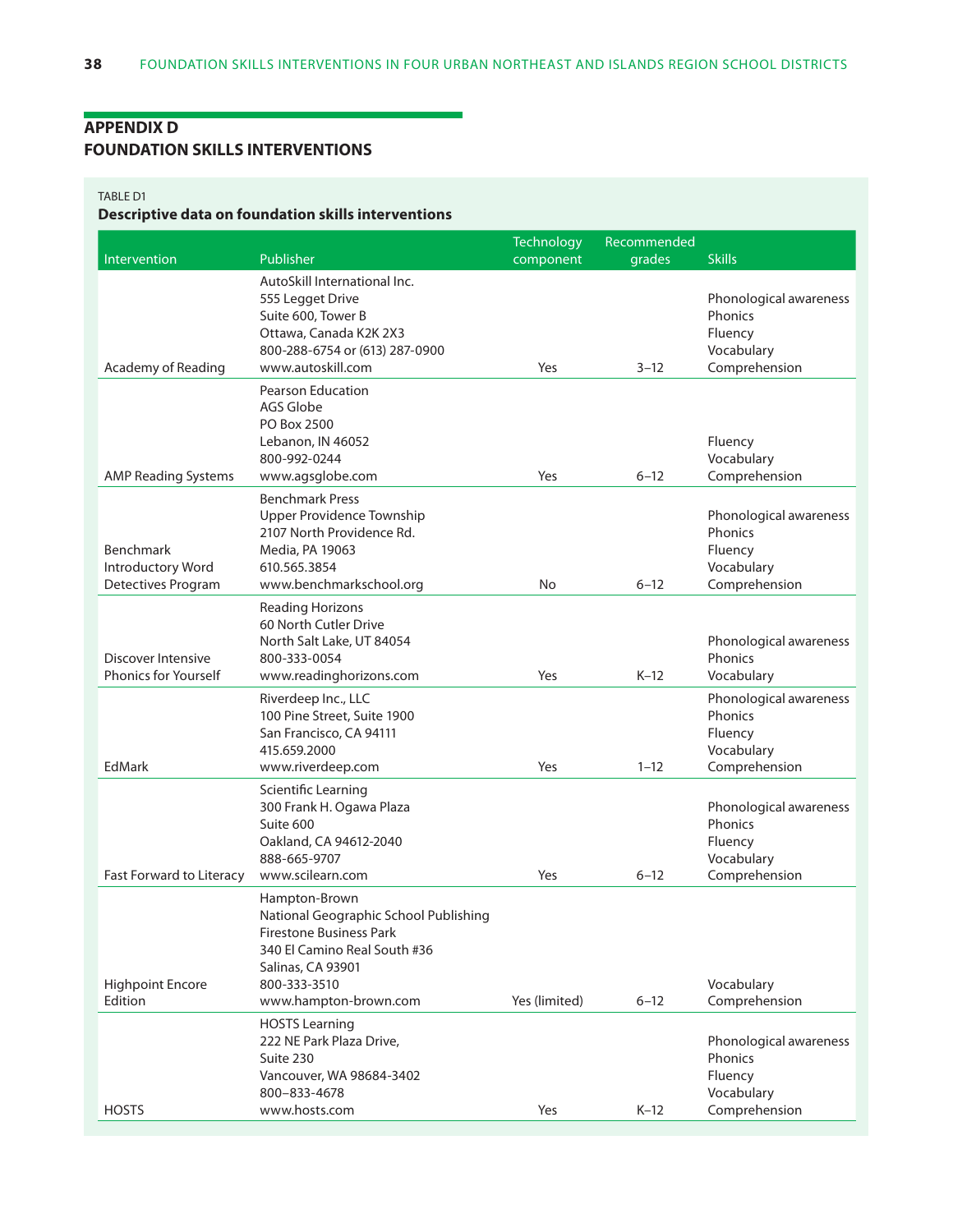| Intervention                                                                    | Publisher                                                                                                                                        | <b>Technology</b><br>component | Recommended<br>grades | <b>Skills</b>                                                               |
|---------------------------------------------------------------------------------|--------------------------------------------------------------------------------------------------------------------------------------------------|--------------------------------|-----------------------|-----------------------------------------------------------------------------|
| Language!                                                                       | Sopris West<br>4093 Specialty Place<br>Longmont, CO 80504<br>(303) 651-2829 or<br>(800) 547-6747<br>www.sopriswest.com                           | Yes                            | $3 - 12$              | Phonological awareness<br>Phonics<br>Fluency<br>Vocabulary<br>Comprehension |
|                                                                                 | <b>Pearson Assessments</b>                                                                                                                       |                                |                       |                                                                             |
| Lindamood Phoneme<br>Sequencing Program<br>for Reading, Spelling,<br>and Speech | 5601 Green Valley Drive<br>Bloomington, MN 55437-1187<br>800-627-7271<br>www.ags.pearsonassessments.com                                          | Yes                            | $3 - 12$              | Phonological awareness<br>Phonics                                           |
|                                                                                 | Pearson Digital Learning<br>6710 East Camelback Road<br>Scottsdale, Arizona 85251<br>1.888.977.7900                                              |                                |                       | Vocabulary<br>Fluency                                                       |
| NovaNet                                                                         | www.pearsondigital.com                                                                                                                           | Yes                            | $6 - 12$              | Comprehension<br>Phonological awareness                                     |
| Odyssey Reading/<br>Language Arts                                               | <b>Compass Learning</b><br>203 Colorado Street<br><b>Austin, TX 78701</b><br>512-478-9600<br>www.compasslearning.com                             | Yes                            | $3 - 12$              | Phonics<br>Fluency<br>Vocabulary<br>Comprehension                           |
| Power Up!                                                                       | Steck-Vaughn<br><b>Harcourt Achieve</b><br>6277 Sea Harbor Dr.<br>Orlando, FL 32887<br>1-800-531-5015<br>www.steckvaughn.harcourtachieve.<br>com | Yes                            | $5 - 9$               | Phonics<br>Fluency<br>Vocabulary<br>Comprehension                           |
| The REACH System                                                                | SRA/McGraw-Hill<br>220 East Danieldale Road<br>Desoto, TX 75115-2490<br>1-888-SRA-4543<br>www.sraonline.com                                      | Yes                            | $4 - 12$              | Phonological awareness<br>Phonics<br>Fluency<br>Vocabulary<br>Comprehension |
| Read 180                                                                        | Scholastic, Inc<br>557 Broadway<br>New York, New York 10012<br>212-343-6100<br>www.teacher.scholastic.com/products/<br>read180                   | Yes                            | $6 - 12$              | Phonics<br>Fluency<br>Vocabulary<br>Comprehension                           |
| <b>Read Naturally</b>                                                           | <b>Read Naturally</b><br>750 S. Plaza Drive #100<br>Saint Paul, MN 55120<br>$(651)$ 452-4085<br>(800) 788-4085<br>www.readnaturally.com          | Yes                            | $6 - 12$              | Phonological awareness<br>Phonics<br>Fluency<br>Vocabulary<br>Comprehension |
| Read XL                                                                         | Scholastic, Inc.<br>1-800-724-6527<br>557 Broadway<br>New York, New York 10012<br>212-343-6100<br>www.teacher.scholastic.com/products/<br>readxl | Yes                            | $6 - 8$               | Phonics<br>Fluency<br>Vocabulary<br>Comprehension                           |
|                                                                                 |                                                                                                                                                  |                                |                       | (CONTINUED)                                                                 |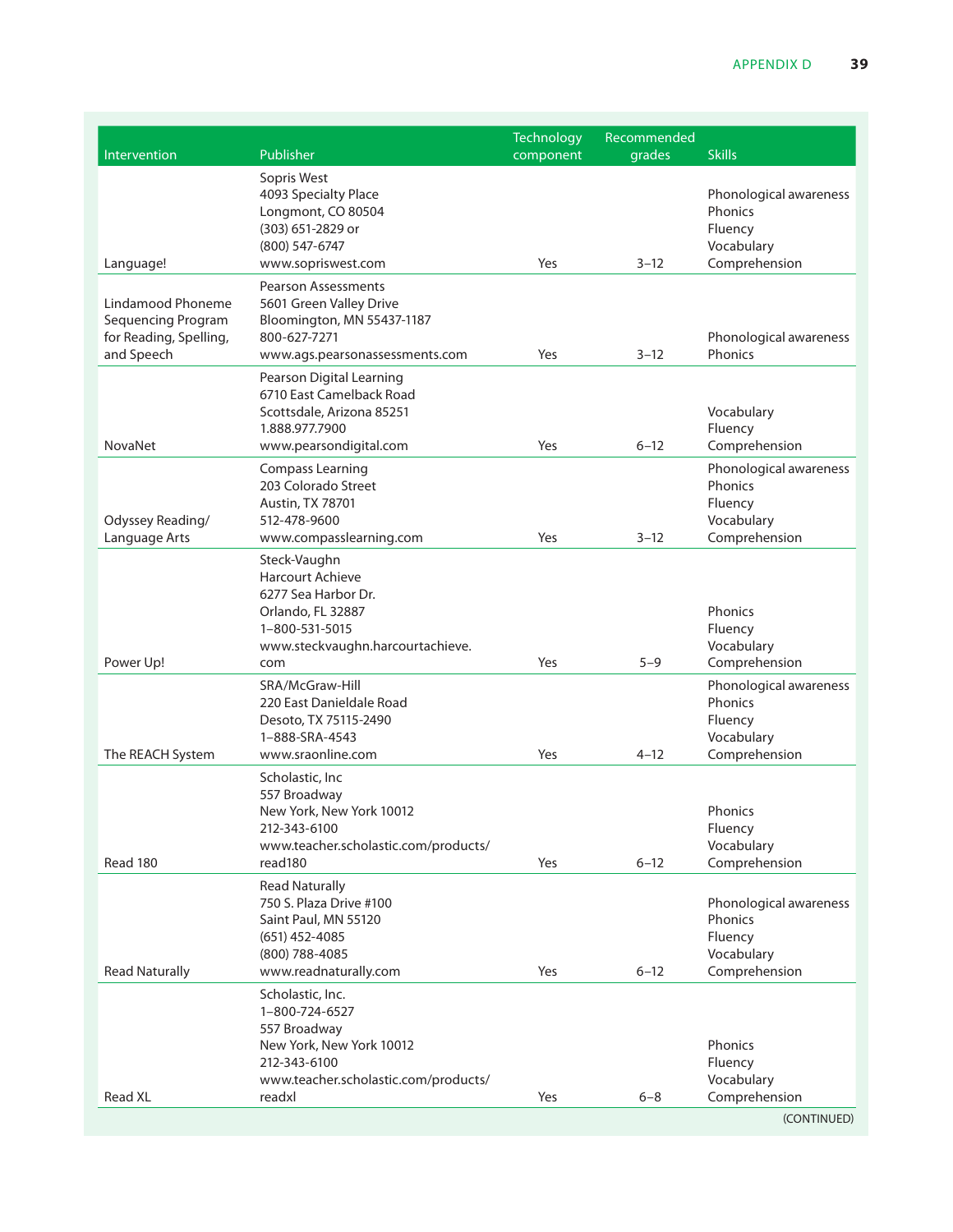#### Table D1

### **Descriptive data on foundation skills interventions (continued)**

| Intervention                  | Publisher                                                   | <b>Technology</b><br>component | Recommended<br>grades | <b>Skills</b>                     |
|-------------------------------|-------------------------------------------------------------|--------------------------------|-----------------------|-----------------------------------|
|                               |                                                             |                                |                       |                                   |
|                               | <b>Great Source</b><br>A Houghton Mifflin Company           |                                |                       |                                   |
|                               | P.O. Box 7050                                               |                                |                       | Phonics                           |
|                               | Wilmington, MA 01887                                        |                                |                       | Fluency                           |
|                               | 800-289-4490                                                |                                |                       | Vocabulary                        |
| Reading Advantage             | www.greatsource.com                                         | Yes                            | $6 - 12$              | Comprehension                     |
|                               | Spalding Education International                            |                                |                       |                                   |
|                               | 2814 W. Bell Road, Suite 1405                               |                                |                       | Phonological awareness            |
|                               | Phoenix, AZ 85053                                           |                                |                       | Phonics                           |
|                               | phone: 602-866-7801                                         |                                |                       | Fluency                           |
| <b>Spalding Writing Road</b>  | fax: 602-866-7488                                           |                                |                       | Vocabulary                        |
| to Reading                    | www.spalding.org                                            | No                             | $K-8$                 | Comprehension                     |
|                               | SRA/McGraw-Hill                                             |                                |                       | Phonological awareness            |
|                               | 220 East Danieldale Road                                    |                                |                       | Phonics                           |
|                               | Desoto, TX 75115-2490<br>1-888-SRA-4543                     |                                |                       | Fluency                           |
| <b>SRA Corrective Reading</b> | www.sraonline.com                                           | No                             |                       | Vocabulary<br>Comprehension       |
|                               |                                                             |                                |                       |                                   |
|                               | The University of Kansas<br>Center for Research on Learning |                                |                       |                                   |
|                               | 1122 West Campus Road, Room 521                             |                                |                       |                                   |
|                               | Lawrence, KS 66045-3101                                     |                                |                       | Phonics                           |
| <b>Strategic Instruction</b>  | 785-864-4780                                                |                                |                       | Vocabulary                        |
| Model (SIM)                   | www.ku-crl.org                                              | No                             | $4 - 12$              | Comprehension                     |
|                               | Pearson Digital Learning                                    |                                |                       | Phonological awareness            |
|                               | 6710 East Camelback Road                                    |                                |                       | Phonics                           |
|                               | Scottsdale, Arizona 85251                                   |                                |                       | Fluency                           |
| SuccessMaker                  | 1.888.977.7900                                              |                                |                       | Vocabulary                        |
| Enterprise                    | www.pearsondigital.com                                      | Yes                            | $K-8$                 | Comprehension                     |
|                               | Voyager Expanded Learning                                   |                                |                       |                                   |
|                               | One Hickory Centre                                          |                                |                       |                                   |
|                               | 1800 Valley View, Suite 400                                 |                                |                       | Phonics                           |
|                               | Dallas, TX 75234-8923<br>1-888-399-1995                     |                                |                       | Fluency                           |
| Voyager Passport              | www.voyagerlearning.com                                     | No.                            | $4 - 6$               | Vocabulary<br>Comprehension       |
|                               |                                                             |                                |                       |                                   |
|                               | Wilson Language Training<br>47 Old Webster Road             |                                |                       | Phonological awareness<br>Phonics |
|                               | Oxford, MA 01540                                            |                                |                       | Fluency                           |
|                               | 508-368-2399                                                |                                |                       | Vocabulary                        |
| Wilson Reading System         | www.wilsonlanguage.com                                      | No                             | $3 - 12$              | Comprehension                     |
|                               |                                                             |                                |                       |                                   |

*Source:* Authors' compilation based on data described in text and appendix E.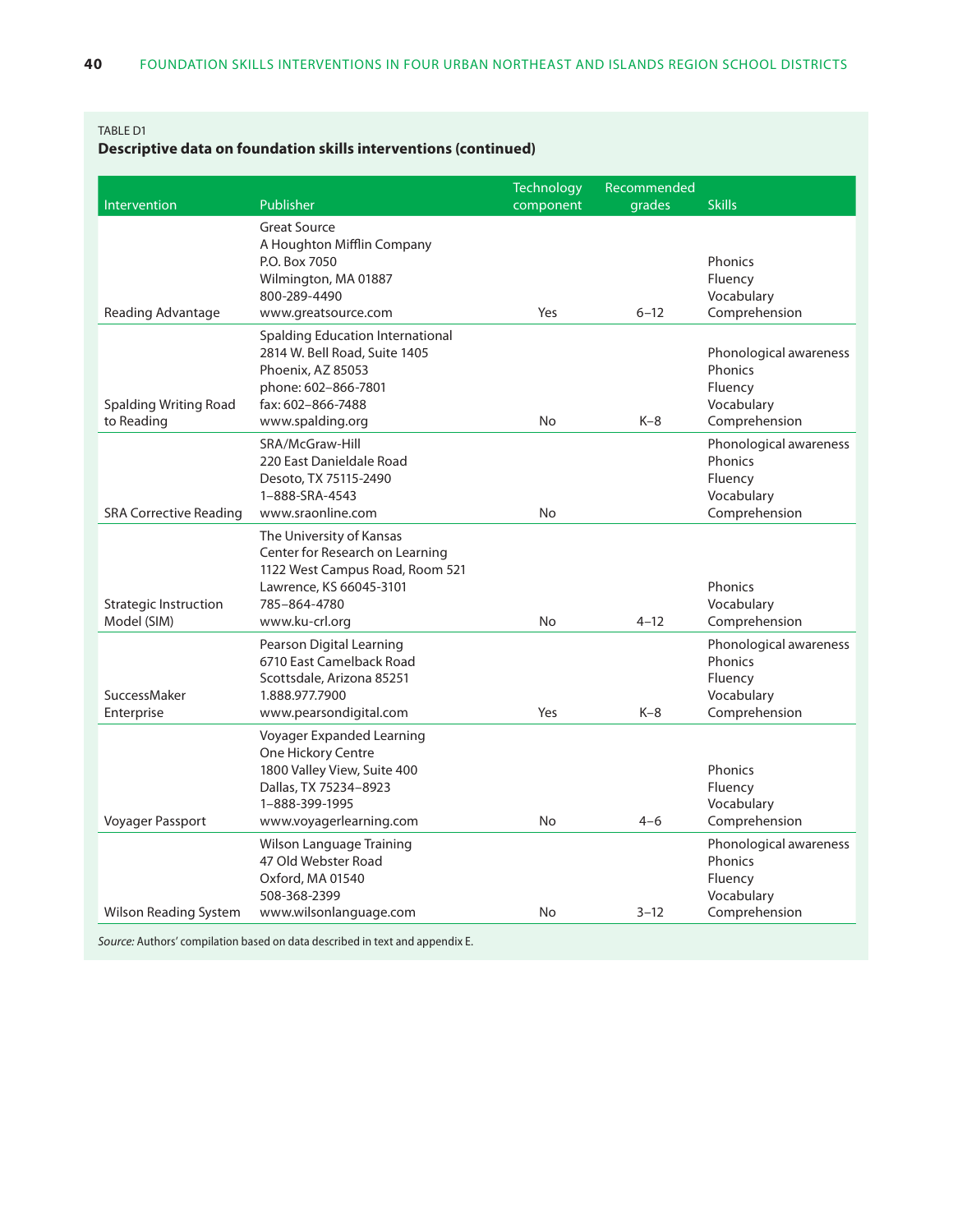#### <span id="page-47-0"></span>**Appendix E Methods**

This study looked at how four midsize urban districts screened and assessed struggling middlegrade readers to determine whether they required additional help in acquiring foundation skills, how the districts developed intervention programs, and how the districts monitored progress. The study focused on low-income urban school districts, which have disproportionately large populations of students with disabilities (Losen & Orfield, 2002) and students who perform poorly on national and state reading tests.

The researchers' original intent had been to focus on students with learning disabilities. But in gathering information for the study, the researchers found that they needed to focus more broadly on students who struggle with reading—even if they have no identified learning disabilities. For example, the special education departments in Worcester, Yonkers, and Providence estimated that while 70 percent of their students have reading problems, just over half of these students receive special education services to improve reading. The researchers found that programs for English language learners also integrate foundation reading skills into their curriculum as a standard.

#### Sites included in the project

Researchers began by establishing criteria to identify possible sites. Next, they narrowed this list through outreach.

*Establishing criteria for possible sites.* The first step was to identify a pool of prospective sites. To identify eligible school districts, researchers established criteria in eight categories:

Location. Located in a Northeast and Islands Region U.S. state (Connecticut, Maine, Massachusetts, New Hampshire, New York, Rhode Island, or Vermont).

- District size. Midsize, urban, and serving over 10,000 students.
- Adequate yearly progress status. Identified as a district in need of improvement (some or all district schools are in need of improvement).
- Students with disabilities. Students with disabilities are more than 15 percent of the student population.
- Socioeconomic status. Percentage of students eligible for free or reduced-price lunch at or above state average.
- • *Racial diversity.* Percentage of racial diversity at or above state average.
- **Reading achievement for students with dis***abilities.* Percentage of students scoring below proficient at or above the state average.
- • *Reading achievement for all students.* Percentage of students scoring below proficient at or above the state average.

Based on these criteria, 40 districts in five Northeast and Islands Region states were identified as candidates for the study. Maine and Vermont lacked urban areas large enough to meet the criteria.

*Outreach.* To refine the list project staff collaborated with Northeast and Islands Regional Educational Laboratory state liaisons, who made presentations to their state departments of education and key stakeholders and shared descriptions of the project with them. The state liaisons provided researchers with specific site referrals and established priorities for site solicitation and selection.

Project staff also collaborated with two colleagues who directed two projects in the school districts (one was the director of the Urban Special Education Leadership Collaborative; the other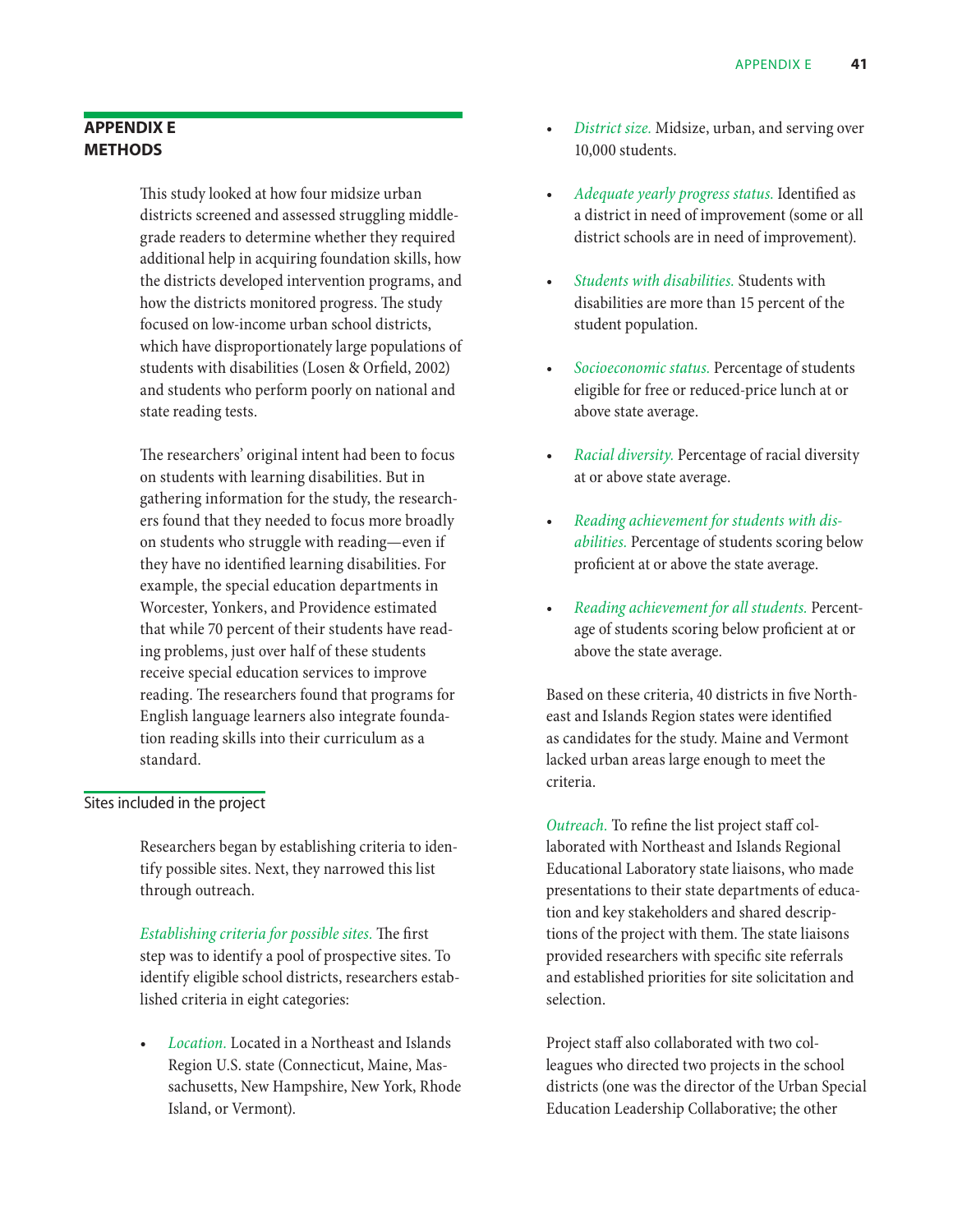was a leader of the New England and New York Comprehensive Assistance Centers).

These efforts yielded a list of 10 districts in five states:

- Connecticut: Bridgeport, Hartford, New Haven, Waterbury.
- Massachusetts: Springfield, Worcester.
- New Hampshire: Nashua.
- New York: Rochester, Yonkers.
- Rhode Island: Providence.

Project staff contacted these districts.

*Final site selection.* The researchers shared documents about the project, discussed expectations for participation, secured permission by submitting research applications, and fielded questions. Finally, following all recommended procedures, four sites agreed to participate. Table E1 shows how each district met the researchers' criteria. (Appendix B displays more detailed demographic and achievement information for each district.)

#### Data collection strategies

The project used five data collection strategies:

- Gathering general information about assessments and interventions from online articles, books, and journals.
- Gathering state literacy plans.
- Gathering online statistics about each district.
- Gathering public documents describing literacy programs at each district.
- Interviewing four district administrators from each district.

#### *Gathering and reviewing information about as-*

*sessments and interventions.* The project collected publicly available information about diagnostic reading assessments and intervention programs from publisher web sites, research and development organizations and associations (for example, Florida Center for Reading Research, 2007), and conference presentations. Researchers consolidated and assessed items on the list for their relevance to foundation reading skills and to the target grade levels.

#### *Gathering information about state literacy plans.* Researchers reviewed literacy plans for each state:

- Massachusetts Literacy Plan, preK-12, June 22, 2006, Draft.
- Guidelines for the development of personal *literacy plans,* Rhode Island Department of Education, June 2005, Second Edition.
- New Hampshire preK-16 Literacy Action Plan for the 21st Century, Draft, May 13, 2007.
- P-16 Education: A Plan for Action, University of the State of New York, New York State Board of Regents, State Education Department, November, 2006.

*Gathering and reviewing online statistics about each district.* The project collected the NCLBmandated report card for each participating district from the state department of education web site. Each report card included demographic and student achievement data, including district enrollment, number of students by grade, ethnic and socioeconomic breakdown, and percentage of students with disabilities, as well as the results of the most recent standards-based tests.

#### *Gathering and reviewing public documents about each district's literacy plans.* Researchers

gathered public documents that described each district's overall literacy program, its diagnostic tests, the foundation skills programs available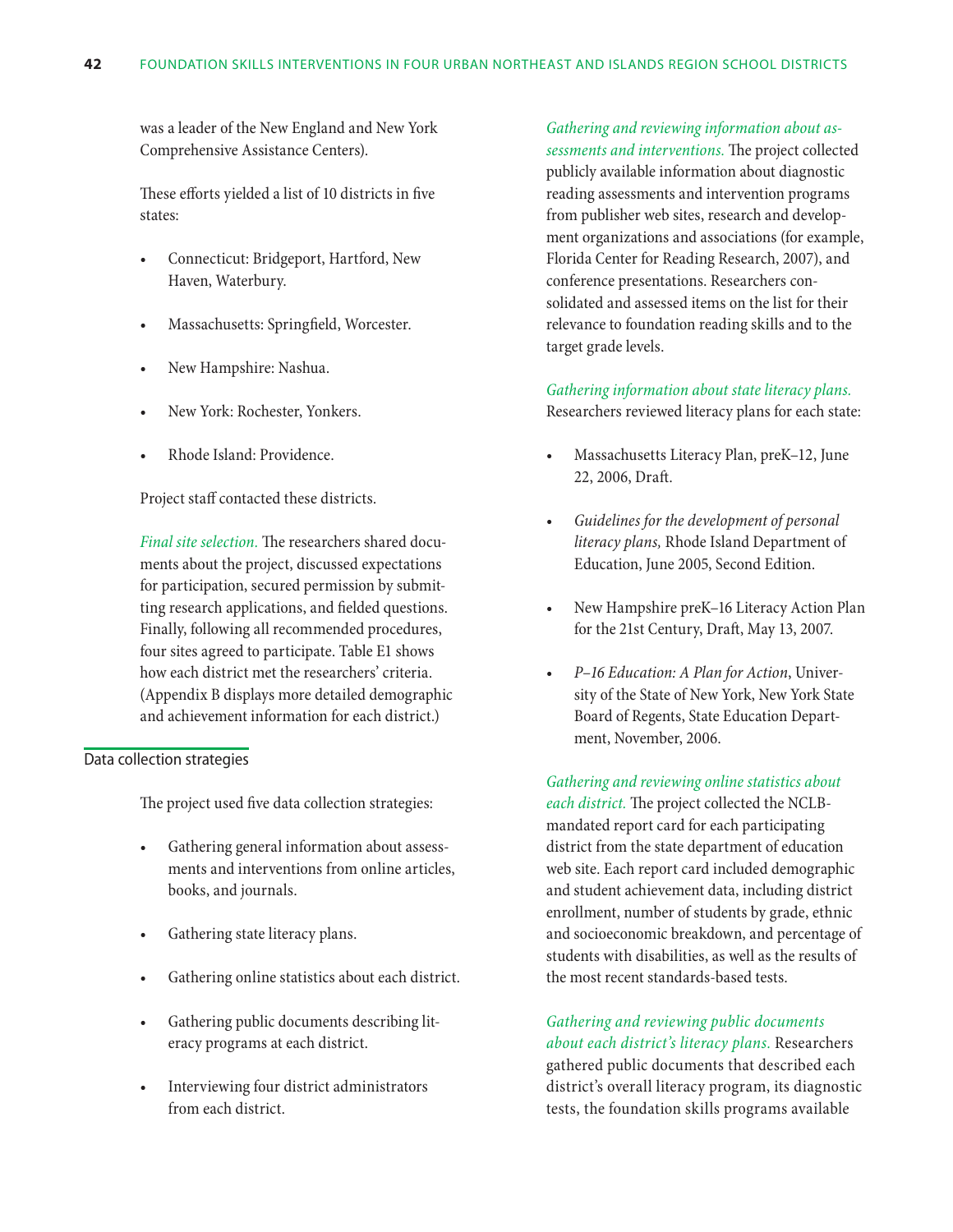to its students, and the methods or instruments it used to monitor student progress. To gather these documents researchers electronically searched for relevant documents on reading assessments and reading intervention programs; their administration, review, and implementation; and literacy policies and procedures relevant to the study topic. Next, as administrators mentioned public documents during interviews, project staff asked to have these forwarded to them for review.

*Interviewing district-level administrators.* At the center of data gathering were the interviews with local education agency administrators, including key district administrators representing English language arts, special education, Title I, and bilingual education. Such administrators knew most about district policies and programs for struggling readers in the middle grades. The project did not include interviews with school-level administrators, specialists, or teachers because the focus was on the district's overall plan for middle-grade reading.

Researchers sent the questions for each interview in advance. The interviews were conducted by phone, lasted 30–45 minutes, and (with each administrator's written permission) were tape recorded. Each interview aimed to gather information on the district's overall literacy program and on programs for students with disabilities, Title I students, and English language learners.

Interviews followed a semistructured protocol, or topic agenda:

Each interview included questions in four categories corresponding to the research questions (screening and diagnostic testing, intervention selection and implementation, progress monitoring, and factors promoting or hindering effective programming).

Within each category, interviews included questions about roles and responsibilities, professional development, and selection criteria.

(For the questions in each category, see appendix F.)

Researchers tailored the topic agenda, however, to focus strictly on the needs of students served by each administrator's program. For example, when interviewing special education administrators, the researchers focused their questions on students with learning disabilities and programs offered through special education. When interviewing administrators charged with Title I, they focused their questions on Title I students and programs. Four different interview protocols resulted—one for each type of administrator.

#### Data analysis strategies

For each research question researchers used the interviewees' responses to:

- Develop a list of items identified in response to the question (tests in use, programs in use, and factors identified as promoting or hindering implementation).
- Generate a consolidated table showing items that administrators in each district identified.
- Compile a cross-district list of all items identified by all administrators.
- Categorize items by type (for example, screening test or diagnostic test).

The district profiles presented in the final study vary in length because of variations in current implementation and future planning, and because varying amounts of data were available for each district (published, posted on the district's web sites, or shared during interviews).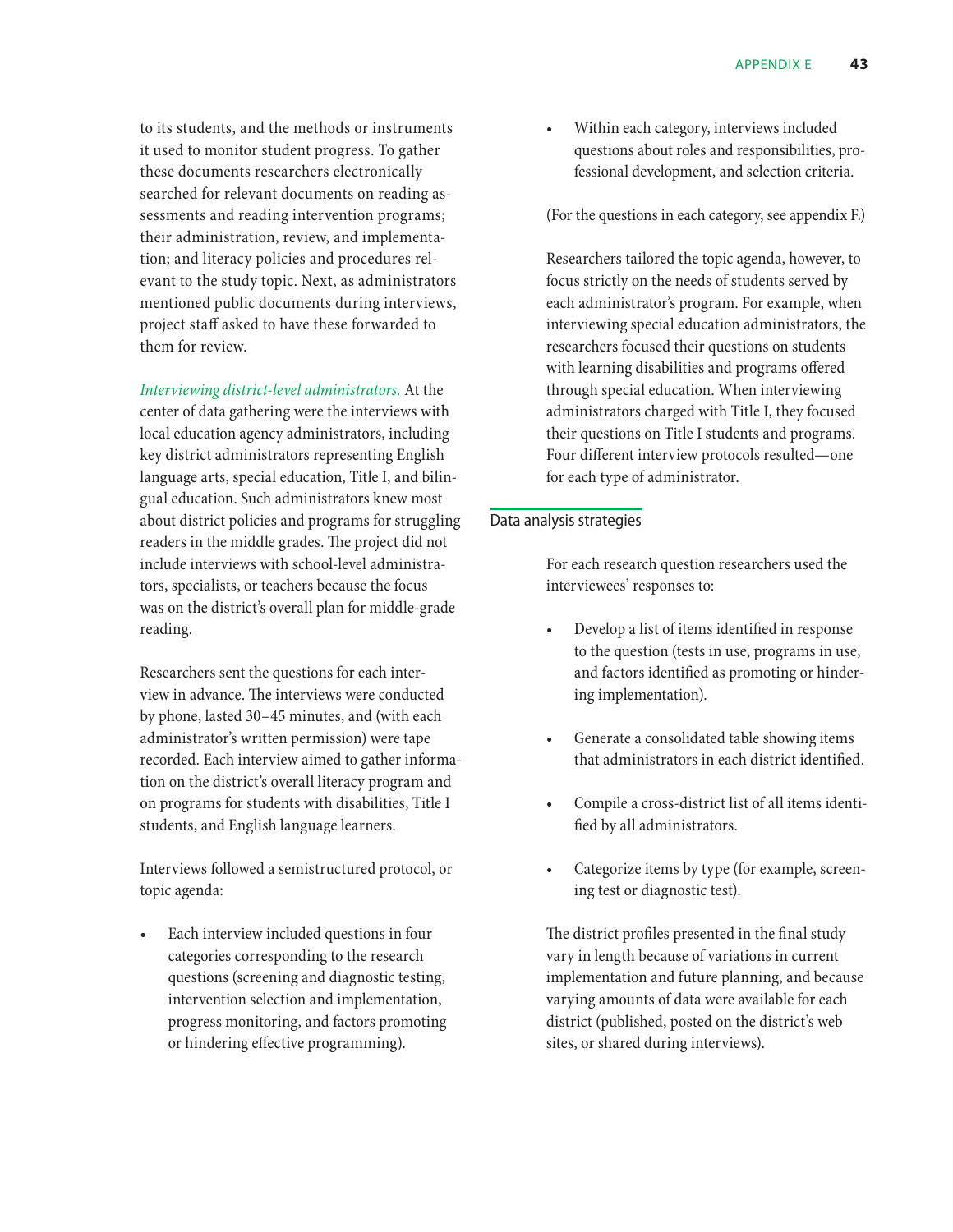#### <span id="page-50-0"></span>**Appendix F Interview questions by category**

#### Screening and diagnostic assessment

- What is your role?
- How are learning disabilities identified in your district?
- • What tests are used to assess reading skills in students with and without learning disabilities?
- Why were these tests selected?
- Which students are included in the testing?
- When, how, and by whom are the tests administered?
- Who reviews and analyzes the results?
- What criteria are used for making decisions about programming?
- What factors contribute to or hinder the implementation of a diagnostic testing program?

#### Intervention programs

- What is your role?
- How are foundation reading skills defined in your district?
- • What role do these skills play in your district or state's literacy initiatives?
- • What interventions/programs are available for students with and without learning disabilities?
- How long have they been in operation?
- Who designed or selected them? Why?
- How do they align to other district or school level literacy initiatives?
- Who supervises and staffs these programs?
- How is staff chosen?
- What credentials are required for staff?
- What professional development is offered to or required of staff?
- What are the criteria for student admission? What data sources are used?
- When and where are the programs held?
- How are these programs funded?
- What resources are required for implementing the programs?
- Which foundation skills are addressed?
- What materials are used?
- What are the core instructional strategies?
- In what ways is instruction differentiated to meet students' needs?
- What methods are used for formative evaluation?
- Do teachers collect data?
- How are the data used to impact instruction?
- What factors contribute to or hinder program success?
- What is used as the summative data source?

#### Progress monitoring

What is your role?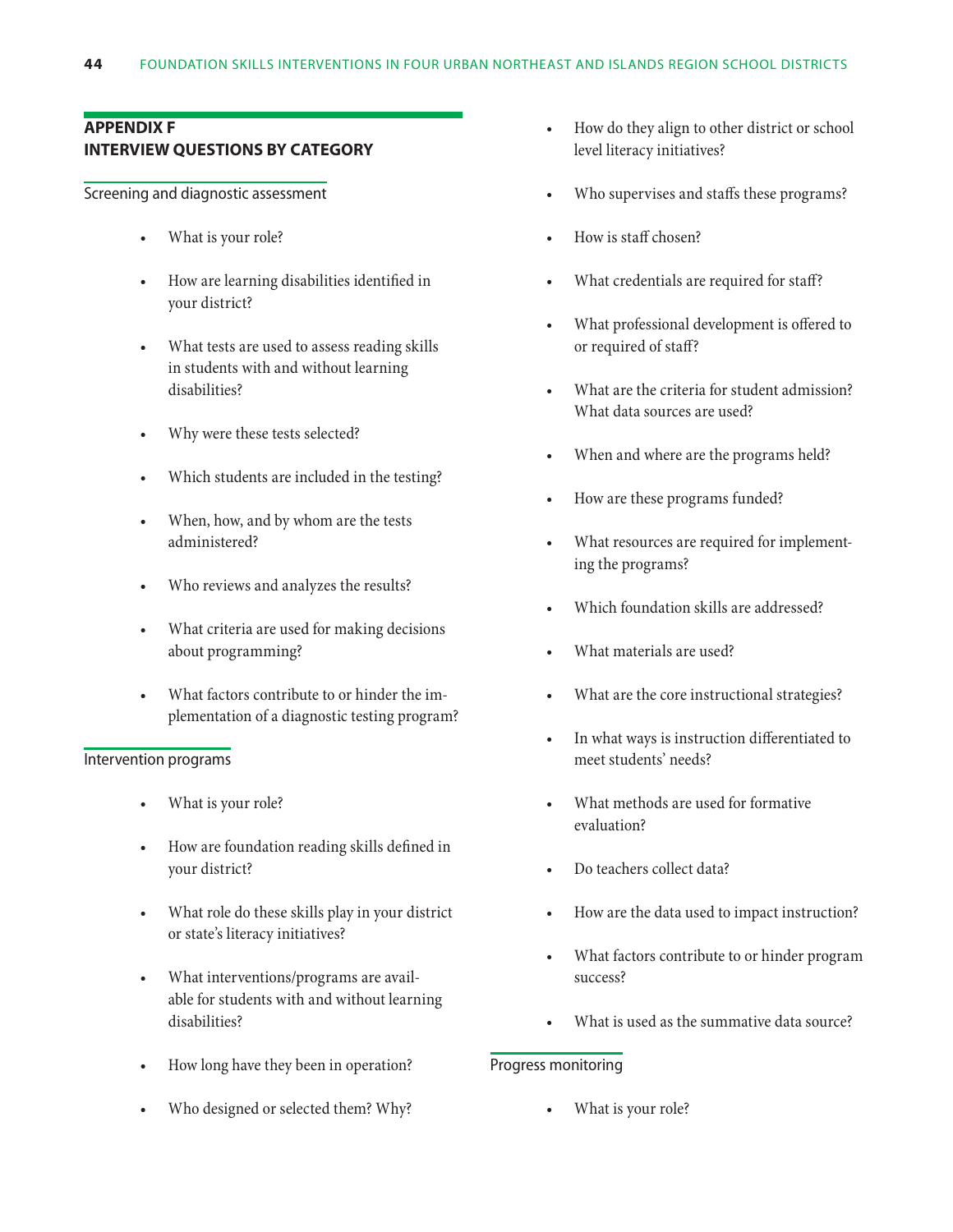- What tests are used?
- • Why were these tests selected?
- When, how, and by whom are they administered?
- • Are there specific accommodations made for those students with learning disabilities? In what environment?
- • Who reviews and analyzes the results?
- • What are the next steps if students have or have not mastered the foundation skills?
- • What factors contribute to or hinder program success?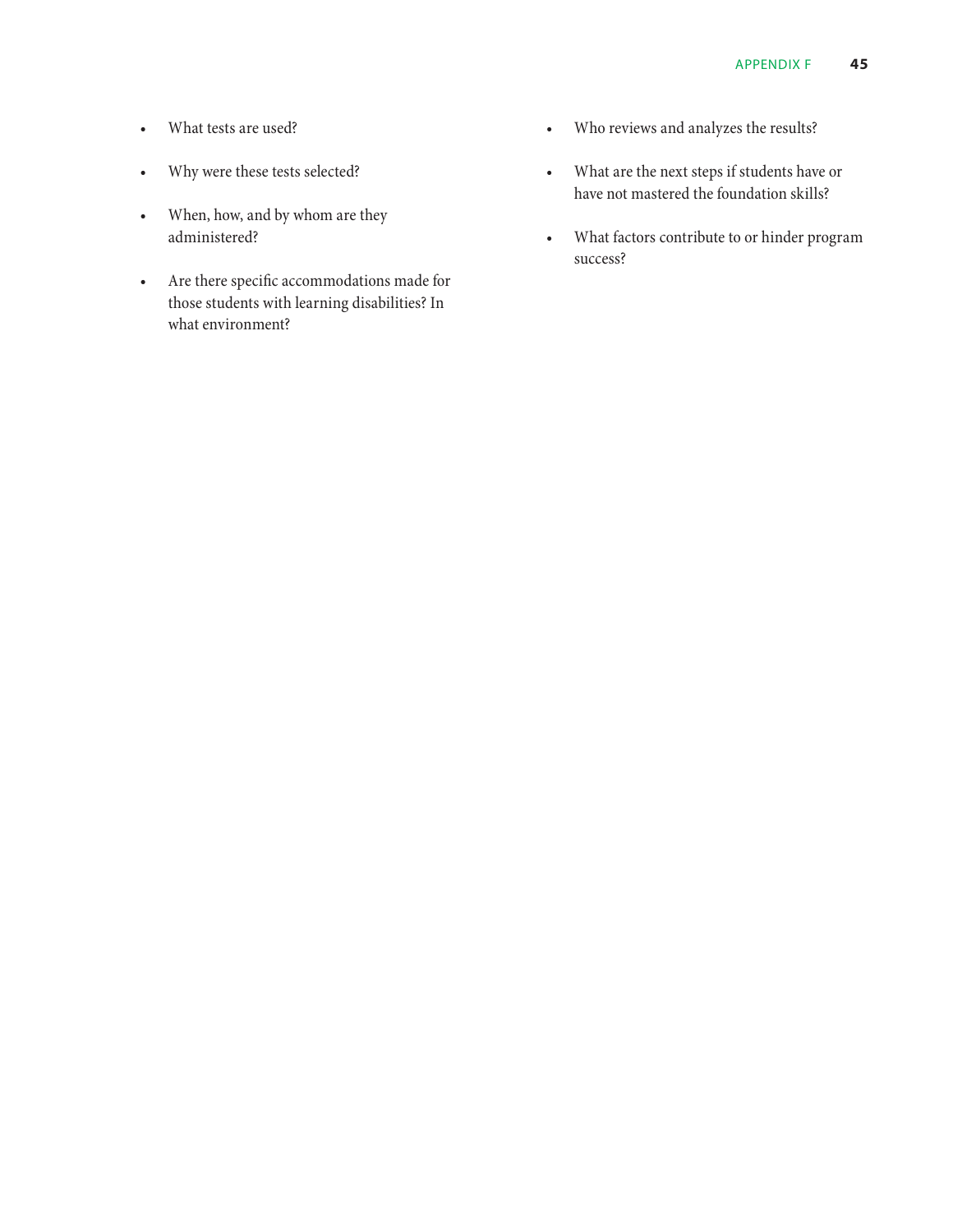#### <span id="page-52-0"></span>**References**

- Ainsworth, L., & Viegut, D. (2006). *Common formative assessments: How to connect standards–based instruction and assessment.* Thousand Oaks, CA: Corwin Press.
- Allen, J. (1999). *Words, words, words: Teaching vocabulary in grades 4–12.* York, ME: Stenhouse Publishers.
- Allen, J. (2000). *Yellow brick roads* s*hared and guided paths to independent reading 4–12.* York, ME: Stenhouse Publishers.
- Anderson, R. C., Wilson, P. T., & Fielding, L. G. (1988). Growth in reading and how children spend their time outside of school. *Reading Research Quarterly, 23*(3)*,*  285–303.
- Beck, I. L., & Juel, C. (1995). The role of decoding in learning to read. *American Educator, 19*(8), 21–25, 39–42.
- Biancarosa, G., & Snow, C. E. (2004). *Reading next—A vision for action and research in secondary literacy: A report to Carnegie Corporation of New York.* Washington, DC: Alliance for Excellent Education.
- Biancarosa, G., & Snow, C. E. (2006). *Reading next—A vision for action and research in middle and high school literacy: A report to Carnegie Corporation of New York* (2nd ed.). Washington, DC: Alliance for Excellent Education.
- Black, P., & William, D. (1998a). Inside the black box: Raising standards through classroom assessment. *Phi Delta Kappan, 80*(2), 139–48.
- Black, P., & William, D. (1998b). Assessment and classroom learning. *Assessment in Education, 5*(1), 7–74.
- Blevins, W. (2001). *Teaching phonics and word study in the intermediate grades: A complete sourcebook*. New York: Scholastic.
- Brophy, J. E., & Good, T. L. (1986). Teacher behavior and student achievement. In M. C. Wittrock (Ed.), *Handbook of research on teaching* (pp. 328–76). New York: Macmillan.
- Cline, L. (2005, October 29). Department of Education Update: Regional Reading Academy. Paper presented at the Florida Center for Reading Research Regional Reading Academy for Speech–Language Pathologists, Florida.
- Curti, M. E., & Longo, A. M. (1999). *When adolescents can't read.* Cambridge, MA: Brookline.
- Daniel, L. (2007). *Research summary: Flexible scheduling.*  Retrieved January 20, 2007, from http://www.nmsa. org/Research/ResearchSummaries/FlexibleScheduling/ tabid/1140/Default.aspx
- Fawcett, A. J., & Nicolson, R. N. (1995). Persistence of phonological awareness deficits in older children with dyslexia. *Reading and Writing: An Interdisciplinary Journal, 7,* 361–76.
- Florida Center for Reading Research. (2007). *Supplemental intervention reading programs or comprehensive intervention reading programs.* Retrieved from http://www. fcrr.org/FCRRReports/CReportsCS.aspx?rep=supp
- Foorman, B. R., & Torgesen, J. (2001). Critical elements of classroom and small-group instruction promote reading success in all children. *Learning Disabilities Research and Practice, 16*(4), 203–12.
- Fuchs, D., & Fuchs, L. (2005 April, May). Responsivenessto-Intervention: A blueprint for practitioners, policymakers, and parents. Teaching Exceptional Children. Retrieved December 6, 2007, from www.advocacyinstitute.org/resources/TEC\_RtIblueprint.pdf
- Fuchs D., & Fuchs, L. (2006)*.* Introduction to Response to Intervention: What, why, and how valid is it? *Reading Research Quarterly*, *41*(1), 93–99.
- Fuchs, L., Fuchs, D., Hamlett, C., & Phillips, N. (2005). Classwide curriculum-based measurement: Helping general educators meet the challenge of student diversity. *Exceptional Children*, *60,* 518–37.
- Greenberg, L. (2006, May 4). CORE's model for secondary literacy improvement*.* Paper presented to the Adolescent Literacy Working Group for the Center on Instruction in Atlanta, GA.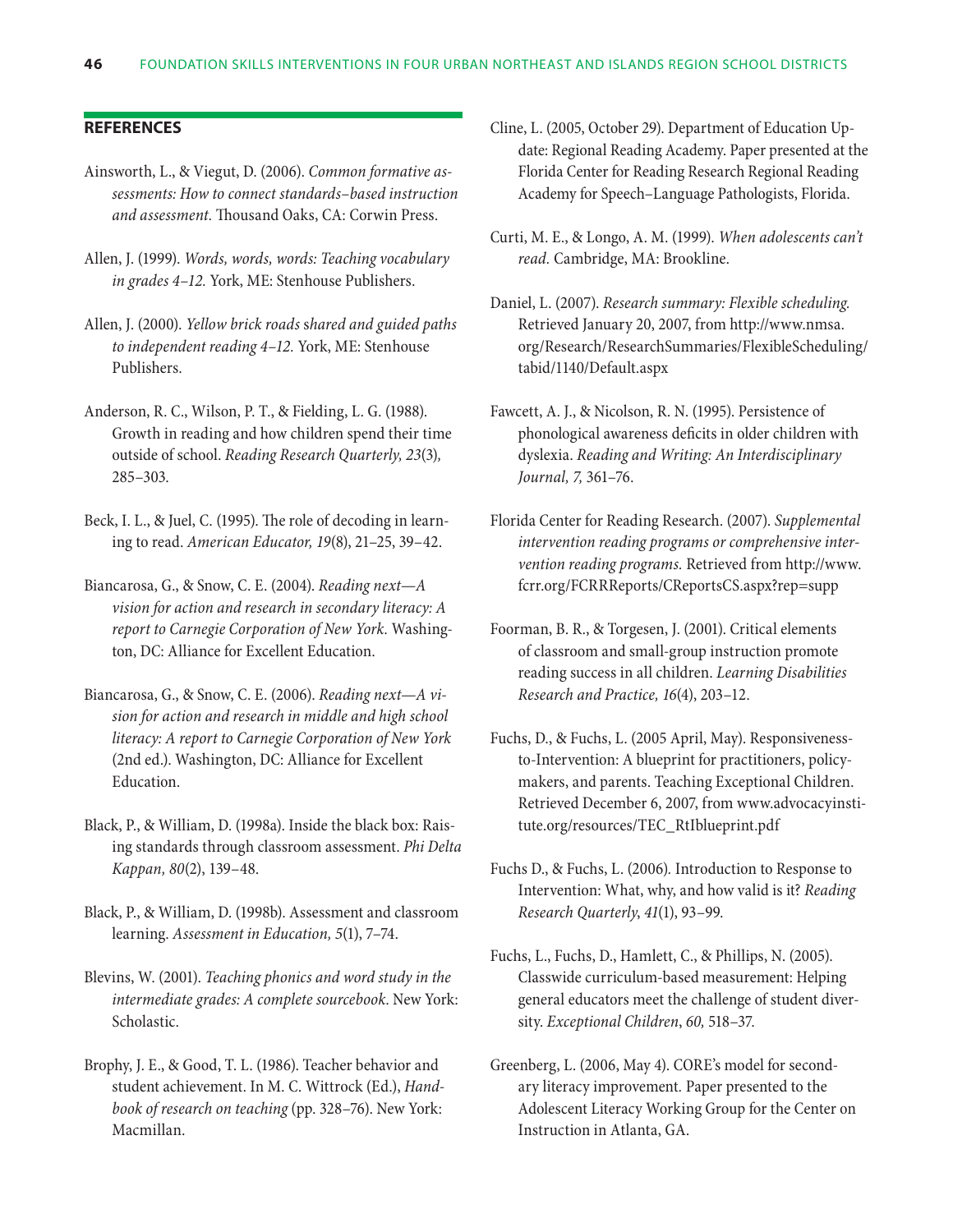Harp, B., & Brewer, J. A. (2005). *The informed reading teacher: Research–based practice.* Upper Saddle River, NJ: Pearson Merrill Prentice Hall.

- Iandoli-Cole, M., Daly, J., & Delano, P. (2007, January 31). Word study: A middle school model. Paper presented at Massachusetts Department of Education Secondary School Reading Network Meeting in Marlborough, MA.
- Jenkins, J. R., Fuchs, L. S., van den Broek, C. E., Espin, C., & Deno, S. L. (2003). Accuracy and fluency in list and context reading of skilled and RD groups: Absolute and relative performance levels. *Learning Disabilities Research & Practice, 18*(4), 237–45.
- Kamil, M. (2003). *Adolescents and literacy: Reading for the 21st century*. Washington, DC: Alliance for Excellent Education.
- Kotula, A., & Morocco, C. (2006, April 8). Reach for reading: Developing a middle school model of instruction for the bottom 25 percent of readers. Paper presented at American Educational Research Association in San Francisco, CA.
- LaBerge, D., & Samuels, S. J. (1974). Toward a theory of automatic information processing in reading. *Cognitive Psychologist, 6,* 293–323.
- Losen, D. J., & Orfield, G. (Eds.). (2002). *Racial inequality in special education.* Boston, MA: Harvard Education Press.
- Lyon, G. R. (2003, Spring). Reading disabilities: Why do some children have difficulty learning to read? What can be done about it? *Perspectives*, *29*(2). Retrieved July 22, 2006, from http://nhida.org/docs/ReadingDisabilities.pdf
- Lyon, G. R., Shaywitz, S. E., & Shaywitz, B. A. (2003). Defining dyslexia, comorbidity, teachers' knowledge of language and reading: A definition of dyslexia. *Annals of Dyslexia, 53,* 1–14.
- Marchand-Martella, N. E., Ruby, S. F., & Martella, R. C. (2007). Intensifying reading instruction for students within a three–tier model: Standard–protocol and

problem solving approaches within a Response–to– Intervention system. *TEACHING Exceptional Children Plus*, *3*(5). Retrieved June 29, 2007, from http:// escholarship.bc.edu/education/tecplus/vol3/iss5/art2

- Massachusetts Department of Education. (2006). *Massachusetts PreK-12 Literacy Plan: Report and recommendations of the Literacy Task Force.* Malden, MA: Author. Retrieved February 4, 2008, from www.doe. mass.edu/read/nga/tfreport.doc
- Moats, L. C. (1998). Reading, spelling, and writing disabilities in the middle grades. In B. Y. L. Wong (Ed.), *Learning about learning disabilities* (2nd ed., pp. 367–89). San Diego, CA: Academic Press.
- National Association of State Directors of Special Education. (2005). *Response to Intervention: Policy considerations and implementation*. Alexandria, VA: National Association of State Directors of Special Education.
- National Institute of Child Health and Human Development. (2000). *Report of the National Reading Panel. Teaching children to read: An evidence–based assessment of the scientific research literature on reading and its implications for reading instruction: Reports of the subgroups* (NIH Publication No. 00-4754). Washington, DC: U.S. Government Printing Office.
- New Hampshire Department of Education. (2007). *New Hampshire PreK–16 Literacy Action Plan For the 21st Century*. Retrieved February 4, 2008, from http:// www.ed.state.nh.us/Education/doe/organization/ curriculum/School%20Improvement/literacy\_action\_ plan.pdf
- Rhode Island Department of Education. (2005). *Guidelines for the development of personal literacy plans second edition.* Retrieved February 4, 2008, from http://www. ride.ri.gov/Instruction/DOCS/documents/Personal%20 Literacy%20Guidelines%20Second%20Edition%20 June%202005.pdf
- Rosenshine, B., Meister, C., & Chapman, S. (1996). Teaching students to generate questions: A review of the intervention studies. *Review of Educational Research, 66*, 181–221.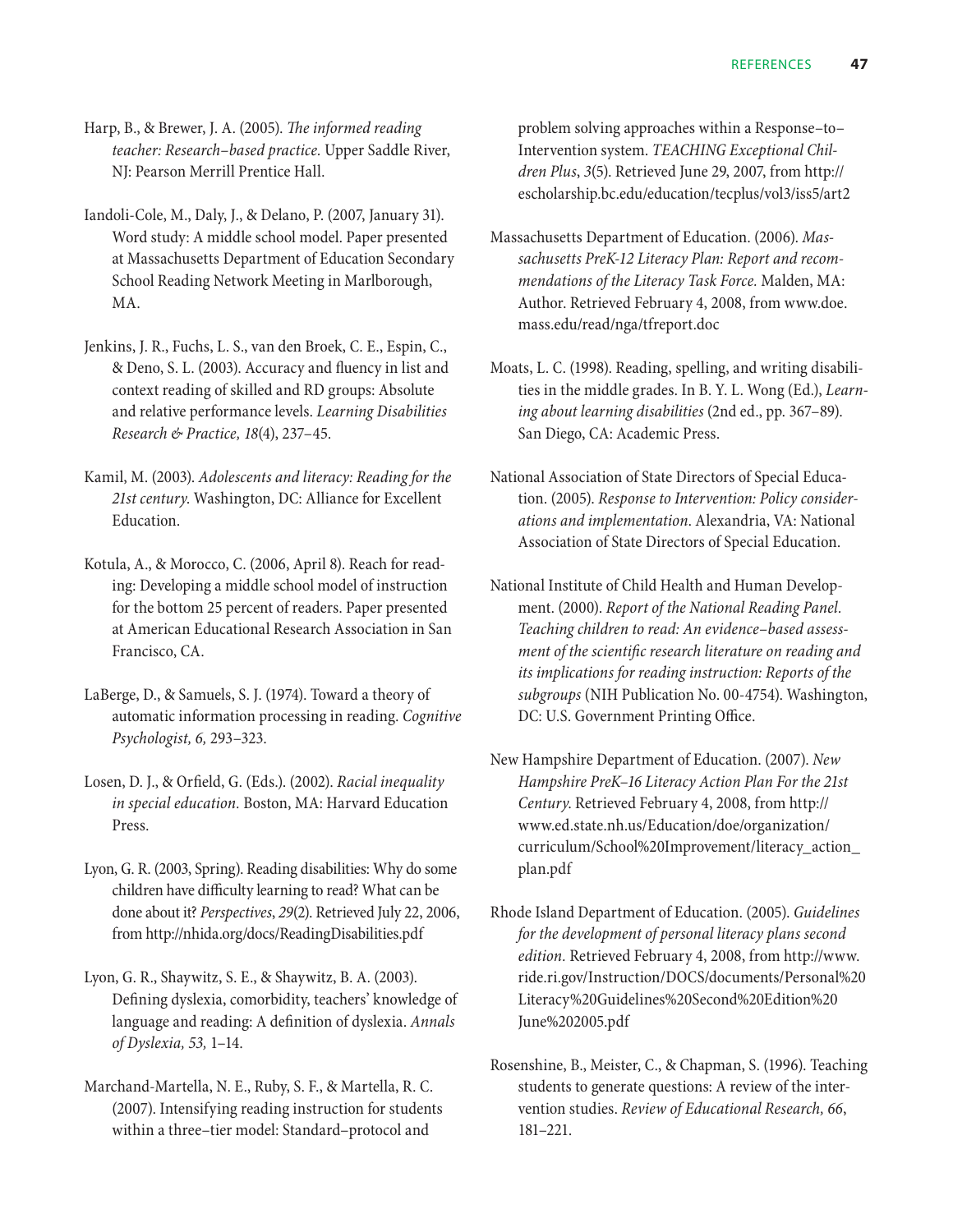Rosenshine, B., & Stevens, R. (1984). Classroom instruction in reading. In P. D. Pearson (Ed.), *Handbook of reading research* (pp. 745–798). New York: Longman.

Salvia, J., & Ysseldyke, J. E. (1998). *Assessment* (7th ed.). Boston, MA: Houghton Mifflin.

- Shaywitz, S. E., Escobar, M. D., Shaywitz, B. A., Fletcher, J. M., & Makuch, R. (1992). Evidence that dyslexia may represent the lower tail of a normal distribution of reading ability. *New England Journal of Medicine, 326,* 145–50.
- Snow, C. E., Burns, M. S., & Griffin, P. (1998). *Preventing reading difficulties in young children.* Washington, DC: National Academy Press.
- Stanovich, K. E. (1986). Matthew effects in reading: Some consequences of individual differences in the acquisition of literacy. *Reading Research Quarterly, 21,*  360–407.
- Stenner, A. J. (1998). A map to higher levels of achievement. *Popular Measurement,* Spring 1998, 9–11.
- Torgesen, J. K. (2005). Remedial interventions for students with dyslexia: National goals and current accomplishments. In S. Richardson & J. Gilger (Eds.), *Research– based education and intervention: What we need to know* (pp. 103–24). Boston, MA: International Dyslexia Association.
- Torgesen, J. K., Alexander, A. W., Wagner, R. K., Rashotte, C. A., Voeller, K., & Conway, T. (2001). Intensive remedial instruction for children with severe reading disabilities: Immediate and long-term outcomes from two instructional approaches. *Journal of Learning Disabilities, 34*, 33–58, 78.
- Torgesen, J. K., Myers, D., Schirm, A., Stuart, E., Vartivarian, S., Mansfield, W., Stancavage, F., Durno, D., Javorsky, R., & Haan, C. (2006). *National assessment of Title I interim report, Volume II: Closing the reading gap: First year findings from a randomized trial of four reading interventions for striving readers.* Washington, DC: Institute of Education Sciences.
- Torgesen, J. K., Rashotte, C. A., Alexander, A., Alexander, J., & McPhee, K. (2003). Progress towards understanding the instructional conditions necessary for remediating reading difficulties in older children. In B. Foorman (Ed.), *Preventing and remediating reading difficulties: Bringing science to scale* (pp. 275–98). Parkton, MD: York Press.
- University of the State of New York, New York State Board Of Regents State Education Department. (2006). *P–16 Education: A Plan for Action.* Retrieved from http:// usny.nysed.gov/summit/p-16ed.htm
- U. S. Department of Education, National Center for Education Statistics. (2005). *The nation's report card: reading 2005.* Washington, DC: U.S. Government Printing Office. Retrieved July 19, 2006, from http://nces.ed.gov/ nationsreportcard/pdf/main2005/2006451.pdf
- U. S. Department of Education, Office of Elementary and Secondary Education. (2002). Application for new grants for the Reading First program, 2002. Retrieved June 29, 2007, from http://www.ed.gov/programs/ readingfirst/applicant.html
- U. S. Department of Education, Office of Elementary and Secondary Education. (2005). Application for new grants for the Striving Readers Program, 2005. Retrieved June 29, 2007, from http://www.ed.gov/ programs/strivingreaders/applicant.html
- Vaughn Gross Center for Reading and Language Arts at the University of Texas at Austin. (2005). *Introduction to the 3–tier reading model: Reducing reading difficulties for kindergarten through third grade students* (4th ed.). Austin, TX: Author.
- Vaughn, S., Linan-Thompson, S., & Hickman, P. (2003). Response to instruction as a means of identifying students with reading/learning disabilities. *Exceptional Children, 69,* 391–409.
- Vygotzsky, L. S. (1978). *Mind in society: The development of higher psychological processes.* Cambridge, MA: Harvard University Press.